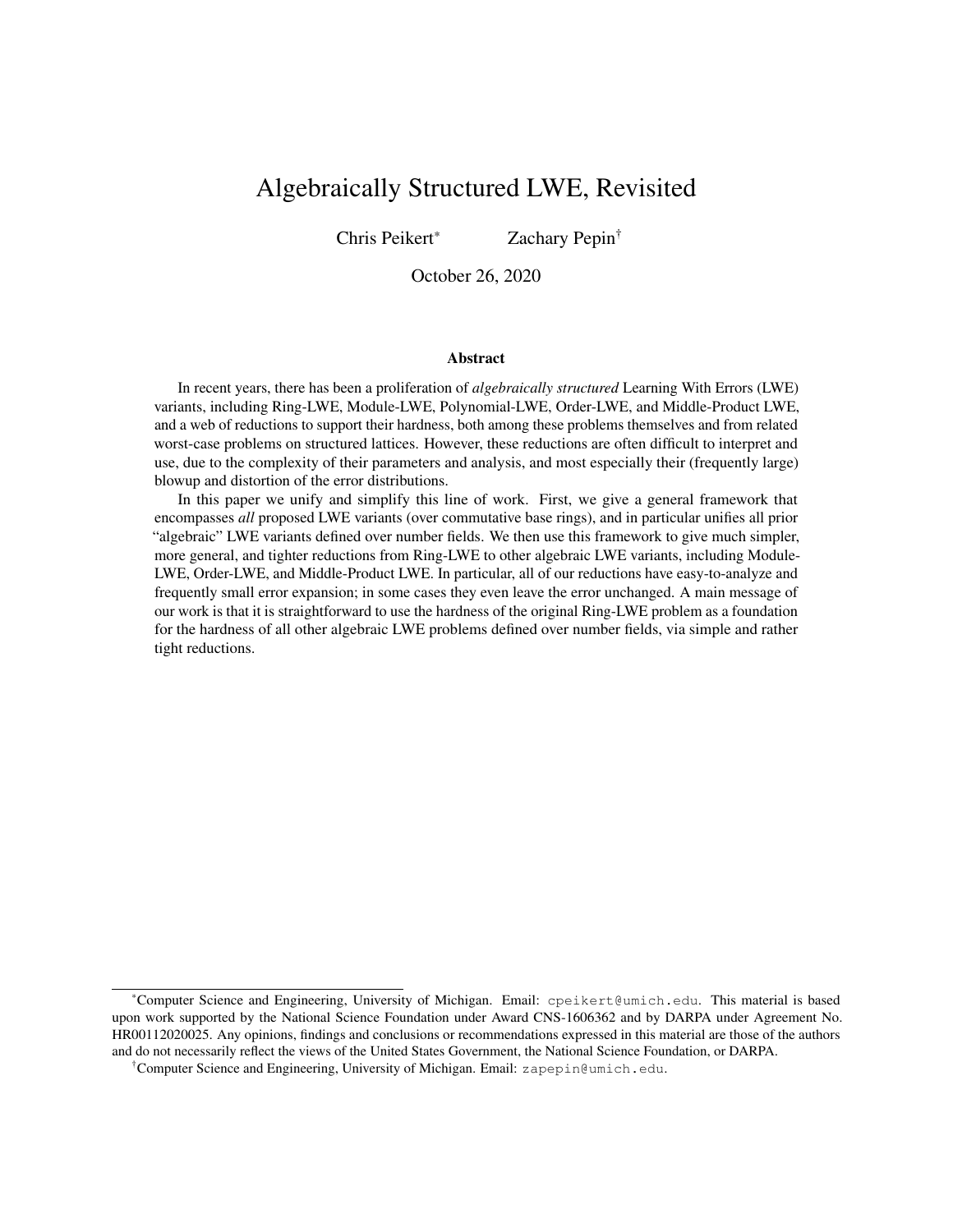# 1 Introduction

### 1.1 Background

Regev's *Learning With Errors* (LWE) problem [\[Reg05\]](#page-29-0) is a cornerstone of lattice-based cryptography, serving as the basis for countless cryptographic constructions (see, for example, the surveys [\[Reg10,](#page-29-1) [Pei16a\]](#page-29-2)). One primary attraction of LWE is that it can be supported by worst-case to average-case reductions from conjectured hard problems on general lattices  $[Reg05, Pei09, BLP<sup>+</sup>13, PRS17]$  $[Reg05, Pei09, BLP<sup>+</sup>13, PRS17]$  $[Reg05, Pei09, BLP<sup>+</sup>13, PRS17]$  $[Reg05, Pei09, BLP<sup>+</sup>13, PRS17]$  $[Reg05, Pei09, BLP<sup>+</sup>13, PRS17]$  $[Reg05, Pei09, BLP<sup>+</sup>13, PRS17]$  $[Reg05, Pei09, BLP<sup>+</sup>13, PRS17]$ . But while constructions based on LWE can have reasonably good asymptotic efficiency, they are often not as practically efficient as one might like, especially in terms of key and ciphertext sizes.

Inspired by the early NTRU cryptosystem [\[HPS98\]](#page-28-1) and Micciancio's initial worst-case to average-case reductions for "algebraically structured" lattices over polynomial rings [\[Mic02\]](#page-29-5), Lyubashevsky, Peikert, and Regev [\[LPR10\]](#page-28-2) introduced *Ring-LWE* to improve the asymptotic and practical efficiency of LWE (see also [\[SSTX09\]](#page-29-6)). Ring-LWE is parameterized by the ring of integers in a number field, and [\[LPR10,](#page-28-2) [PRS17\]](#page-29-4) supported the hardness of Ring-LWE by a reduction from conjectured worst-case-hard problems on lattices corresponding to *ideals* in the ring. Since then, several works have introduced and studied a host of other algebraically structured LWE variants—including Module-LWE [\[BGV12,](#page-28-3) [LS15,](#page-29-7) [AD17\]](#page-28-4), Polynomial-LWE [\[SSTX09,](#page-29-6) [RSW18\]](#page-29-8), Order-LWE [\[BBPS19\]](#page-28-5), and Middle-Product LWE [\[RSSS17\]](#page-29-9)—relating them to each other and to various worst-case problems on structured lattices. Of particular interest is the work on Middle-Product LWE (MP-LWE) [\[RSSS17,](#page-29-9) [RSW18\]](#page-29-8), which, building on ideas from [\[Lyu16\]](#page-29-10), gave a reduction from Ring- or Poly-LWE over a *huge class* of rings to a *single* MP-LWE problem. This means that breaking the MP-LWE problem in question is at least as hard as breaking *all* of large number of Ring-/Poly-LWE problems defined over unrelated rings.

Thanks to the above-described works, we now have a wide assortment of algebraic LWE problems to draw upon, and a thick web of reductions to support their hardness, at least for certain parameters. However, these reductions are often difficult to interpret and use due to the complexity of their parameters, and most especially their effect on the problems' *error distributions*. In particular, some reductions incur a substantial error blowup and distortion, which is often quite complicated to analyze and bounded loosely by large polynomials. Some desirable reductions, like the one from Ring-LWE to MP-LWE, even require composing multiple hard-to-analyze steps. Finally, some of the reductions require non-uniform advice in the form of special short ring elements that in general do not seem easy to compute. See [Figure 1](#page-4-0) for a summary.

All this makes it rather challenging to navigate the state of the art, and especially to draw conclusions about precisely which problems and parameters are supported by reductions and proofs. The importance of having a clear, precise view of the landscape is underscored by the fact that certain seemingly reasonable parameters of algebraic LWE problems have turned out to be insecure, but ultimately for prosaic reasons; see, e.g., [\[CIV16,](#page-28-6) [Pei16b\]](#page-29-11) for an overview. This work aims to provide such a view.

### 1.2 Contributions and Technical Overview

Here we give an overview of our contributions and how they compare to prior works. At a high level, we provide a general framework that encompasses all the previously mentioned LWE variants, and in particular unifies all prior "algebraic" LWE variants defined over number fields. We then use this framework to give much simpler, more general, and tighter reductions from Ring-LWE to other algebraic LWE variants, including Module-LWE, Order-LWE, and Middle-Product LWE. A main message of our work is that it is possible to use the hardness of Ring-LWE as a foundation for the hardness of all prior algebraic LWE problems (and some new ones), via simple and easy-to-analyze reductions.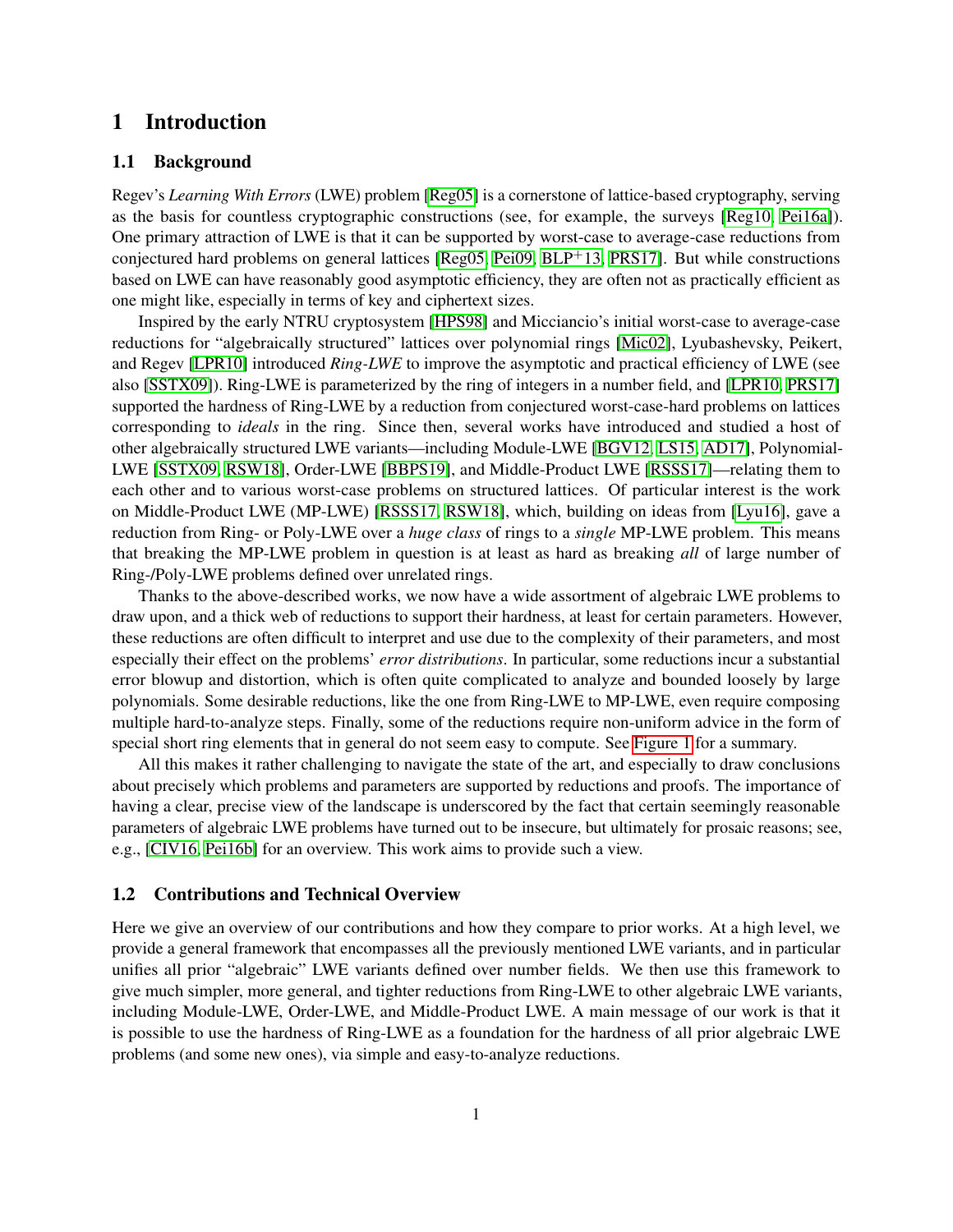#### 1.2.1 Generalized (Algebraic) LWE

In [Section 3](#page-13-0) we define new forms of LWE that unify and strictly generalize all previously mentioned ones.

Defining generalized LWE. First, in [Section 3.1](#page-13-1) we describe a general framework that encompasses *all* the previously mentioned forms of LWE, including plain, Ring-, Module-, Poly-, Order-, and Middle-Product LWE (in both "dual" and "primal" forms, where applicable). The key observation is that in all such problems, the secret s, public multipliers a, and their (noiseless) products  $s \cdot a$  each belong to—or, more generally, are vectors over—a quotient  $\mathcal{I}/q\mathcal{I}$  for some respective *fractional ideals*  $\mathcal{I} = \mathcal{I}_s$ ,  $\mathcal{I}_a$ ,  $\mathcal{I}_b = \mathcal{I}_s \mathcal{I}_a$  of some common order  $O$  of a number field K. Moreover, the products are given by some fixed  $O_q$ -bilinear map on s and a (where  $\mathcal{O}_q = \mathcal{O}/q\mathcal{O}$ ); by fixing appropriate  $\mathcal{O}_q$ -bases, this bilinear map can be represented as an *order-three tensor* (i.e., a three-dimensional array) over  $\mathcal{O}_q$ .

A generalized LWE problem is defined by some fixed choices of the above parameters (order, ideals, and tensor), along with an error distribution. For example, plain LWE uses  $\mathcal{O} = \mathcal{I}_s = \mathcal{I}_a = \mathbb{Z}$ , with the ordinary *n*-dimensional inner product as the bilinear map, which corresponds to the  $n \times n \times 1$  identity-matrix tensor. Ring-LWE uses the ring of integers  $O = O_K$  of a number field K as its order, with  $\mathcal{I}_a = O, \mathcal{I}_s = O^{\vee}$  being the fractional "codifferent" ideal, and the bilinear map being ordinary multiplication in  $K$ , which corresponds to the  $1 \times 1 \times 1$  scalar unity tensor.

We show how Middle-Product LWE also straightforwardly fits into this framework. Interestingly, by a judicious choice of bases, the matrix "slices"  $M_i$ . of the middle-product tensor M are seen to form the standard basis for the space of all *Hankel* matrices. (In a Hankel matrix, the  $(j, k)$ th entry is determined by  $j + k$ .) This formulation is central to our improved reduction from Ring-LWE over a wide class of number fields to Middle-Product LWE, described in [Section 1.2.3](#page-5-0) below.

Parameterizing by a single lattice. Next, in [Section 3.2](#page-14-0) we define a specialization of generalized LWE that encompasses all prior "algebraic" LWE variants defined over number fields, including Ring-, Module-, Poly-, and Order-LWE. A member L-LWE of this class of problems is parameterized by *any (full-rank) lattice* (i.e., discrete additive subgroup)  $\mathcal L$  of a number field K. Define

$$
\mathcal{O}^{\mathcal{L}} := \{ x \in K : x \mathcal{L} \subseteq \mathcal{L} \}
$$

to be the set of field elements by which  $\mathcal L$  is closed under multiplication; this set is known as the *coefficient ring* of L. Letting  $\mathcal{L}^{\vee} = \{x \in K : \text{Tr}_{K/\mathbb{Q}}(xL) \subseteq \mathbb{Z}\}\$  denote the *dual lattice* of L, it turns out that  $\mathcal{O}^{\mathcal{L}}=(\mathcal{L}\cdot\mathcal{L}^{\vee})^{\vee}$ , and it is an *order* of K, i.e., a subring with unity that is also a lattice. Note that if  $\mathcal L$  itself is an order O of K or its dual O<sup> $\vee$ </sup>, then  $\mathcal{O}^{\mathcal{L}} = \mathcal{O}$ , but in general L can be any lattice, and  $\mathcal{O}^{\mathcal{L}}$  is just the largest order of K by which  $\mathcal L$  is closed under multiplication.<sup>[1](#page-2-0)</sup>

In what follows, let  $\mathcal{L}_q$  denote the quotient  $\mathcal{L}/q\mathcal{L}$  for any lattice  $\mathcal L$  of  $K$  and positive integer q. In  $\mathcal{L}\text{-LWE}$ , there is a secret  $s \in \mathcal{L}_q^{\vee}$ , and we are given independent noisy random products

$$
(a_i \leftarrow \mathcal{O}_q^{\mathcal{L}}, \, b = s \cdot a_i + e_i \bmod q\mathcal{L}^{\vee}),
$$

where each  $a_i$  is uniformly random and each  $e_i$  is an error term that is drawn from a specified distribution.<sup>[2](#page-2-1)</sup> We show that under mild conditions, taking the multipliers from the lattice's coefficient ring (modulo  $q$ ) is

<span id="page-2-0"></span><sup>&</sup>lt;sup>1</sup>We caution that  $\mathcal{O}^{\mathcal{L}}$  is not "monotonic" in  $\mathcal{L}$  under set inclusion, i.e.,  $\mathcal{L}' \subseteq \mathcal{L}$  does not imply any inclusion relationship between  $\mathcal{O}^{\mathcal{L}'}$  and  $\mathcal{O}^{\mathcal{L}}$ , in either direction. In particular,  $\mathcal{L}$  and  $c\mathcal{L}$  have the same coefficient ring for any integer  $c > 1$ , but there can exist  $\mathcal{L}'$  having a different coefficient ring where  $c\mathcal{L} \subsetneq \mathcal{L}' \subsetneq \mathcal{L}$ .

<span id="page-2-1"></span><sup>&</sup>lt;sup>2</sup>Observe that the reduction modulo  $qL^{\vee}$  is well defined because the (noiseless) product  $s \cdot a_i \in L_q^{\vee}$ , since  $L^{\vee} \cdot Q^{\mathcal{L}} \subseteq L^{\vee}$  due to  $\text{Tr}(\mathcal{L}^{\vee}\cdot \mathcal{O}^{\mathcal{L}}\cdot \mathcal{L})\subseteq \text{Tr}(\mathcal{L}^{\vee}\cdot \mathcal{L})\subseteq \mathbb{Z}.$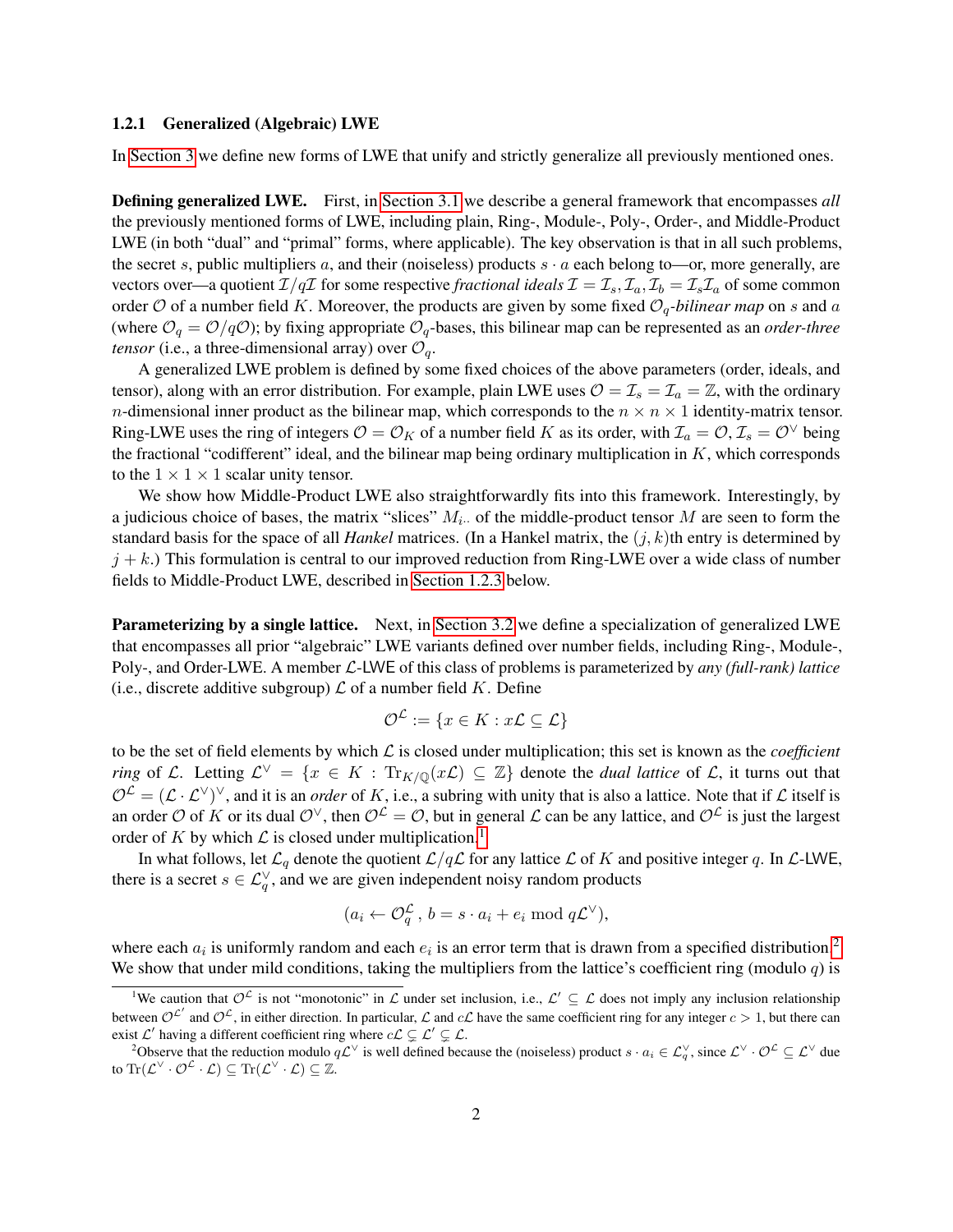actually without loss of generality, which justifies using this specific definition of  $\mathcal{L}\text{-LWE}$ . More generally, s and a can be k-dimensional vectors over  $\mathcal{L}_q^{\vee}$  and  $\mathcal{O}_q^{\mathcal{L}}$  (respectively), with  $s \cdot a \in \mathcal{L}_q^{\vee}$  denoting their inner product; we call this variant  $\mathcal{L}\text{-LWE}^k$ .

We now explain how L-LWE generalizes prior algebraic LWE problems. As already noted, when  $\mathcal{L} = \mathcal{O}$ or  $\mathcal{L} = \mathcal{O}^{\vee}$  for an order  $\mathcal{O}$  of K, we have  $\mathcal{O}^{\mathcal{L}} = \mathcal{O}$ , so  $\mathcal{L}$ -LWE specializes to the following (and for general  $k \geq 1$  we get "Module" variants):

- 1. Ring-LWE [\[LPR10\]](#page-28-2) when  $\mathcal{L} = \mathcal{O}_K$  is the full ring of integers of K;
- 2. Poly-LWE [\[RSW18\]](#page-29-8) when  $\mathcal{L} = \mathbb{Z}[\alpha]^\vee$  for some  $\alpha \in \mathcal{O}_K$ ;
- 3. Order-LWE [\[BBPS19\]](#page-28-5) when  $\mathcal{L} = \mathcal{O}$  or  $\mathcal{L} = \mathcal{O}^{\vee}$  for some arbitrary order  $\mathcal{O}$  of K.

Notice that in the latter two cases, L may be the *dual* of its coefficient ring  $\mathcal{O} = \mathcal{O}^{\mathcal{L}}$ , so the secret s and product  $s \cdot a$  belong to  $\mathcal{L}^{\vee} = \mathcal{O}$  itself (modulo q). But as we shall see, for reductions it turns out to be more natural and advantageous to let  $\mathcal L$  itself be an order, not its dual. Furthermore,  $\mathcal L$ -LWE also captures other cases that are not covered by the ones above, namely, those for which  $\mathcal L$  is neither an order nor its dual. For  $\mathcal{L}\text{-LWE}$ , we just need the  $\mathcal{O}^{\mathcal{L}}\text{-module}$  structure of  $\mathcal{L}^{\vee}$ , not any ring structure.

As mentioned above,  $\mathcal{L}\text{-LWE}$  is also parameterized by an error distribution. For consistency across problems and with prior work, and without loss of generality, we always define and view the error distribution in terms of the *canonical embedding* of K. For concreteness, and following worst-case hardness theorems for Ring-LWE [\[LPR10,](#page-28-2) [PRS17\]](#page-29-4), the reader can keep in mind a spherical Gaussian distribution of sufficiently large width  $r = \omega(\sqrt{\log n})$  over the canonical embedding, where  $n = \deg(K/\mathbb{Q})$ . While this differs syntactically from the kind of distribution often considered for Poly-LWE—namely, a spherical Gaussian over the *coefficient vector* of the error polynomial—the two views are interchangeable via some fixed linear transformation. For Gaussians, this transformation just changes the covariance, and if desired we can also add some independent compensating error to recover a spherical Gaussian. However, our results demonstrate some advantages of working only with spherical Gaussians in the canonical embedding, even for Poly-LWE.

Reductions. In [Section 4](#page-15-0) we give a modular collection of tight reductions between various parameterizations of generalized LWE. Essentially, each reduction transforms samples of one LWE instantiation (for an unknown secret) to samples of another instantiation (for a related secret), and has the primary effect of changing either the ideals  $\mathcal{I}_s$  and  $\mathcal{I}_a$ , the order  $\mathcal O$  (or the lattice  $\mathcal L$  defining it, in the case of  $\mathcal L$ -LWE), the tensor  $T$  defining the bilinear map, or the number field over which all the other parameters are defined. All of the reductions preserve the number of samples, most of them are even tight polynomial-time *equivalences* (i.e., reductions in both directions), and most also preserve the error distribution. When the latter is not the case, the error distribution is changed by an easy-to-analyze linear transformation.

All of the main results of this work are then obtained by invoking and/or composing the above-described primitive reductions in various ways. We next give an overview of three main theorems that we obtain in this way; it seems likely that other interesting and useful results can be established as well.

### 1.2.2 Reduction from  $\mathcal{L}\text{-LWE}$  to  $\mathcal{L}'\text{-LWE}$

As a first main result (see [Theorem 4.6\)](#page-18-0), we obtain a reduction from  $\mathcal{L}\text{-LWE}$  to  $\mathcal{L}'\text{-LWE}$  for any lattices  $\mathcal{L}' \subseteq \mathcal{L}$  of K for which  $\mathcal{O}^{\mathcal{L}'} \subseteq \mathcal{O}^{\mathcal{L}}$  and the index  $|\mathcal{L}/\mathcal{L}'|$  is coprime with the modulus q. Importantly, and unlike prior reductions of a similar flavor, our reduction preserves the error distribution. In particular, it yields a reduction from Ring-LWE to Order-LWE, by taking  $\mathcal{L} = \mathcal{O}_K$  to be the full ring of integers of a number field K, and  $\mathcal{L}'$  to be any other order of K (whose index in  $\mathcal{O}_K$  is coprime with q).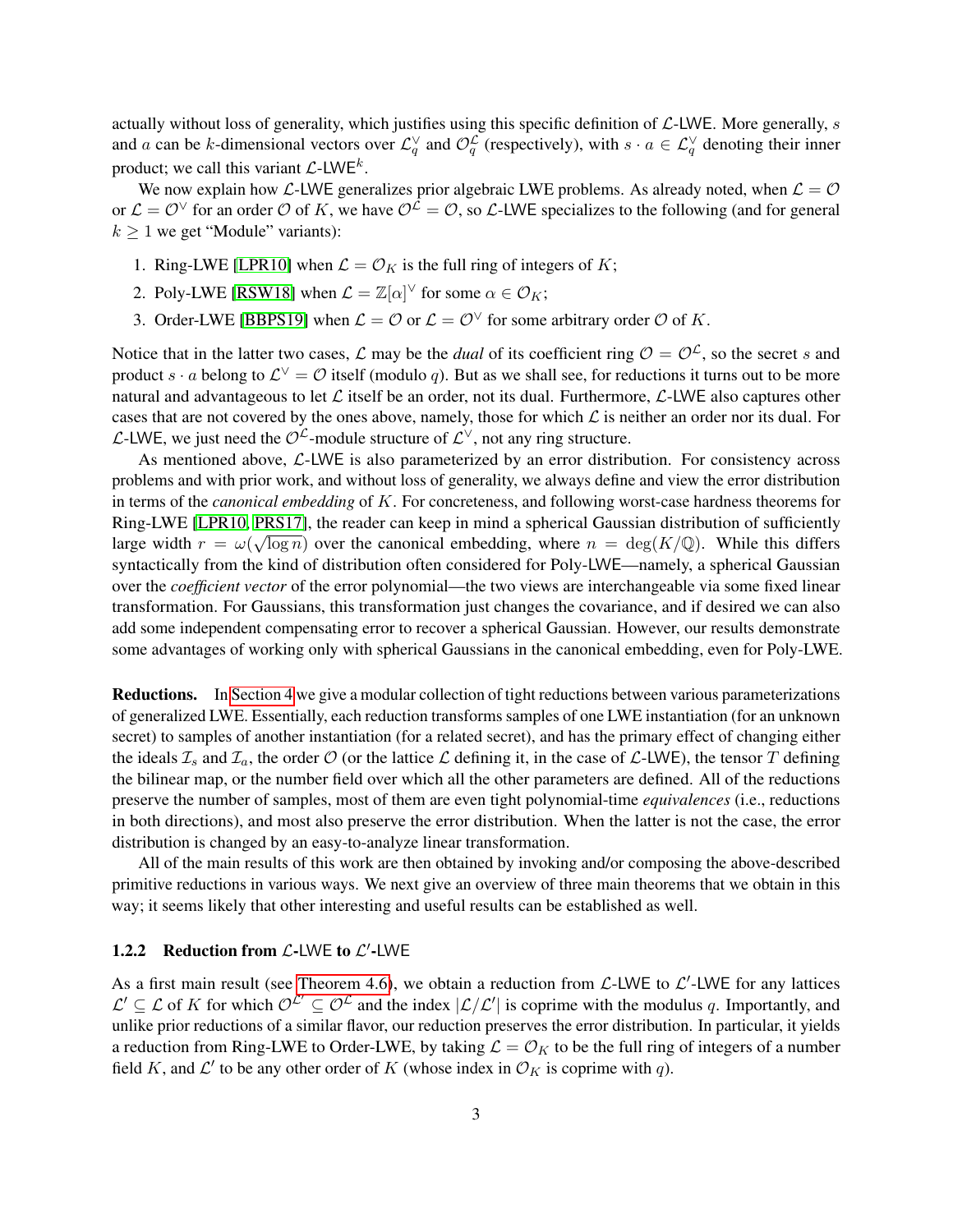<span id="page-4-0"></span>

Figure 1: Summary of (some) known reductions among algebraic lattice and LWE problems. Dashed arrows represent prior reductions, and solid arrows represent (some of) the reductions given in this work.

We stress that the only "loss" associated with the reduction, which seems inherently necessary, is that when  $\mathcal{L} \neq \mathcal{L}'$ , the lattice  $q(\mathcal{L}')^{\vee}$  by which the resulting noisy products  $b' \approx s' \cdot a'$  are reduced is "denser" than the lattice  $q\mathcal{L}^{\vee} \subsetneq q(\mathcal{L}')^{\vee}$  by which the original noisy products  $b \approx s \cdot a$  are reduced. One can alternatively see this as the (unchanging) error distribution being "wider" relative to the target lattice than to the original one. This can have consequences for applications, where we typically need the accumulated error from some combined samples to be decodable modulo  $q(\mathcal{L}')^{\vee}$ . That is, we need to be able to efficiently recover  $e'$  (or at least a large portion of it) from the coset  $e' + q(\mathcal{L}')^{\vee}$ ; to do this, standard decoding algorithms require sufficiently short elements of  $q^{-1}\mathcal{L}'$ . So, the "sparser" we take  $\mathcal{L}' \subseteq \mathcal{L}$  to be, the denser  $(\mathcal{L}')^\vee$  is, and the larger we need  $q$  to be to compensate. This weakens both the theoretical guarantees and concrete hardness of the original  $\mathcal{L}\text{-LWE}$  problem, and is reason to prefer denser  $\mathcal{L}'$ .

Discussion and comparison to prior work. We now describe some of the immediate implications of the above reduction, and compare to prior related ones. Take  $\mathcal{L} = \mathcal{O}_K$  to be the full ring of integers of K, which corresponds to Ring-LWE, for which we have worst-case hardness theorems [\[LPR10,](#page-28-2) [PRS17\]](#page-29-4). Then these same hardness guarantees are immediately inherited by Order-LWE (and in particular, Poly-LWE in its "dual" form) by taking  $\mathcal{L}'$  to be an arbitrary order  $\mathcal{O}$  of K, as long as  $|\mathcal{L}'/\mathcal{L}|$  is coprime with q. These guarantees are qualitatively similar to the ones established in [\[RSW18,](#page-29-8) [BBPS19\]](#page-28-5), but are obtained in a much simpler and more straightforward way; in particular, we do not need to replicate all the technical machinery of the worst-case to average-case reductions from [\[LPR10,](#page-28-2) [PRS17\]](#page-29-4) for arbitrary orders  $\mathcal{O}$ , as was done in [\[BBPS19\]](#page-28-5).

Our reduction can also yield hardness for the "primal" form of Poly-LWE and Order-LWE via a different choice of  $\mathcal{L}'$  (see the next paragraph); however, it is instructive to see why it is preferable to reduce to the "dual" form of these problems. The main reason is that the dual form admits quite natural reductions, both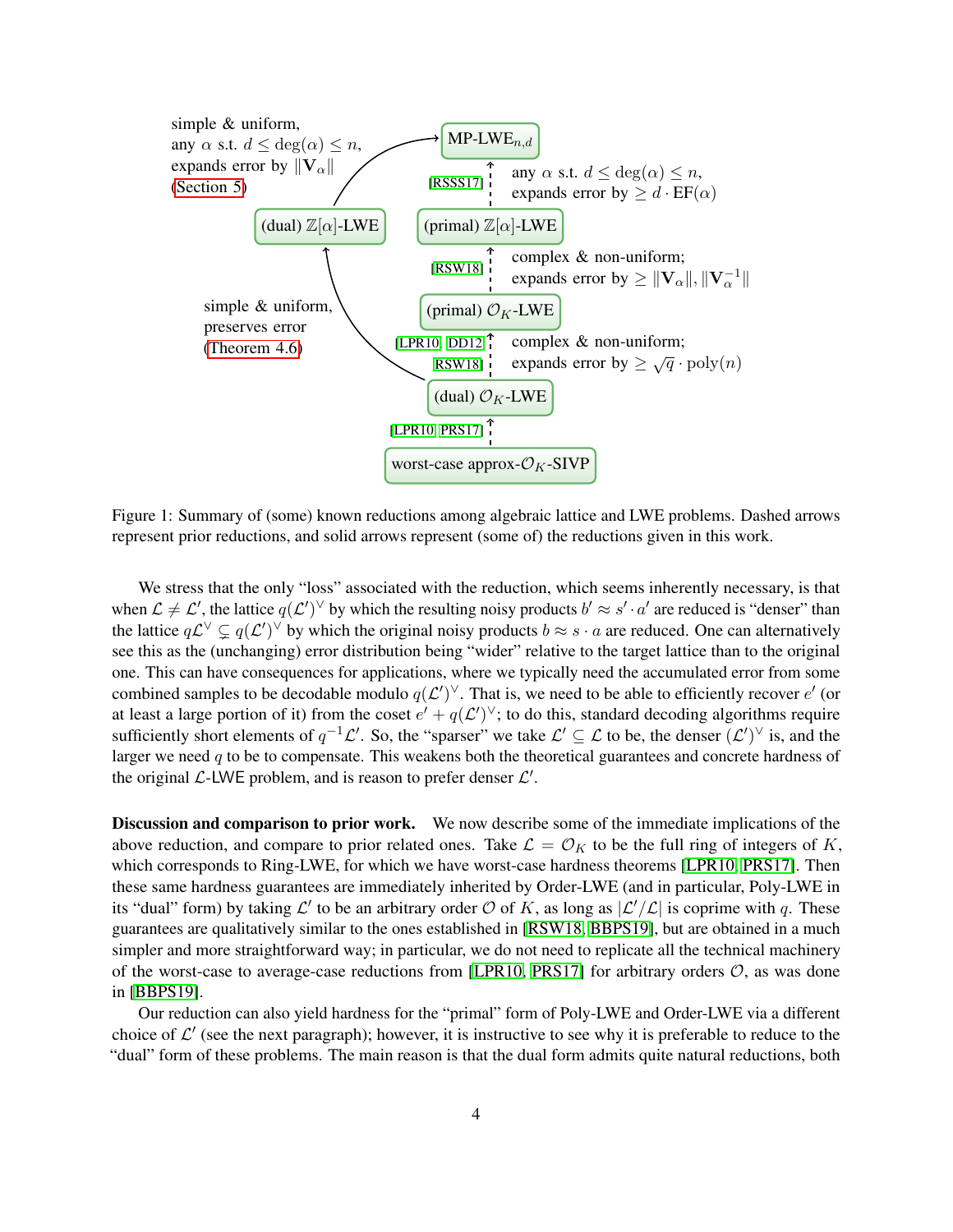*from* Ring-LWE and *to* Middle-Product LWE and Module-LWE, whose effects on the error distribution are easy to understand and bound entirely in terms of certain known short elements of O. (See [Section 1.2.3](#page-5-0) and [Section 1.2.4](#page-5-1) below for further details.)

By contrast, the reduction and analysis for "primal" Order-LWE over an order  $\mathcal{O}$ —including Poly-LWE over  $\mathcal{O} = \mathbb{Z}[\alpha]$ , as in [\[RSW18\]](#page-29-8)—is much more complex and cumbersome. Because  $\mathcal{O}^{\vee} \not\subseteq \mathcal{O}_K$  (except in the trivial case  $K = \mathbb{Q}$ ), we cannot simply take  $\mathcal{L}' = \mathcal{O}^{\vee}$ . Instead, we need to apply a suitable "tweak" factor  $t \in K$ , so that  $\mathcal{L}' = t\mathcal{O}^{\vee} \subseteq \mathcal{O}_K$  and hence  $(\mathcal{L}')^{\vee} = t^{-1}\mathcal{O}$ . Reducing to  $\mathcal{L}'$ -LWE preserves the error distribution, but to finally convert the samples to primal Order-LWE samples we need to multiply by  $t$ , which distorts the error distribution. It can be shown that t must lie in the product of the *different ideal* of  $\mathcal{O}_K$  and the *conductor ideal* of  $\mathcal{O}$  (among other constraints), so the reduction requires non-uniform advice in the form of such a "short"  $t$  that does not distort the error too much. The existence proof for such a  $t$ from [\[RSW18\]](#page-29-8) is quite involved, requiring several pages of sophisticated analysis. Finally, the decodability of the (distorted) error modulo  $qO$  is mainly determined by short nonzero vectors in  $O^{\vee}$ , which also must be found and analyzed. (All these issues arise under slightly different guises in [\[RSW18\]](#page-29-8); in fact, there the error is distorted by  $t^2$ , yielding an even lossier reduction.)

### <span id="page-5-0"></span>1.2.3 Reduction from  $O$ -LWE to MP-LWE

In [Section 5](#page-22-0) we give a simple reduction from  $\mathcal{O}\text{-LWE}$ , for a *wide class* of number fields K and orders  $\mathcal O$ including polynomial rings of the form  $\mathcal{O} = \mathbb{Z}[\alpha] \cong \mathbb{Z}[x]/f(x)$ , to a *single* Middle-Product LWE problem. Together with the  $\mathcal{L}\text{-LWE}$  reduction described above, this yields a Ring/MP-LWE connection similar to the one obtained in [\[RSSS17,](#page-29-9) [RSW18\]](#page-29-8), which implies that breaking the MP-LWE problem in question is at least as hard as breaking *all* of a wide class of Ring-LWE problems over unrelated number fields. However, our result subsumes the prior one by being simpler, more general, and tighter: it drops certain technical conditions on the order, and the overall distortion in the error distribution (starting from Ring-LWE) is given entirely by the spectral norm  $\|\vec{p}\|$  of a certain known power basis  $\vec{p}$  of O. In particular, spherical Gaussian error over the canonical embedding of  $\mathcal O$  translates to spherical Gaussian MP-LWE error (over the reals) that is just a  $\|\vec{p}\|$ factor wider. These advantages arise from the error-preserving nature of our  $\mathcal{L}\text{-LWE}$  reduction (described above), and the judicious use of dual lattices in the defintion of  $O$ -LWE.

At heart, what makes our reduction work is the hypothesis that the order  $O$  has a power basis  $\vec{p} = (x^i)$ for some  $x \in \mathcal{O}$ ; clearly any monogenic order  $\mathcal{O} = \mathbb{Z}[\alpha]$  has such a basis, with  $x = \alpha$ . Using our generalized LWE framework, we show that when using a power basis  $\vec{p}$  and its dual  $\vec{p}^\vee$  for  $\hat{O}$  and  $\hat{O}^\vee$  respectively, all the "slices"  $T_i$ . of the tensor T representing multiplication  $\mathcal{O}^{\vee} \times \mathcal{O} \to \mathcal{O}^{\vee}$  are *Hankel* matrices. So, using the fact that the slices  $M_i$ . of the middle-product tensor M form the standard basis for the space of all Hankel matrices, we can transform O-LWE samples to MP-LWE samples. The resulting MP-LWE error distribution is simply the original error distribution represented in the  $\vec{p}^{\vee}$  basis, which is easily characterized using the geometry of  $\vec{p}$ .

The above perspective is helpful for revealing other reductions from wide classes of LWE problems to a single LWE problem. Essentially, it suffices that all the slices  $T_i$ . of all the source-problem tensors T over a ring  $\mathcal{O}_q$  lie in the  $\mathcal{O}_q$ -span of the slices of the target-problem tensor. We use this observation in our final main reduction, described next.

# <span id="page-5-1"></span>**1.2.4** Reduction from  $\mathcal{O}'$ -LWE<sup>d'</sup> to  $\mathcal{O}$ -LWE<sup>d</sup>

Lastly, in [Section 6](#page-26-0) we give a reduction establishing the hardness of Module-LWE over an order  $\mathcal O$  of a number field K, based on the hardness of Module-LWE (or Ring-LWE, as a special case) over *any one*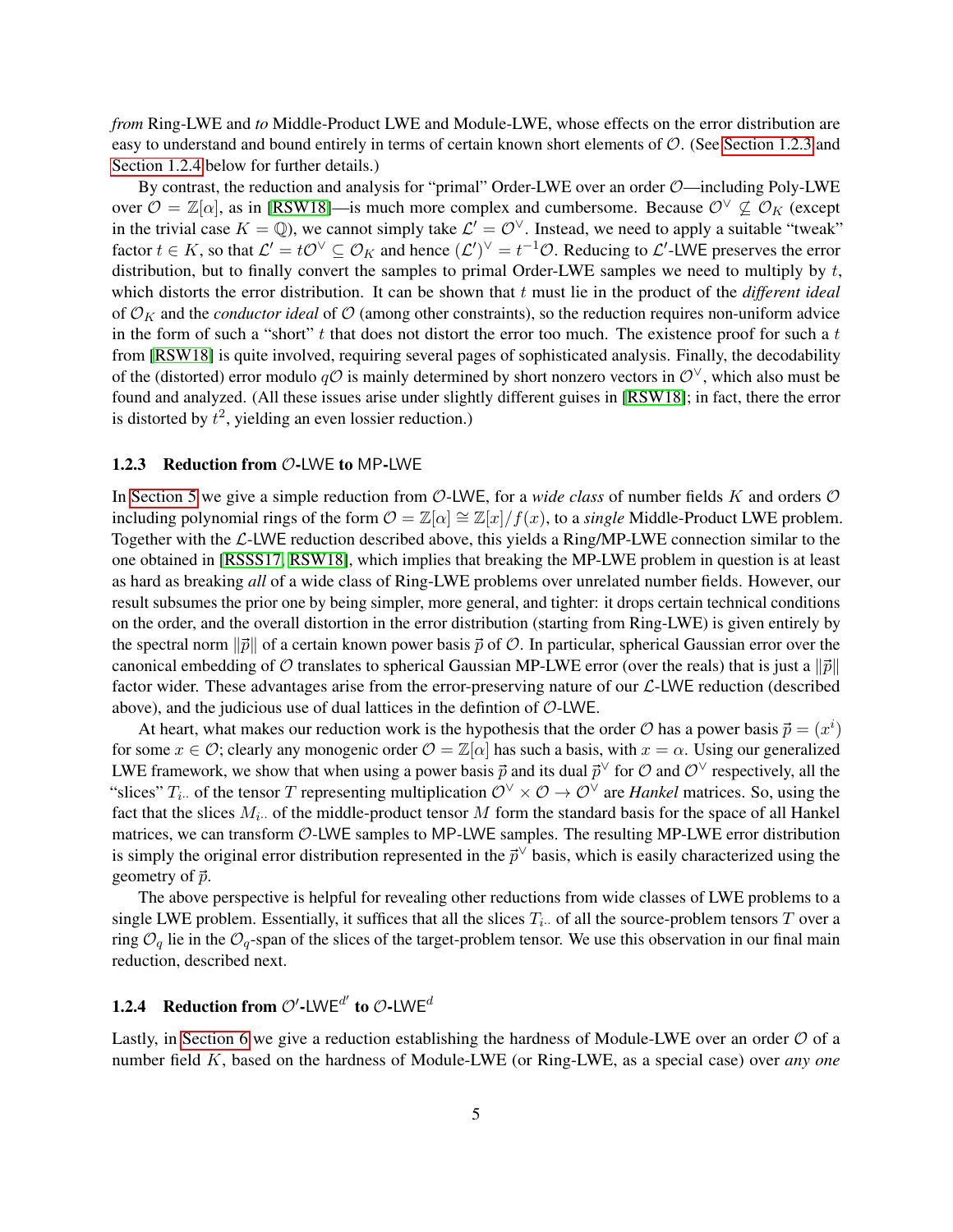*of a wide class* of orders  $O'$  of number field extensions  $K'/K$ . This is qualitatively analogous to what is known for Middle-Product LWE, but is potentially more beneficial because Module-LWE is easier to use in applications, and is indeed much more widely used in theory and in practice.

A bit more precisely, we give a simple reduction from  $\mathcal{O}'$ -LWE<sup>d'</sup>, for a wide class of orders  $\mathcal{O}'$ , to a single O-LWE<sup>d</sup> problem. The only condition we require is that O' should be a rank- $(d/d')$  free O-module. For example, this is easily achieved by defining  $\mathcal{O} = \mathcal{O}[\alpha] \cong \mathcal{O}[x]/f(x)$  for some root  $\alpha$  of an arbitrary degree- $(d/d')$  monic irreducible polynomial  $f(x) \in \mathcal{O}[x]$ . Once again, due to the use of duality in the definition of the problems, the reduction's effect on the error distribution is very easy to characterize: the output error is simply the trace (from  $K'$  to  $K$ ) of the input error. In particular, the typical example of spherical Gaussian error in the canonical embedding of  $K<sup>'</sup>$  maps to spherical Gaussian error in the canonical embedding of  $K$ , because the trace just sums over a certain equi-partition of the coordinates.

We point out that our result is reminiscent of, but formally incomparable to, the kind of worst-case hardness theorem for O-LWE<sup>d</sup> (for certain O) given in [\[LS15\]](#page-29-7): there the source problem involves arbitrary (worst-case) rank- $d$  module lattices over  $O$ , whereas here our source problem is an average-case rank- $d'$ LWE problem over a rank- $(d/d')$   $O$ -module.

# 2 Preliminaries

In this work, by "ring" we always mean a commutative ring with identity.

#### 2.1 Vectors, Matrices, and Tensors

In this work we frequently work with tensors, which generalize vectors and matrices to higher dimensions. Formally, a tensor T over a base set S has a finite index set I and a value  $T_i \in S$  for each  $i \in I$ . If  $I = I_1 \times \cdots \times I_r$  is seen as the Cartesian product of r components, we say that T has *order* r, and index it as  $T_{i_1 i_2 \cdots i_r}$ . (The tensor's order may vary depending on how we choose to factor I.) Vectors are merely order-one tensors, which we denote by lower-case letters in bold, like a, or with arrows, like  $\vec{a}$ , depending on the base set. Matrices are order-two tensors, which we denote by upper-case bold letters, like A.

For tensors  $A, B$  over a common set S supporting multiplication, and having respective index sets  $I, J$ , their *Kronecker product* (also known as *tensor product*)  $A \otimes B$  is the tensor having index set  $I \times J$  whose  $(i, j)$ th entry is  $(A \otimes B)_{ij} = A_i B_j$ . In general, then, the order of  $A \otimes B$  is the sum of the orders of A and B. However, when A and B have the same order r with  $I = I_1 \times \cdots \times I_r$  and  $J = J_1 \times \cdots \times J_r$ , we often treat  $A \otimes B$  as an order-r tensor as well, by reindexing it to have index set  $K_1 \times \cdots \times K_r$  where  $K_i = I_i \times J_i$ , and  $((i_1, j_1), \ldots, (i_r, j_r))$ th entry  $A_{i_1\cdots i_r}B_{j_1\cdots j_r}$ .

### 2.2 Number Fields, Lattices, and Duality

An (algebraic) *number field* K is a finite-dimensional field extension of the rationals Q. More concretely, it can be written as  $K = \mathbb{Q}(\zeta)$ , by adjoining to  $\mathbb Q$  some element  $\zeta$  that satisfies the relation  $f(\zeta) = 0$  for some irreducible polynomial  $f(x) \in \mathbb{Q}[x]$ . The polynomial f is called the *minimal polynomial* of  $\zeta$ , and the degree of  $f$  is called the *degree* of  $K$ , which is denoted by  $n$  in what follows.

The (field) *trace* Tr = Tr<sub>K/Q</sub>:  $K \to \mathbb{Q}$  is the trace of the Q-linear transformation on K (viewed as a vector space over  $\mathbb Q$ ) representing multiplication by x. More concretely, fixing any  $\mathbb Q$ -basis of K lets us uniquely represent every element of K as a vector in  $\mathbb{Q}^n$ , and multiplication by any  $x \in K$  corresponds to multiplication by a matrix  $M_x \in \mathbb{Q}^{n \times n}$ ; the trace of x is the trace of this matrix.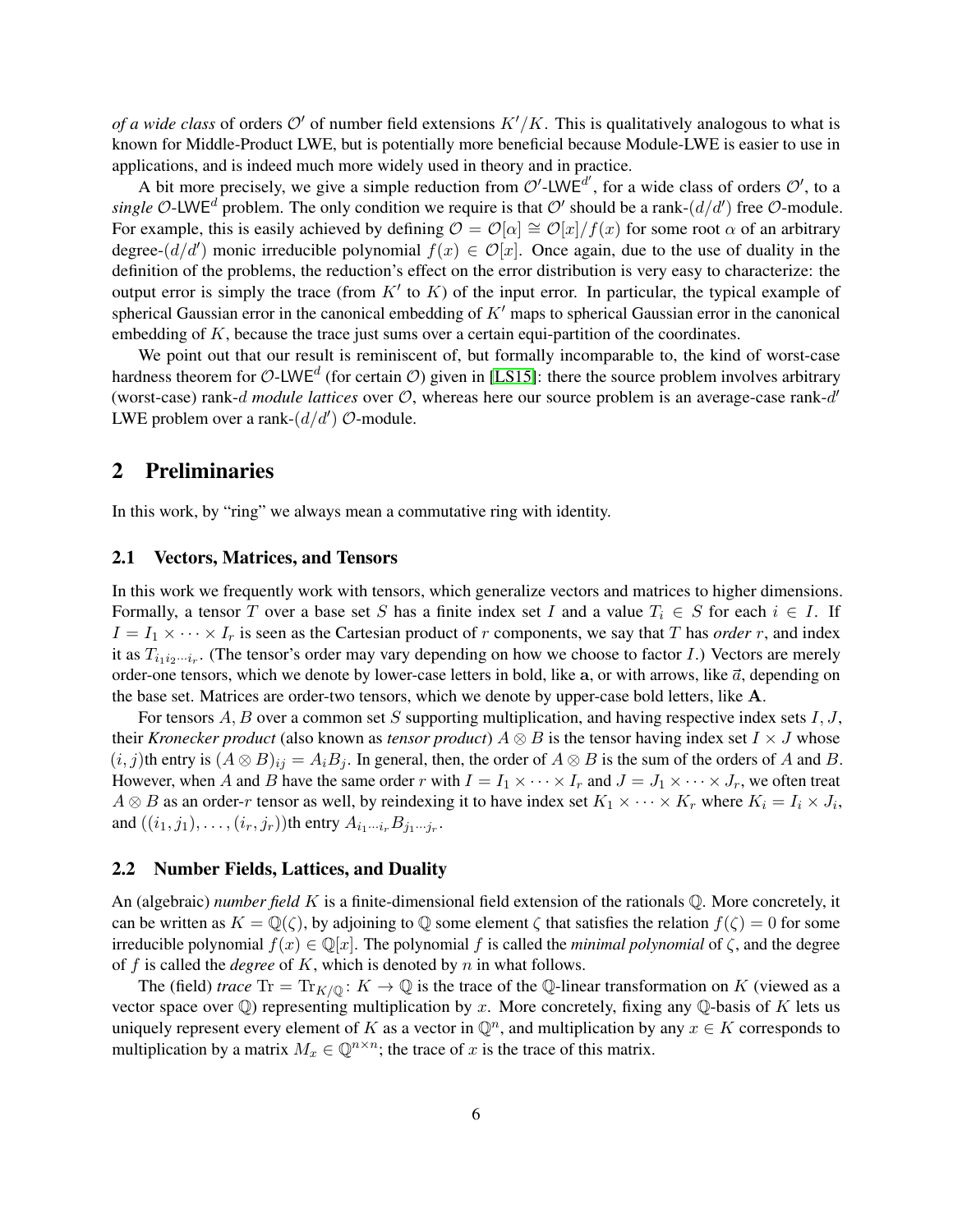For the purposes of this work, a *lattice*  $\mathcal L$  in K is a discrete additive subgroup of K for which span<sub>0</sub> $(\mathcal L)$  = K, i.e., every lattice has full rank. Any lattice is generated as the integer linear combinations of n *basis* elements  $\vec{b} = (b_1, \ldots, b_n) \in K^n$ , as  $\mathcal{L} = \{\sum_{i=1}^n \mathbb{Z} \cdot b_i\}$ ; in other words,  $\mathcal{L}$  is a free  $\mathbb{Z}$ -module of rank n. For convenience, we let  $\mathcal{L}_q$  denote the quotient group  $\mathcal{L}/q\mathcal{L}$  for any positive integer q.

For any two lattices  $\mathcal{L}, \mathcal{L}' \subset K$ , their product  $\mathcal{L} \cdot \mathcal{L}'$  is the set of all integer linear combinations of terms  $x \cdot x'$  for  $x \in \mathcal{L}, x' \in \mathcal{L}'$ . This set is itself a lattice, and given bases for  $\mathcal{L}, \mathcal{L}'$  we can efficiently compute a basis for  $\mathcal{L} \cdot \mathcal{L}'$  via the Hermite normal form.

For a lattice  $\mathcal{L}$ , its *dual lattice*  $\mathcal{L}^{\vee}$  (which is indeed a lattice) is defined as

$$
\mathcal{L}^{\vee} := \{ x \in K : \text{Tr}(x\mathcal{L}) \subseteq \mathbb{Z} \}.
$$

It is easy to see that if  $\mathcal{L} \subseteq \mathcal{L}'$  are lattices in K, then  $(\mathcal{L}')^\vee \subseteq \mathcal{L}^\vee$ , and if  $\vec{b}$  is a basis of  $\mathcal{L}$ , then its *dual basis*  $\vec{b}^{\vee} = (b_1^{\vee}, \dots, b_n^{\vee})$  is a basis of  $\mathcal{L}^{\vee}$ , where  $\vec{b}^{\vee}$  is defined so that  $\text{Tr}(b_i \cdot b_j^{\vee})$  is 1 when  $i = j$ , and is 0 otherwise. Observe that by definition,  $x = \vec{b}^t \cdot \text{Tr}(\vec{b}^{\vee} \cdot x)$  for every  $x \in K$ .

<span id="page-7-0"></span>**Definition 2.1 (Lattice quotient).** For lattices  $\mathcal{L}, \mathcal{L}'$  in K, their *quotient* is  $(\mathcal{L} : \mathcal{L}') = \{x \in K : x\mathcal{L}' \subseteq \mathcal{L}\}.$ 

The above can be seen as a kind of quotient because  $\mathcal{IL}' \subseteq \mathcal{L}$  if and only if  $\mathcal{I} \subseteq (\mathcal{L} : \mathcal{L}')$ . As we shall see, several sets of interest for this work can be defined as quotients of various lattices. The following gives an alternative characterization of the lattice quotient, and yields a way to efficiently compute a basis for  $(\mathcal{L} : \mathcal{L}')$  given bases for  $\mathcal{L}$  and  $\mathcal{L}'$ .

**Lemma 2.2.** For any lattices  $\mathcal{L}, \mathcal{L}'$  in K, we have  $(\mathcal{L} : \mathcal{L}') = (\mathcal{L}' \mathcal{L}^{\vee})^{\vee}$ .

*Proof.* For any  $x \in K$ , we have

$$
x\in (\mathcal{L}'\mathcal{L}^\vee)^\vee \iff \mathrm{Tr}(x(\mathcal{L}'\mathcal{L}^\vee))\subseteq \mathbb{Z} \iff \mathrm{Tr}((x\mathcal{L}')\mathcal{L}^\vee)\subseteq \mathbb{Z} \iff x\mathcal{L}'\subseteq (\mathcal{L}^\vee)^\vee=\mathcal{L}.\qquad \Box
$$

### 2.3 Gaussians

To formally define Gaussian distributions over number fields, we need the field tensor product  $K_{\mathbb{R}} = K \otimes_{\mathbb{Q}} \mathbb{R}$ , which is essentially the "real analogue" of  $K/\mathbb{Q}$ , obtained by generalizing rational scalars to real ones. In general this is not a field, but it is a ring; in fact, it is isomorphic to the ring product  $\mathbb{R}^{s_1} \times \mathbb{C}^{s_2}$ , where K has  $s_1$  real embeddings and  $s_2$  conjugate pairs of complex ring embeddings, and  $n = s_1 + 2s_2$ . Therefore, there is a "complex conjugation" involution  $\tau: K_{\mathbb{R}} \to K_{\mathbb{R}}$ , which corresponds to the identity map on each  $\mathbb{R}$ component, and complex conjugation on each C component.

We extend the trace to  $K_{\mathbb{R}}$  in the natural way, writing  $\text{Tr}_{K_{\mathbb{R}}/\mathbb{R}}$  for the resulting  $\mathbb{R}$ -linear transform. It turns out that under the ring isomorphism with  $\mathbb{R}^{s_1}\times\mathbb{C}^{s_2}$ , this trace corresponds to the sum of the real components plus twice the sum of the real parts of the complex components. From this it can be verified that  $K_{\mathbb{R}}$  is an *n*-dimensional real inner-product space, with inner product  $\langle x, y \rangle = \text{Tr}_{K_{\mathbb{R}}/\mathbb{R}}(x \cdot \tau(y))$ . In particular,  $K_{\mathbb{R}}$  has some (non-unique) orthonormal basis  $\vec{b}$ , and hence  $\vec{b}^{\vee} = \tau(\vec{b})$ .

Now let H be an *n*-dimensional real inner-product space (e.g.,  $H = \mathbb{R}^n$  or  $H = K_{\mathbb{R}}$ ) and fix an orthonormal basis, so that any element  $x \in H$  may be uniquely represented as a real vector  $\mathbf{x} \in \mathbb{R}^n$  relative to that basis.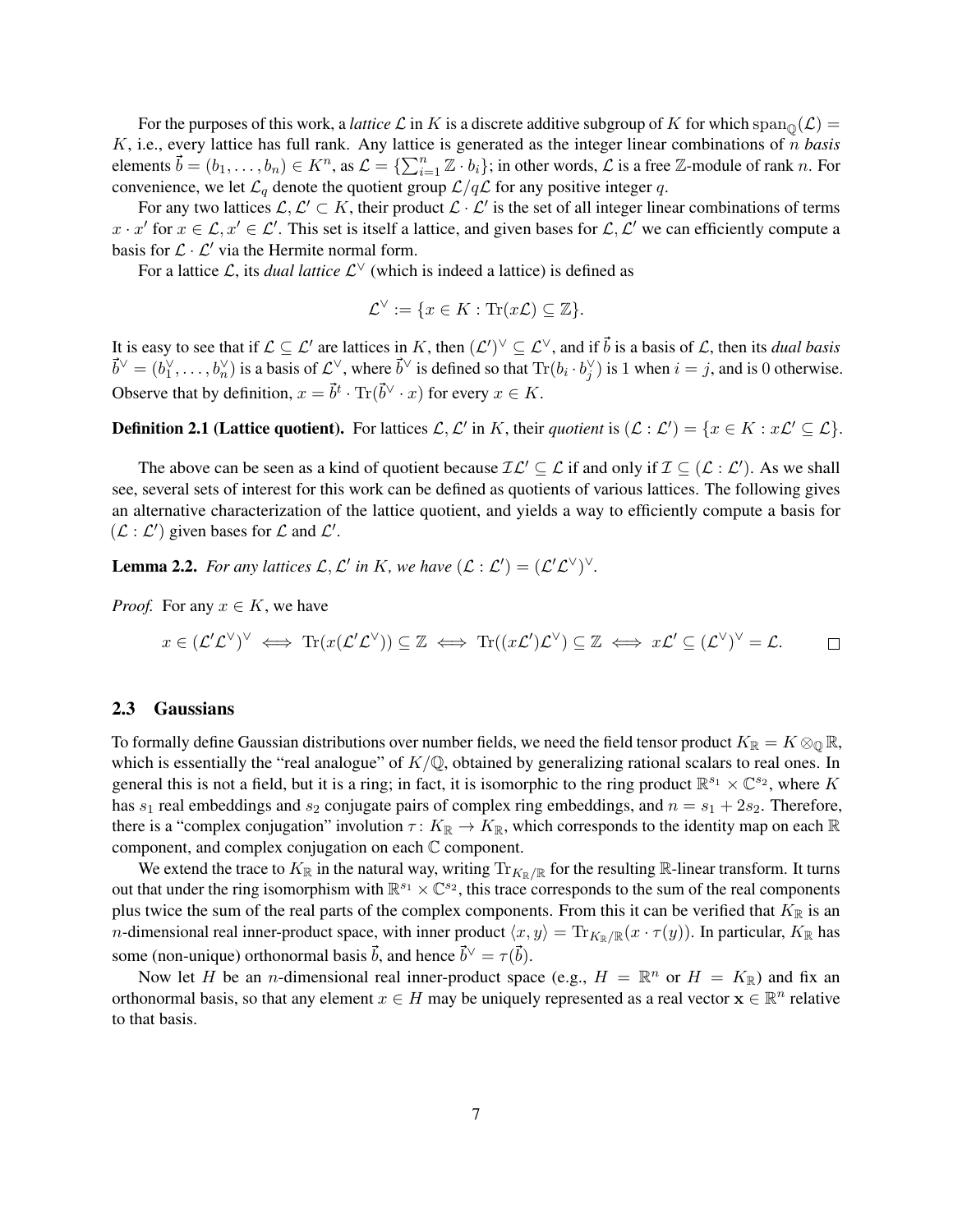**Definition 2.3.** For a positive semidefinite  $\Sigma \in \mathbb{R}^{n \times n}$ , which we call the *covariance* matrix, the *Gaussian function*  $\rho_{\sqrt{\Sigma}}$ :  $H \to (0, 1]$  is defined as  $\rho_{\sqrt{\Sigma}}(\mathbf{x}) := \exp(-\pi \mathbf{x}^t \cdot \Sigma^- \cdot \mathbf{x})$  for  $\mathbf{x} \in \text{span}(\Sigma) = \Sigma \cdot \mathbb{R}^n$  and  $\rho_{\sqrt{\Sigma}}(\mathbf{x}) := 0$  otherwise, where  $\Sigma^-$  denotes the (Moore-Penrose) pseudoinverse. The *Gaussian distribution*  $D_{\sqrt{\Sigma}}$  on H is the one whose probability density function (when restricted to span( $\Sigma$ )) is proportional to  $\rho_{\sqrt{\Sigma}}$ .<sup>[3](#page-8-0)</sup>

When  $\Sigma = r^2 \cdot I$  for some  $r \ge 0$  we often write  $\rho_r$  and  $D_r$  instead, and refer to these as *spherical* Gaussians with parameter r. (In this case, the choice of orthonormal basis for  $H$  is immaterial, i.e., any orthonormal basis yields the same  $\Sigma = r^2 \cdot I$ .)

It is easy to verify that for any positive semidefinite  $\Sigma$  and any matrix  $\mathbf{A} \in \mathbb{R}^{n \times n}$ , the distribution  $\mathbf{A} \cdot D_{\sqrt{\Sigma}} = D_{\sqrt{\Sigma'}}$ , where  $\Sigma' = \mathbf{A} \cdot \Sigma \cdot \mathbf{A}^t$ . It is also well known that the sum of two independent Gaussians having covariances  $\Sigma_1$ ,  $\Sigma_2$  (respectively) is distributed as a Gaussian with covariance  $\Sigma_1 + \Sigma_2$ . Therefore, a Gaussian of covariance  $\Sigma$  can be transformed into one of any desired covariance  $\Sigma' \succeq \Sigma$ , i.e., one for which  $\Sigma' - \Sigma$  is positive semidefinite, simply by adding an independent compensating Gaussian of covariance  $\Sigma'$  –  $\Sigma$ .

### 2.4 Orders and Ideals

We recall some basic notions relating to orders and their ideals; see [\[Con09\]](#page-28-8) for more details and missing proofs. Throughout this subsection let  $K$  be an arbitrary number field.

An *order*  $\mathcal O$  of K is a lattice in K that is also a subring, i.e.,  $1 \in \mathcal O$  and  $\mathcal O$  is closed under multiplication. An element  $\alpha \in K$  is an *algebraic integer* if there exists a monic integer polynomial f such that  $f(\alpha) = 0$ . The set of algebraic integers in K, denoted  $\mathcal{O}_K$ , is called the *ring of integers* of K, and is its maximal order, i.e., every order O of K is a subset of  $\mathcal{O}_K$ . For any order O of K, we have  $\mathcal{O} \cdot \mathcal{O}^{\vee} = \mathcal{O}^{\vee}$  because  $\mathcal{O}^{\vee} = 1 \cdot \mathcal{O}^{\vee} \subseteq \mathcal{O} \cdot \mathcal{O}^{\vee}$  and  $\text{Tr}((\mathcal{O} \cdot \mathcal{O}^{\vee}) \cdot \mathcal{O}) = \text{Tr}(\mathcal{O}^{\vee} \cdot \mathcal{O}) \subseteq \mathbb{Z}$ , since  $\mathcal{O} \cdot \mathcal{O} = \mathcal{O}$ .

An *ideal* of an order  $\mathcal{O}$ , also called an  $\mathcal{O}$ -ideal, is a nontrivial additive subgroup  $\mathcal{I} \subset \mathcal{O}$  that is closed under multiplication by  $\mathcal{O}$ , i.e.,  $\mathcal{O} \cdot \mathcal{I} \subseteq \mathcal{I}$ ; in fact this is an equality, since  $1 \in \mathcal{O}$ .<sup>[4](#page-8-1)</sup> A proper ideal  $\mathfrak{p} \subsetneq \mathcal{O}$ is *maximal* if there does not exist any O-ideal I strictly between p and O, i.e.,  $p \subseteq I \subseteq O$ ; it is *prime* if for every  $a, b \in \mathcal{O}$  for which  $ab \in \mathfrak{p}$ , either  $a \in \mathfrak{p}$  or  $b \in \mathfrak{p}$  (or both). It turns out that in any order of a number field, an ideal is prime if and only if it is maximal. Two O-ideals I and J are *coprime* (also known as *comaximal*) if  $\mathcal{I} + \mathcal{J} = \mathcal{O}$ . Finally, a *fractional* ideal of an order  $\mathcal{O}$  is a set  $\mathcal{I} \subset K$  for which there exists a  $d \in \mathcal{O}$  such that  $d\mathcal{I}$  is an  $\mathcal{O}$ -ideal (hence,  $\mathcal{I}$  is a lattice).

**Definition 2.4 (Coefficient ring).** For a lattice  $\mathcal{L}$  in  $K$ , its *coefficient ring* is

$$
\mathcal{O}^{\mathcal{L}} := (\mathcal{L} : \mathcal{L}) = \{x \in K : x\mathcal{L} \subseteq \mathcal{L}\}.
$$

Recall from [Definition 2.1](#page-7-0) that  $\mathcal{O}^{\mathcal{L}} = (\mathcal{L}\mathcal{L}^{\vee})^{\vee}$ , so  $\mathcal{O}^{\mathcal{L}} = \mathcal{O}^{\mathcal{L}^{\vee}}$ , and if  $\mathcal{L}$  is itself an order  $\mathcal O$  or its dual  $\mathcal{O}^{\vee}$ , then  $\mathcal{O}^{\mathcal{L}} = \mathcal{O}$ . The following lemma explains the choice of the name "coefficient ring."

**Lemma 2.5.** For any lattice  $\mathcal L$  in K, its coefficient ring  $\mathcal O^{\mathcal L}$  is an order of K.

*Proof.* It is clear that  $\mathcal{O}^{\mathcal{L}} = (\mathcal{L} \cdot \mathcal{L}^{\vee})^{\vee}$  is a lattice in K (because  $\mathcal{L} \cdot \mathcal{L}^{\vee}$  is), thus we only need to show that it is a subring of K with unity. By definition of  $\mathcal{O}^{\mathcal{L}}$ , we clearly have  $1 \in \mathcal{O}^{\mathcal{L}}$ . Moreover, for any  $x, y \in \mathcal{O}^{\mathcal{L}}$ , we have  $(xy)\mathcal{L} = x(y\mathcal{L}) \subseteq x\mathcal{L} \subseteq \mathcal{L}$ , so  $xy \in \mathcal{O}^{\mathcal{L}}$ , as desired.  $\Box$ 

<span id="page-8-1"></span><span id="page-8-0"></span><sup>&</sup>lt;sup>3</sup>Note that the covariance of  $D_{\sqrt{\Sigma}}$  is actually  $\Sigma/(2\pi)$ , due to the normalization factor in the definition of  $\rho_{\sqrt{\Sigma}}$ .

<sup>&</sup>lt;sup>4</sup>In this work we restrict ideals to be *nontrivial* subgroups in order to rule out the inconvenient "zero ideal"  $\mathcal{I} = \{0\}$ . With this restriction, every ideal  $\mathcal I$  is a (full-rank) sublattice of  $\mathcal O$ .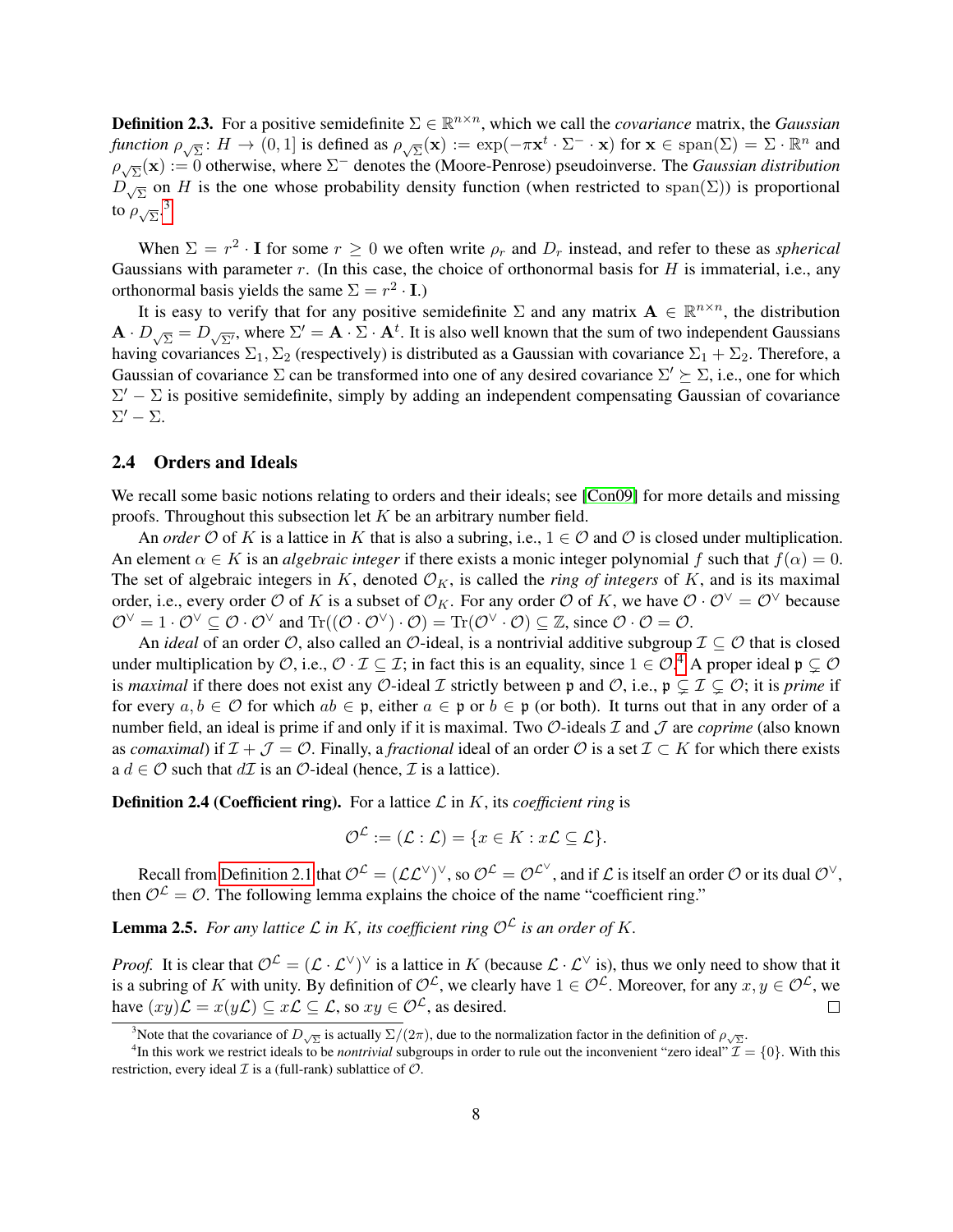**Definition 2.6 (Conductor ideal).** For any orders  $\mathcal{O} \subseteq \mathcal{O}'$  in K, their *(relative) conductor ideal* is

$$
\mathcal{C}_{\mathcal{O}}^{\mathcal{O}'} := (\mathcal{O} : \mathcal{O}') = \{x \in K : x\mathcal{O}' \subseteq \mathcal{O}\}.
$$

We often omit the superscript  $\mathcal{O}'$  when it is  $\mathcal{O}_K$ .

Observe that  $C = C_O^{\mathcal{O}'} \subseteq \mathcal{O}$  because  $1 \in \mathcal{O}'$ , and it is immediate from the definition that C is an ideal of both  $\mathcal O$  and  $\mathcal O'$ .

Throughout the rest of this subsection let  $O$  be an arbitrary order of K. A fractional  $O$ -ideal  $I$  is *invertible* if there exists a fractional  $\mathcal{O}$ -ideal  $\mathcal{I}^{-1}$  for which  $\mathcal{I}\mathcal{I}^{-1} = \mathcal{O}$ . Such an  $\mathcal{I}^{-1}$ , which is unique, is called the *inverse* of *T*. Every fractional  $\mathcal{O}_K$ -ideal is invertible, but every non-maximal order  $\mathcal{O} \subsetneq \mathcal{O}_K$  has some non-invertible ideal. In particular, any conductor ideal  $C = C_C^{O'}$  for  $O \subsetneq O'$  is not invertible as an  $O$ -ideal: for if  $C\mathcal{I} = \mathcal{O}$  for some fractional  $\mathcal{O}$ -ideal  $\mathcal{I}$ , then  $\mathcal{O}' = \mathcal{O}'\mathcal{O} = \mathcal{O}'\mathcal{C}\mathcal{I} \subset \mathcal{C}\mathcal{I} = \mathcal{O}$ , a contradiction.

Despite the lack of ideal inverses in general, there is a proxy that turns out to be just as good for our purposes.

**Definition 2.7 (Pseudoinverse).** The *pseudoinverse* of a fractional  $\mathcal{O}$ -ideal  $\mathcal{I}$  is the fractional  $\mathcal{O}$ -ideal

$$
\mathcal{I} := (\mathcal{O} : \mathcal{I}) = \{x \in K : x\mathcal{I} \subseteq \mathcal{O}\}.
$$

We stress that both the inverse and pseudoinverse are defined with respect to the particular order  $\mathcal{O}$ . Furthermore, it is easy to prove that if  $\mathcal I$  is invertible, then  $\mathcal I^{-1} = \tilde{\mathcal I}$ .

<span id="page-9-0"></span>**Lemma 2.8.** For any fractional  $O$ -ideal  $\mathcal{I}$ , we have  $C_O \subseteq \tilde{\mathcal{II}} \subseteq C_O^{O^{\mathcal{I}}} \subseteq O$ .

*Proof.* For  $\mathcal{I}\tilde{\mathcal{I}} \subseteq \mathcal{C}_{\mathcal{O}}^{\mathcal{O}^{\mathcal{I}}}$ , by the definitions of coefficient ring and pseudoinverse we have  $\mathcal{O}^{\mathcal{I}}\mathcal{I}\tilde{\mathcal{I}} \subseteq \mathcal{I}\tilde{\mathcal{I}} \subseteq \mathcal{O}$ , as needed. For  $\mathcal{C}_{\mathcal{O}} \subseteq \tilde{\mathcal{I}}$ , because  $(\mathcal{O}_K : \mathcal{I}\mathcal{O}_K)$  is the inverse of  $\mathcal{I}\mathcal{O}_K$  as a fractional  $\mathcal{O}_K$ -ideal, we have

$$
\mathcal{C}_{\mathcal{O}}=\mathcal{O}_K\mathcal{C}_{\mathcal{O}}=\mathcal{I}\mathcal{O}_K(\mathcal{O}_K:\mathcal{I}\mathcal{O}_K)\mathcal{C}_{\mathcal{O}}\subseteq\mathcal{I}(\mathcal{C}_{\mathcal{O}}:\mathcal{I})\subseteq\mathcal{I}(\mathcal{O}:\mathcal{I})=\mathcal{I}\mathcal{I},
$$

where the first inclusion follows from the previous equalities and the definition of the lattice quotient.  $\Box$ 

Using the pseudoinverse we generalize the notion of ideal invertibility, by defining it modulo another ideal.

**Definition 2.9.** For an O-ideal J, we say that a fractional O-ideal I is *invertible modulo* J if  $I\tilde{I}$  and J are coprime, i.e.,  $\mathcal{II} + \mathcal{J} = \mathcal{O}$ .

Observe that if  $\mathcal I$  is invertible, then it is also invertible modulo any  $\mathcal J$ , because  $\mathcal I \widetilde{\mathcal I} = \mathcal O$ . Furthermore, if J and the conductor ideal  $\mathcal{C}_{\mathcal{O}}$  are coprime, then *any* fractional ideal I is invertible modulo J, because  $\mathcal{O} = \mathcal{C}_{\mathcal{O}} + \mathcal{J} \subseteq \mathcal{II} + \mathcal{J}$  by [Lemma 2.8.](#page-9-0)

### 2.5 Chinese Remainder Theorem

<span id="page-9-1"></span>We now recall a general form of the Chinese Remainder Theorem (CRT) and its consequences for our work. The theorem is often stated for the special case of  $M = \mathcal{O}$ , in which case it additionally yields a ring isomorphism; the more general form below immediately follows by tensoring the isomorphism with  $\mathcal M$  as an O-module.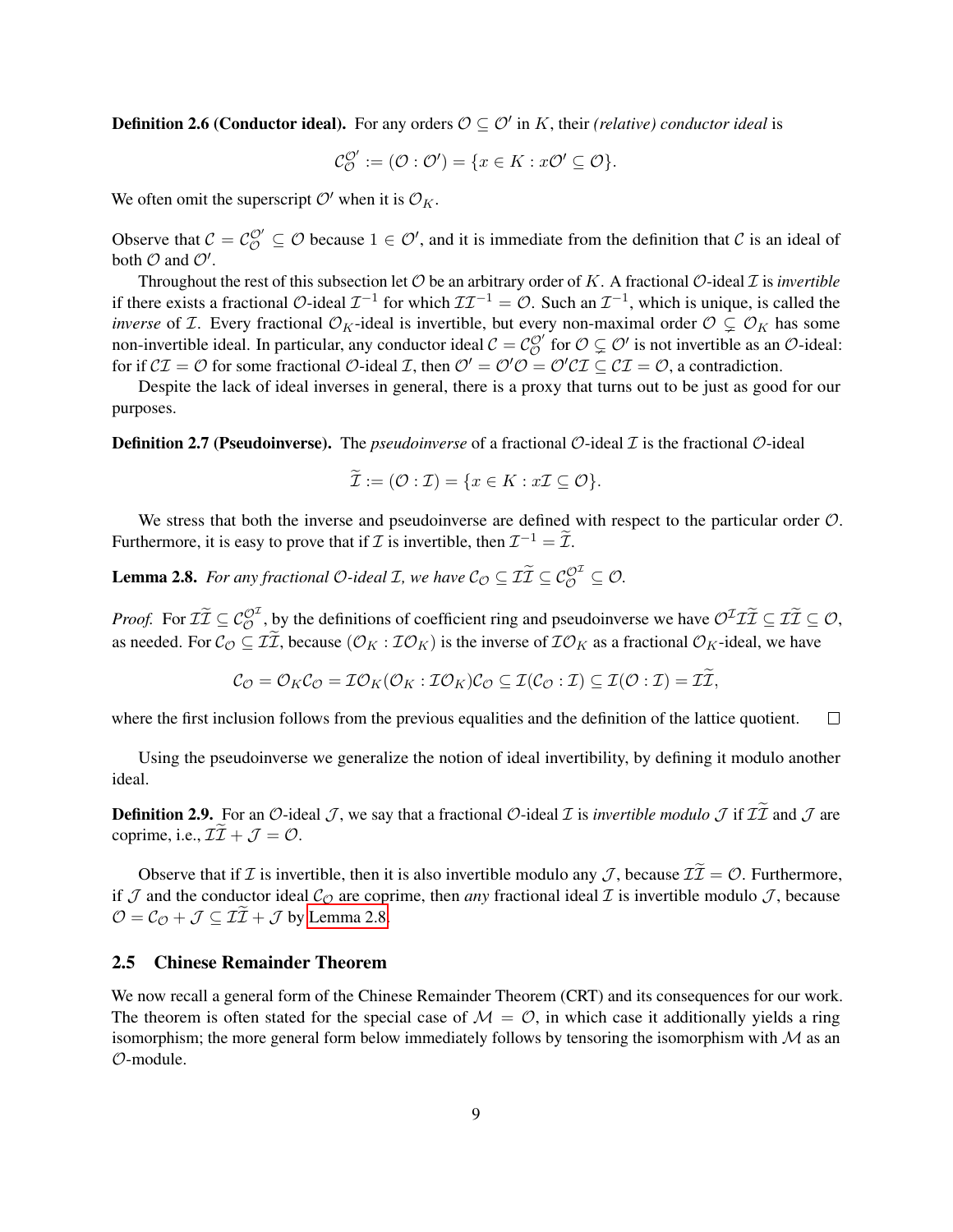**Theorem 2.10 (Chinese Remainder Theorem).** Let  $\mathcal{I}_1, \ldots, \mathcal{I}_r$  be any pairwise coprime O-ideals, let  $\mathcal{I} =$  $\prod_{i=1}^r \mathcal{I}_i$ , and let M be any fractional O-ideal. Then the natural O-module homomorphism

$$
\mathcal{M}/\mathcal{I}\mathcal{M} \to \bigoplus_{i=1}^r \mathcal{M}/\mathcal{I}_i\mathcal{M}
$$

is an isomorphism. Moreover, it is efficiently computable and invertible given (bases of)  $O$ , the  $\mathcal{I}_i$ , and M.

The following generalizes [\[LPR10,](#page-28-2) Lemmas 2.14 and 2.15] and [\[BBPS19,](#page-28-5) Lemma 2.35] to arbitrary orders O and possibly *non-invertible* (fractional) ideals  $\mathcal I$ , by requiring that  $\mathcal I$  is invertible modulo  $\mathcal J$  (using I).

<span id="page-10-1"></span>Lemma 2.11. *Let* J *be an* O*-ideal. Then a fractional* O*-ideal* I *is invertible modulo* J *if and only if there*  $e$ *xists*  $t \in \mathcal{I}$  *such that*  $t\mathcal{I} + \mathcal{J} = \mathcal{O}$ *. Moreover, in this case such t can be found efficiently given*  $\mathcal{O}, \mathcal{I}$  *and all the prime* O*-ideals that contain* J *.*

In particular, if  $\mathcal{I}=\mathcal{O}'\supseteq\mathcal{O}$  is an order, then  $\mathcal{O}'$  is invertible modulo  $\mathcal J$  if and only if  $\mathcal{C}^{\mathcal{O}'}_{\mathcal{O}}+\mathcal{J}=\mathcal{O}.$ 

*Proof.* First, if such t exists then  $\mathcal{O} = t\tilde{\mathcal{I}} + \mathcal{J} \subseteq \mathcal{I}\tilde{\mathcal{I}} + \mathcal{J} \subseteq \mathcal{O}$ , so the inclusions are equalities, and  $\mathcal{I}$  is invertible modulo  $\mathcal{J}$ .

For the other direction, let  $\mathfrak{p}_1, \ldots, \mathfrak{p}_r$  be the distinct prime  $\mathcal{O}$ -ideals that contain  $\mathcal{J}$ . First we show that any  $t \in \mathcal{I} \setminus \bigcup_{i=1}^r \mathfrak{p}_i \mathcal{I}$  satisfies the desired condition. Indeed, because  $\ell \widetilde{\mathcal{I}} + \mathcal{J} \subseteq \mathcal{O}$ , if this is not an equality then  $t\tilde{\mathcal{I}} + \mathcal{J} \subseteq \mathfrak{p}$  for some maximal (and hence prime) ideal  $\mathfrak{p} \subseteq \mathcal{O}$ , which implies that  $t\tilde{\mathcal{I}} \subseteq \mathfrak{p}$  and  $\mathcal{J} \subseteq \mathfrak{p}$ , so  $\mathfrak{p} = \mathfrak{p}_i$  for some *i*. By these inclusions, the fact that  $t \in \mathcal{I}$ , and the hypothesis that  $\mathcal{II} + \mathcal{J} = \mathcal{O}$ , we have

$$
t\in t\mathcal{O}=t(\mathcal{II}+\mathcal{J})\subseteq \mathfrak{p}_i\mathcal{I}+t\mathcal{J}\subseteq \mathfrak{p}_i\mathcal{I},
$$

so  $t \in \mathfrak{p}_i \mathcal{I}$ , which contradicts the choice of t.

Now, we show that such a t exists and can be computed efficiently. First, note that  $\mathcal{I} \neq \mathfrak{p}_i\mathcal{I}$  for all  $i$ .<sup>[5](#page-10-0)</sup> So, for each i, choose some non-zero  $t_i \in \mathcal{I}/\mathfrak{p}_i\mathcal{I}$ , and let  $t \in \mathcal{I}$  be (an arbitrary representative of) the preimage of  $(t_1,\ldots,t_r) \in \bigoplus_{i=1}^r \mathcal{I}/\mathfrak{p}_i\mathcal{I}$  under the isomorphism given by [Theorem 2.10](#page-9-1) (which we can invoke here because the  $\mathfrak{p}_i$  are distinct maximal ideals, and hence pairwise coprime). Clearly,  $t \in \mathcal{I} \setminus \bigcup_{i=1}^r \mathfrak{p}_i \mathcal{I}$ , as desired.

For the case where  $\mathcal{I} = \mathcal{O}' \supseteq \mathcal{O}$  is an order, observe that  $\widetilde{\mathcal{O}}' = (\mathcal{O} : \mathcal{O}') = \mathcal{C}_{\mathcal{O}}^{\mathcal{O}'}$  by definition. Therefore, if O' is invertible modulo J then by the above we can take  $t = 1 \in \mathcal{O}' \setminus \bigcup_{i=1}^r \mathfrak{p}_i \mathcal{O}'$  to get  $t\mathcal{C}^{\mathcal{O}'}_{\mathcal{O}} + \mathcal{J} = \mathcal{O}$ , hence  $\mathcal{C}_{\mathcal{O}}^{\mathcal{O}'}$  is coprime with  $\mathcal{J}$ .

<span id="page-10-2"></span>**Lemma 2.12.** Let  $\mathcal{J}$  be an  $\mathcal{O}$ -ideal,  $\mathcal{I}$  be a fractional  $\mathcal{O}$ -ideal that is invertible modulo  $\mathcal{J}$ , and  $t \in \mathcal{I}$  be *such that*  $tI + J = O$  *(as guaranteed by [Lemma 2.11\)](#page-10-1). Then for any fractional O-ideal M, the function*  $\theta_t \colon K \to K$  defined as  $\theta_t(u) = t \cdot u$  induces an O-module isomorphism from  $\mathcal{M}/\mathcal{IM}$  to  $\mathcal{IM}/\mathcal{I}\mathcal{JM}$ . *Moreover, this isomorphism is efficiently invertible given*  $O, I, J, M$ *, and t.* 

*In particular, if*  $\mathcal{I} = \mathcal{O}' \supseteq \mathcal{O}$  *is an order, then by [Lemma 2.11](#page-10-1) we can take*  $t = 1$ *, making the induced* O*-module isomorphism the natural inclusion map.*

*Proof.* That  $\theta_t$  induces an  $\mathcal{O}\text{-module homomorphism follows immediately from the fact that it is multiplica$ tion by a fixed  $t \in \mathcal{O}$ . Now consider the function from M to  $\mathcal{IM}/\mathcal{I} \mathcal{JM}$  that is induced by  $\theta_t$ . Its kernel

<span id="page-10-0"></span> $^5$ By Nakayama's lemma, if  $\mathcal{I} = \mathfrak{p}_i \mathcal{I}$ , then there must be an  $r \in \mathcal{O}$  such that  $r = 1 \mod \mathfrak{p}_i$  (hence  $r \neq 0$ ) and  $r\mathcal{I} = \{0\}$ . Since K is an integral domain, this implies that  $\mathcal{I} = \{0\}$  is the zero ideal, which we have ruled out for the entire paper.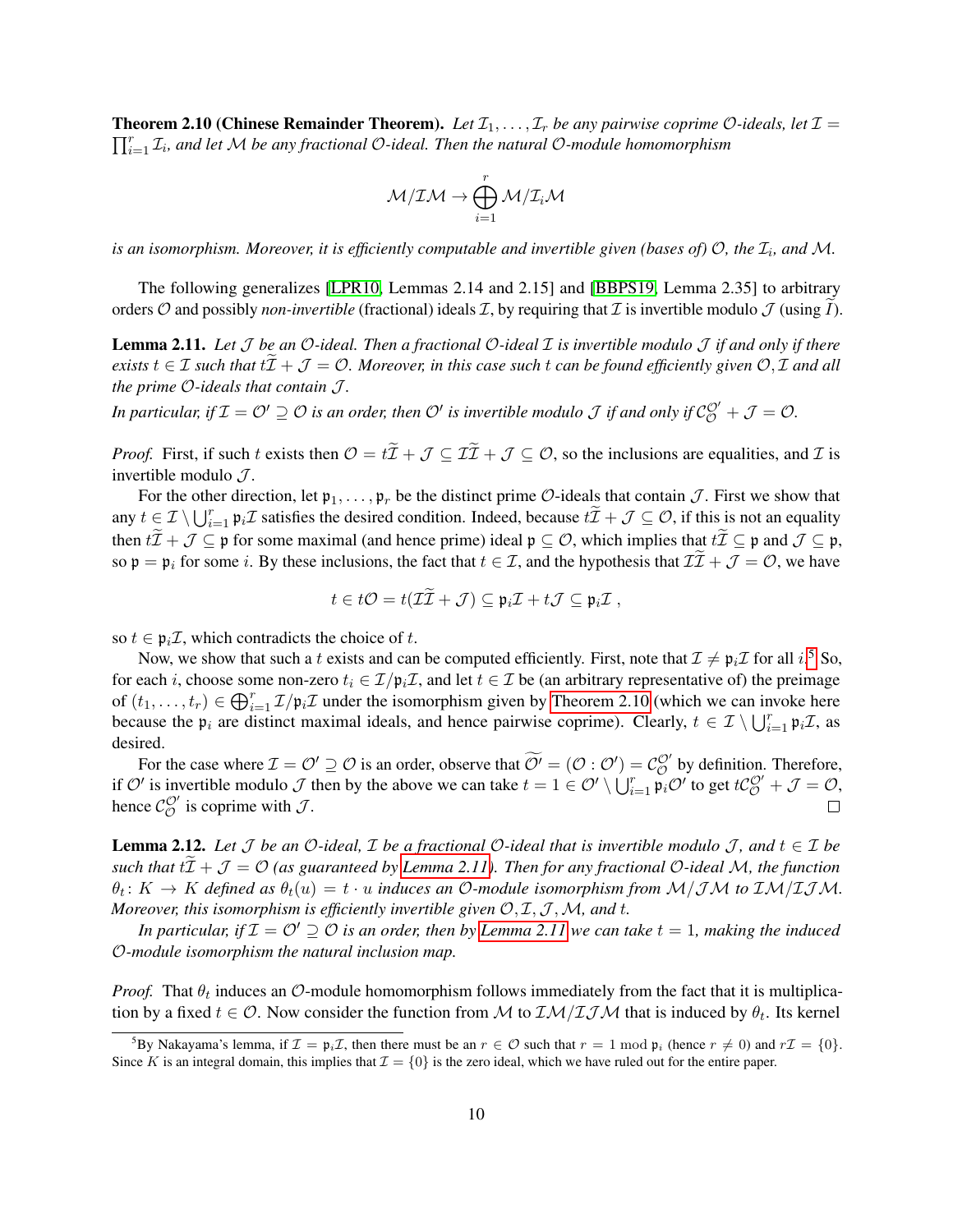clearly contains  $\mathcal{JM}$ , and is in fact equal to  $\mathcal{JM}$ , which may be seen as follows. If  $u \cdot t \in \mathcal{IJM}$  for some  $u \in M$ , then  $u \cdot t\overline{\mathcal{I}} \subseteq \mathcal{I} \mathcal{I} \mathcal{M} \mathcal{I} \subseteq \mathcal{I} \mathcal{M}$ . Because  $t\overline{\mathcal{I}} + \mathcal{J} = \mathcal{O}$ , we get that  $u \in u\mathcal{O} = u(t\overline{\mathcal{I}} + \mathcal{J}) \subseteq \mathcal{J} \mathcal{M}$ , as desired. So, the function from  $M/JM$  to  $\mathcal{IM}/\mathcal{I} \mathcal{J} M$  induced by  $\theta_t$  is injective. It remains to show that it can be efficiently inverted, which also implies that it is an isomorphism.

Let  $v \in \mathcal{IM}$  be arbitrary. By hypothesis,  $t\mathcal{I}$  and  $\mathcal{J}$  are coprime (in  $\mathcal{O}$ ). Therefore, we can use the algorithm from [\[LPR10,](#page-28-2) Lemma 2.13] (which works for arbitrary orders  $\mathcal{O}$ ) to compute some  $c \in \mathcal{U}$  such that  $c = 1 \pmod{\mathcal{J}}$ . Then let  $a = c \cdot v \in t\mathcal{I}\mathcal{I}\mathcal{M} \subset t\mathcal{M}$ , and observe that  $a - v = v \cdot (c - 1) \in \mathcal{I}\mathcal{J}\mathcal{M}$ . Let  $w = a/t \in \mathcal{M}$ ; then  $\theta_t(w) = t \cdot (a/t) = v \pmod{\mathcal{I}\mathcal{M}}$ , so w mod  $\mathcal{J}\mathcal{M}$  is the preimage of  $v \mod \mathcal{I} \mathcal{J} \mathcal{M}.$  $\Box$ 

### <span id="page-11-4"></span>2.6 Bijective Natural Inclusions

For any lattices  $\mathcal{L}' \subseteq \mathcal{L}$  in K, the *natural inclusion map*  $\mathcal{L}'_q \to \mathcal{L}_q$  sends  $x + q\mathcal{L}'$  to  $x + q\mathcal{L}$ . (This can be seen as the composition of a natural homomorphism and an inclusion map.) The following lemmas give conditions under which maps of this kind are bijections.

<span id="page-11-2"></span>**Lemma 2.13.** Let  $\mathcal{L}' \subseteq \mathcal{L}$  be lattices in a number field K and let q be a positive integer. Then the natural inclusion map  $h\colon L'_q\to L_q$  is a bijection if and only if  $q$  is coprime with the index  $|\mathcal L/\mathcal L'|$ ; in this case,  $h$  is *efficiently computable and invertible given an arbitrary basis of* L 0 *relative to a basis of* L*.*

Because  $|\mathcal{L}/\mathcal{L}'| = |(\mathcal{L}')^{\vee}/\mathcal{L}^{\vee}|$ , the same conclusions hold for the natural inclusion map  $\mathcal{L}_q^{\vee} \to (\mathcal{L}')^{\vee}_q$ .

*Proof.* Let  $\vec{b}$ ,  $\vec{b}'$  respectively be some Z-bases of  $\mathcal{L}, \mathcal{L}'$  (and hence  $\mathbb{Z}_q$ -bases of  $\mathcal{L}_q, \mathcal{L}'_q$ ). Then  $\vec{b}' = \mathbf{T} \cdot \vec{b}$  for some square matrix **T**. This **T** is integral because  $\mathcal{L}' \subseteq \mathcal{L}$ , and we have  $|\text{det}(\mathbf{T})| = |\mathcal{L}/\mathcal{L}'|$ . Letting x' be the coefficient vector (over  $\mathbb{Z}_q$ ) of some arbitrary  $x' = \langle \vec{b}', \mathbf{x} \rangle \in \mathcal{L}'_q$ , we have  $x' = \langle \mathbf{T} \cdot \vec{b}, \mathbf{x}' \rangle = \langle \vec{b}, \mathbf{T}^t \cdot \mathbf{x}' \rangle$ , so  $\mathbf{x} = \mathbf{T}^t \cdot \mathbf{x}'$  is the coefficient vector (over  $\mathbb{Z}_q$ ) of  $h(x') \in \mathcal{L}_q$  relative to  $\vec{b}$ . Moreover, x and  $\mathbf{x}'$  are in bijective correspondence if and only if **T** is invertible modulo q, i.e., if  $|\text{det}(\mathbf{T})| = |\mathcal{L}/\mathcal{L}'|$  is coprime with q, and we can efficiently evaluate and invert this bijection given T.

<span id="page-11-5"></span>**Lemma 2.14.** *Let*  $O' \subseteq O$  *be orders in a number field* K *and* q *be a positive integer. Then the following statements are equivalent:*

- <span id="page-11-0"></span>*1. The natural inclusion map*  $\mathcal{O}'_q \to \mathcal{O}_q$  *is a bijection.*
- <span id="page-11-1"></span>2. The index  $\left| \mathcal{O} / \mathcal{O}' \right|$  is coprime with q.
- <span id="page-11-3"></span>3. The conductor  $\mathcal{C}_{\mathcal{O}'}^{\mathcal{O}}$  is coprime with  $q\mathcal{O}'$ , i.e.,  $\mathcal{C}_{\mathcal{O}'}^{\mathcal{O}} + q\mathcal{O}' = \mathcal{O}'$ .

*Proof.* First, [Item 1](#page-11-0) and [Item 2](#page-11-1) are equivalent by [Lemma 2.13.](#page-11-2) Also, Item 1 follows from [Item 3](#page-11-3) by [Lemma 2.12.](#page-10-2) Finally, to see that [Item 3](#page-11-3) follows from [Item 2,](#page-11-1) let  $m = |O/O'|$  be the order of the group  $O/O'$ , which is finite. The order of every element of  $O/O'$  divides m, so  $m \in (O':O) = C_{O'}^{O}$ , which is an  $O'$ -ideal. It follows that  $m\mathcal{O}' \subseteq \mathcal{C}_{\mathcal{O}'}^{\mathcal{O}}$ . Finally, since m is coprime with q, we have  $\mathcal{O}' = m\mathcal{O}' + q\mathcal{O}' \subseteq \mathcal{C}_{\mathcal{O}'}^{\mathcal{O}} + q\mathcal{O}' \subseteq \mathcal{O}'$ , so the inclusions are in fact equalities, as needed.  $\Box$ 

**Lemma 2.15.** Let  $\mathcal{L}' \subseteq \mathcal{L}$  be lattices in a number field K, and let q be a positive integer that is coprime with the index  $|\mathcal{L}/\mathcal{L}'|$ . If  $\mathcal{O}^{\mathcal{L}'} \subseteq \mathcal{O}^{\mathcal{L}}$ , then the natural inclusion map  $g: \mathcal{O}_q^{\mathcal{L}'} \to \mathcal{O}_q^{\mathcal{L}}$  is a bijection.

Note that the converse does not hold, because for  $\mathcal{L}' = q\mathcal{L}$  we have  $\mathcal{O}^{\mathcal{L}'} = \mathcal{O}^{\mathcal{L}}$ , so the natural inclusion map g is a bijection, but q is not coprime with  $|\mathcal{L}/\mathcal{L}'| = q^{\deg(K/\mathbb{Q})}$ .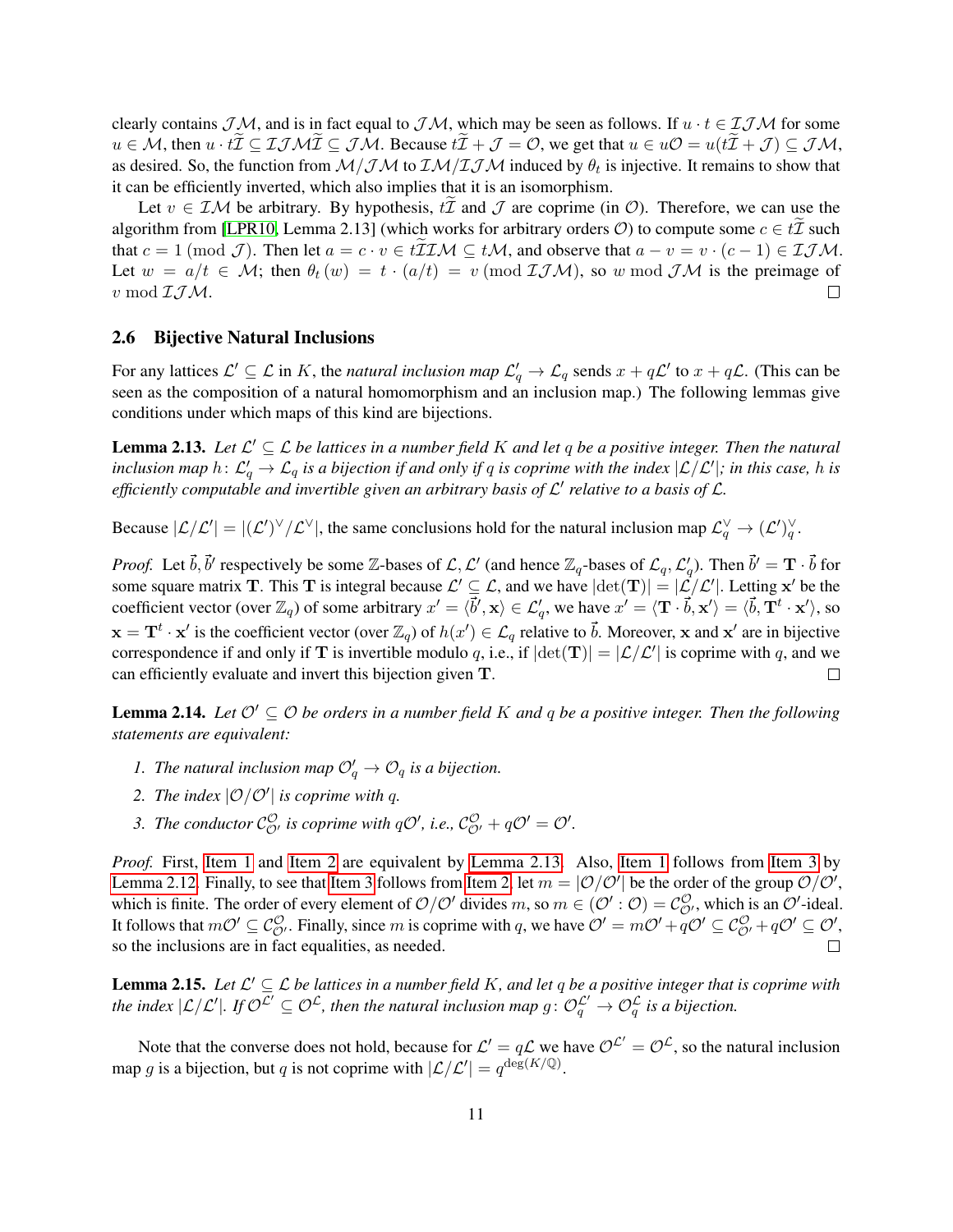*Proof.* Let  $h: \mathcal{L}'_q \to \mathcal{L}_q$  be the natural inclusion map, which by [Lemma 2.13](#page-11-2) is a bijection. First, notice that for any  $a \in \mathcal{O}_q^{\mathcal{L}'}$  and  $x \in \mathcal{L}'_q$ , we have  $h(a \cdot x) = g(a) \cdot h(x)$ . This is because

$$
g(a) \cdot h(x) = (a + q\mathcal{O}^{\mathcal{L}}) \cdot (x + q\mathcal{L}) = a \cdot x + q(\mathcal{O}^{\mathcal{L}} \cdot x + a \cdot \mathcal{L} + \mathcal{O}^{\mathcal{L}} \cdot \mathcal{L}) = a \cdot x + q\mathcal{L} = h(a \cdot x).
$$

Now, let  $a, b \in \mathcal{O}_q^{\mathcal{L}'}$  satisfy  $g(a) = g(b)$ . Then for all  $x \in \mathcal{L}'$ , we have

$$
h(a \cdot x) = g(a) \cdot h(x) = g(b) \cdot h(x) = h(b \cdot x).
$$

Since h is a bijection, it follows that  $a \cdot x = b \cdot x \pmod{q\mathcal{L}}$  for all  $x \in \mathcal{L}'$ . Therefore,

$$
(a - b) \cdot \mathcal{L}' \subseteq q\mathcal{L}' \Rightarrow a - b \in q\mathcal{O}^{\mathcal{L}'} \Rightarrow a = b \pmod{q\mathcal{O}^{\mathcal{L}'}}.
$$

Thus, g is injective. Since the sets  $\mathcal{O}_q^{\mathcal{L}'}$  and  $\mathcal{O}_q^{\mathcal{L}}$  have the same cardinality  $q^{\deg(K/\mathbb{Q})}$ , g must bijective.  $\Box$ 

### 2.7 Extension Fields

For the material in [Section 6](#page-26-0) we need to generalize some of our definitions to number field extensions  $K'/K$ , where possibly  $K \neq \mathbb{Q}$ . The (field) *trace*  $Tr = Tr_{K'/K} : K' \to K$  is the trace of the K-linear transformation on K' (viewed as a vector space over K) representing multiplication by x. We extend the trace to the real inner-product spaces  $K'_\mathbb{R}$  and  $K_\mathbb{R}$  in the natural way, writing  $\text{Tr}_{K'_\mathbb{R}/K_\mathbb{R}}$  for the resulting  $K_\mathbb{R}$ -linear transform.

Let  $\vec{b} = (b_1, \ldots, b_k)$  be a K-basis of K'. Its *dual basis*  $\vec{b}^\vee = (b_1^\vee, \ldots, b_k^\vee)$  is defined so that  $\text{Tr}_{K'/K}(b_i b_j^\vee)$ is 1 when  $i = j$ , and is 0 otherwise. For a lattice  $\mathcal L$  in K', its *dual lattice relative to an order*  $\mathcal O$  *of* K is defined as

$$
\mathcal{L}^{\vee_{\mathcal{O}}} := \{ x \in K' : \text{Tr}_{K'/K}(x\mathcal{L}) \subseteq \mathcal{O} \}.
$$

Notice that this generalizes our prior definition of the dual lattice for  $K = \mathbb{Q}$ , whose only order is  $\mathcal{O} = \mathbb{Z}$ . Also, it is easy to see that if  $\mathcal L$  has an  $\mathcal O$ -basis  $\vec b$ , then  $\vec b^\vee$  is an  $\mathcal O$ -basis of  $\mathcal L^{\vee \circ}$ .

**Lemma 2.16.** Let  $K'/K$  be a number field extension with K-basis  $\vec{b}$ , and let  $x = \langle \vec{b}^\vee, \vec{x} \rangle, y = \langle \vec{b}, \vec{y} \rangle$  for *some*  $\vec{x}, \vec{y}$  *over* K*. Then*  $\text{Tr}_{K'/K}(x \cdot y) = \langle \vec{x}, \vec{y} \rangle$ *.* 

*Proof.* Letting Tr =  $Tr_{K'/K}$ , by K-linearity of Tr we have

$$
\operatorname{Tr}(x \cdot y) = \operatorname{Tr}(\langle \vec{b}^{\vee}, \vec{x} \rangle \cdot \langle \vec{b}, \vec{y} \rangle) = \operatorname{Tr}(\vec{x}^t \cdot (\vec{b}^{\vee} \cdot \vec{b}^t) \cdot \vec{y}) = \vec{x}^t \cdot \operatorname{Tr}(\vec{b}^{\vee} \cdot \vec{b}^t) \cdot \vec{y} = \vec{x}^t \cdot I \cdot \vec{y} = \langle \vec{x}, \vec{y} \rangle. \square
$$

For a tower  $K''/K'/K$  of number fields extensions (i.e.,  $K''/K'$  and  $K'/K$  are both number field extensions), it is easy to verify from the definitions that the trace is transitive, decomposing as  $\text{Tr}_{K''/K}$  =  $\text{Tr}_{K'/K} \circ \text{Tr}_{K''/K'}$ . Moreover, if  $\vec{c}$  is a K'-basis of K'' and  $\vec{b}$  is a K-basis of K', then by definition and K'-linearity of  $\text{Tr}_{K''/K'}$  we have  $(\vec{c} \otimes \vec{b})^{\vee} = \vec{c}^{\vee} \otimes \vec{b}^{\vee}$ .

<span id="page-12-0"></span>**Lemma 2.17.** Let  $K''/K'/K$  be a tower of number field extensions and  $\mathcal{O}''$ ,  $\mathcal{O}'$ , and  $\mathcal{O}$  respectively be orders of  $K''$ ,  $K'$ , and  $K$ , where  $\mathcal{O}''$  has an  $\mathcal{O}'$ -basis  $\vec{c}$  and  $\mathcal{O}'$  has an  $\mathcal{O}$ -basis  $\vec{b}$ . Then  $(\mathcal{O}'')^{\vee} \circ = (\mathcal{O}'')^{\vee} \circ' (\mathcal{O}')^{\vee} \circ$ .

*Proof.* We prove this by demonstrating a common  $\mathcal{O}$ -basis for both sets. By hypothesis,  $\vec{c} \otimes \vec{b}$  is an  $\mathcal{O}$ -basis of  $\mathcal{O}''$ , and thus  $(\vec{c} \otimes \vec{b})^{\vee} = \vec{c}^{\vee} \otimes \vec{b}^{\vee}$  is an  $\mathcal{O}$ -basis of  $(\mathcal{O}'')^{\vee} \circ$ . We next show that this is also an  $\mathcal{O}$ -basis of  $(\mathcal{O}'')^{\vee_{\mathcal{O}'}}(\mathcal{O}')^{\vee_{\mathcal{O}}}$ . It is immediate from the definition that  $(\mathcal{O}')^{\vee_{\mathcal{O}}}$  is a fractional  $\mathcal{O}'$ -ideal, and  $\vec{c}^{\vee}$  is an  $\mathcal{O}'$ -basis of  $(\mathcal{O}'')^{\vee_{\mathcal{O}'}}$ , so

$$
(\mathcal{O}'')^{\vee_{\mathcal{O}'}}(\mathcal{O}')^{\vee_{\mathcal{O}}} = \sum_{i} c_i^{\vee} \cdot \mathcal{O}' \cdot (\mathcal{O}')^{\vee_{\mathcal{O}}} = \sum_{i} c_i^{\vee} \cdot (\mathcal{O}')^{\vee_{\mathcal{O}}}.
$$

Since  $\vec{b}^{\vee}$  is an  $\mathcal{O}$ -basis of  $(\mathcal{O}')^{\vee}\mathcal{O}$ , we conclude that  $\vec{c}^{\vee}\otimes \vec{b}^{\vee}$  is an  $\mathcal{O}$ -basis of  $(\mathcal{O}'')^{\vee}\mathcal{O}'(\mathcal{O}')^{\vee}\mathcal{O}$ , as desired.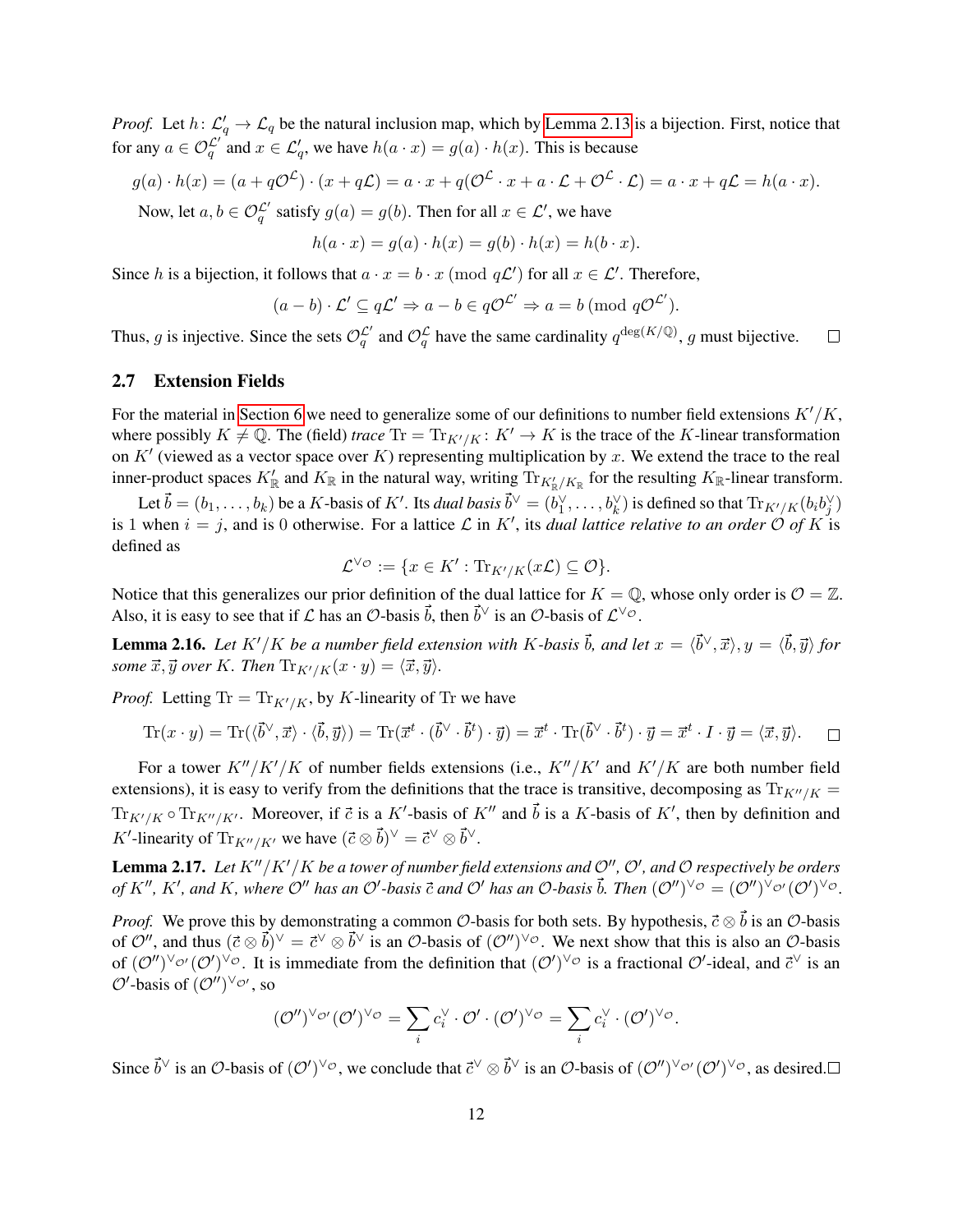# <span id="page-13-0"></span>3 Generalized (Algebraic) Learning With Errors

In this section we define a generalized form of LWE and relate it to the various prior LWE variants. First, in [Section 3.1](#page-13-1) we give a unified framework that encompasses all LWE variants (over commutative rings) that we are aware of. Then, in [Section 3.2](#page-14-0) we show in particular how to obtain all "algebraic" forms of LWE over number fields, including Ring-, Order-, and Poly-LWE, simply by parameterizing our generalized LWE by a lattice in the number field.

### <span id="page-13-1"></span>3.1 Generalized LWE

Here we describe a general framework that captures all variants of Learning With Errors (over commutative rings) of which we are aware, and will be helpful in linking them together. Our starting point is the observation that in all such problems, the secret s, public multipliers a, and their (noiseless) products  $s \cdot a$  each belong to a quotient  $\mathcal{I}/q\mathcal{I}$  (or its many-fold Cartesian product) for some respective *fractional ideals*  $\mathcal{I}$  of some common order  $\mathcal O$  of a number field. Moreover, the products are given by some fixed  $\mathcal O_q$ -bilinear map on s and a (where recall that  $\mathcal{O}_q = \mathcal{O}/q\mathcal{O}$ ). As a few examples:

- Ordinary LWE uses the  $\mathbb{Z}_q$ -bilinear inner-product map  $\langle \cdot, \cdot \rangle : \mathbb{Z}_q^n \times \mathbb{Z}_q^n \to \mathbb{Z}_q$ , where the secret, multipliers, and products all are associated with the ideal  $\mathcal{I} = \mathbb{Z}$  of the unique order  $\mathcal{O} = \mathbb{Z}$  in the rational number field  $K = \mathbb{Q}$ .
- Ring-LWE uses the  $R_q$ -bilinear multiplication map  $R_q^{\vee} \times R_q \to R_q^{\vee}$ , where the multipliers are associated with the maximal order  $R = \mathcal{O}_K$  of a number field K, and the secret is associated with the "codifferent" fractional ideal  $R^{\vee}$ .
- Module-LWE interpolates between the above two cases, using the  $R_q$ -bilinear inner-product map  $(R_q^{\vee})^d \times R_q^d \to R_q^{\vee}$ , where R and  $R^{\vee}$  are as above.

A generalized LWE distribution is parameterized by:

- 1. an order  $\mathcal O$  in a number field K;
- 2. suitable fractional O-ideals  $\mathcal{I}_s$ ,  $\mathcal{I}_a$ ,  $\mathcal{I}_b = \mathcal{I}_s \mathcal{I}_a$ , respective dimensions  $k_s$ ,  $k_a$ ,  $k_b$ , and a modulus q;
- 3. an order-three tensor  $T \in \mathcal{O}_q^{k_s \times k_a \times k_b}$ , which induces an  $\mathcal{O}_q$ -bilinear map  $T: (\mathcal{I}_s/q\mathcal{I}_s)^{k_s} \times (\mathcal{I}_a/q\mathcal{I}_a)^{k_a} \to$  $(\mathcal{I}_b/q\mathcal{I}_b)^{k_b}$  defined as  $T(\vec{s},\vec{a})_k = \sum_{i,j} T_{ijk} s_i a_j$ ; and
- 4. an error distribution  $\psi$  over  $K_{\mathbb{R}}^{k_b}$ .

Informally, the associated computational problems are concerned with "noisy products" (  $\vec{a}\leftarrow(\mathcal{I}_a/q\mathcal{I}_a)^{k_a}, \vec{b}\approx$  $T(\vec{s},\vec{a})$ ) for some fixed  $\vec{s}\in(\mathcal{I}_s/q\mathcal{I}_s)^{k_s}$ . Clearly, different choices of the tensor T and/or error distribution  $\psi$ may yield different distributions of noisy products.

**Definition 3.1** (LWE **distribution).** Adopt the above notation. For  $\vec{s} \in (\mathcal{I}_s/q\mathcal{I}_s)^{k_s}$ , a sample from the distribution  $A_{T,\mathcal{I}_s,\mathcal{I}_a,\psi}(\vec{s})$  over  $(\mathcal{I}_a/q\mathcal{I}_a)^{k_a}\times (K_{\mathbb{R}}/q\mathcal{I}_b)^{k_b}$  is generated by choosing  $\vec{a}\leftarrow (\mathcal{I}_a/q\mathcal{I}_a)^{k_a}$  uniformly at random, choosing  $\vec{e} \leftarrow \psi$ , and outputting

$$
(\vec{a}, T(\vec{s}, \vec{a}) + \vec{e} \bmod (q\mathcal{I}_b)^{k_b}).
$$

For notational convenience, we also define the uniform distribution  $U_{T,\mathcal{I}_s,\mathcal{I}_a}=U((\mathcal{I}_a/q\mathcal{I}_a)^{k_a}\times (K_\mathbb{R}/q\mathcal{I}_b)^{k_b}).$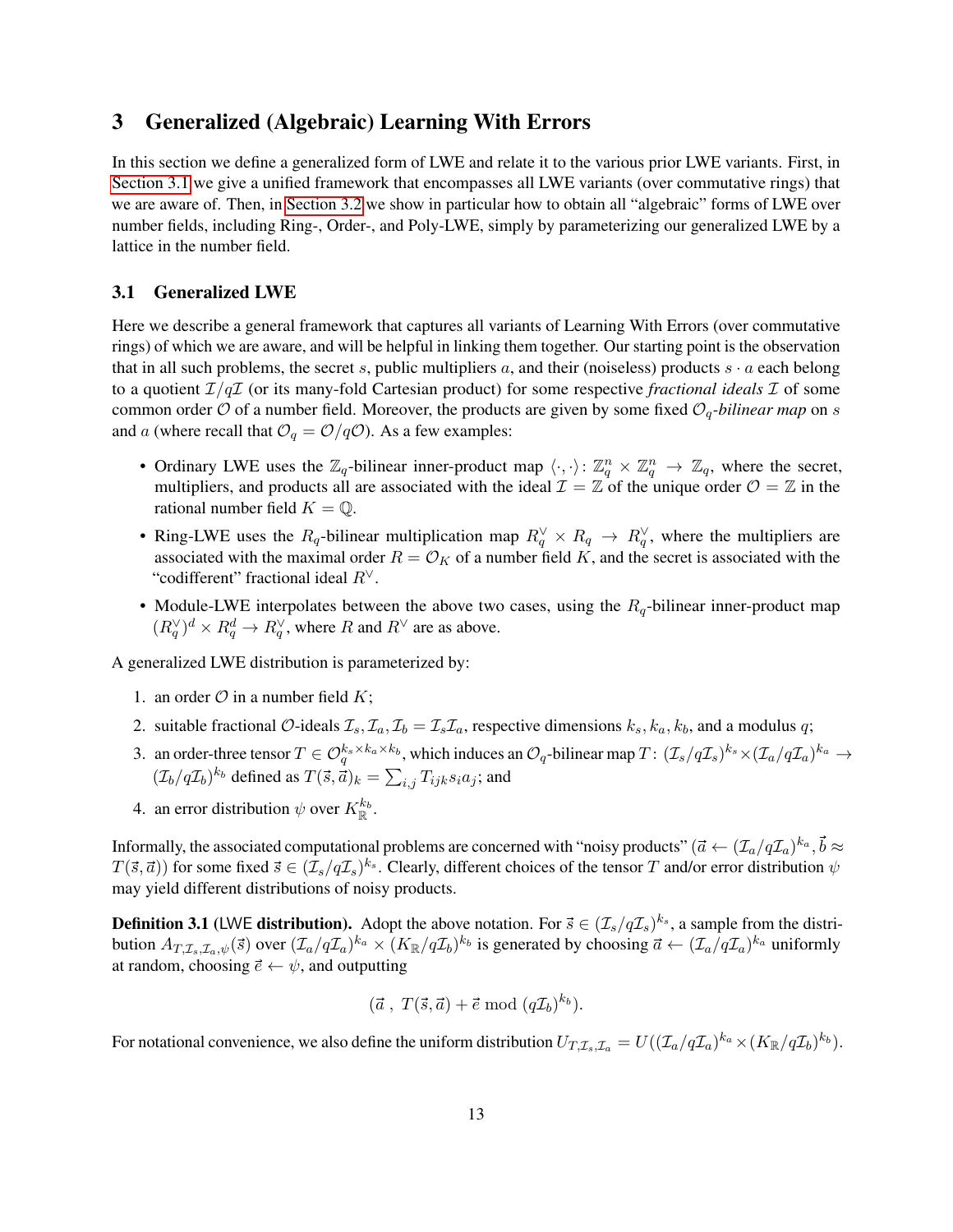**Definition 3.2** (LWE problem, search). The search-LWE $_{T,\mathcal{I}_s,\mathcal{I}_a,\psi,\ell}$  problem is: given  $\ell$  independent samples from  $A_{T,\mathcal{I}_s,\mathcal{I}_a,\psi}(\vec{s})$  where  $\vec{s} \leftarrow (\mathcal{I}_s/q\mathcal{I}_s)^{k_s}$ , find  $\vec{s}$ .

**Definition 3.3** (LWE problem, decision). The decision-LWE<sub>T, $I_s$ , $I_a, \psi, \ell$  problem is to distinguish between  $\ell$ </sub> independent samples from either  $A_{T,\mathcal{I}_s,\mathcal{I}_a,\psi}(\vec{s})$  where  $\vec{s} \leftarrow U((\mathcal{I}_s/q\mathcal{I}_s)^{k_s})$ , or  $U_{T,\mathcal{I}_s,\mathcal{I}_a}$ .

**Discussion.** Once the order  $\mathcal O$  is fixed, typical choices of  $\mathcal I_s$  and  $\mathcal I_a$  are  $\mathcal I_a = \mathcal O$ , which is actually without loss of generality under mild conditions (as shown in [Section 4.1\)](#page-15-1), and  $\mathcal{I}_s = \mathcal{O}^{\vee}$ , which is especially advantageous for reductions from Ring-LWE (as shown in [Section 4.2\)](#page-17-0), and to Middle-Product LWE (as shown in [Section 5\)](#page-22-0).

As noted above, the tensor defines an  $\mathcal{O}_q$ -bilinear map  $(\mathcal{I}_s/q\mathcal{I}_s)^{k_s}\times(\mathcal{I}_a/q\mathcal{I}_a)^{k_a}\to(\mathcal{I}_b/q\mathcal{I}_b)^{k_b}.$  Under the mild assumption (which is also needed for many of our reductions) that the ideals  $\mathcal{I}_s$  and  $\mathcal{I}_a$ —and hence  $\mathcal{I}_b = \mathcal{I}_s \mathcal{I}_a$  as well—are invertible modulo  $q\mathcal{O}$ , the converse holds as well: any bilinear map with such domain and range can be represented by an order-three tensor over  $\mathcal{O}_q$ . To see this, first note that by [Lemma 2.12,](#page-10-2) for each  $z \in \{s, a, b\}$  the  $\mathcal{O}_q$ -module  $\mathcal{I}_z/q\mathcal{I}_z$  is isomorphic to  $\mathcal{O}_q$ . Because the latter module has a one-element  $\mathcal{O}_q$ -basis  $\{1\}$ , the former also has a one-element  $\mathcal{O}_q$ -basis  $\{g_z\}$  for some  $g_z \in \mathcal{I}_z/q\mathcal{I}_z$ , where  $g_b = g_s g_a$ . This naturally extends to the "standard basis" of  $(\mathcal{I}_z/q\mathcal{I}_z)^{k_z}$ , whose *i*th vector has  $g_z$  in its *i*th component and zeros elsewhere.

Using the above bases, any bilinear map T can be uniquely represented as an order-three tensor T over  $\mathcal{O}_q$ by letting  $T_{ijk} \in \mathcal{O}_q$  be the kth coefficient (with respect to the standard basis) of  $T(\vec{e}_i, \vec{e}_j)$ , where  $\vec{e}_i, \vec{e}_j$  are respectively the *i*th and *j*th standard basis elements of their modules. By  $O_q$ -bilinearity of the map and the fact that  $g_b = g_s g_a$ , it follows that this tensor induces the bilinear map.

#### <span id="page-14-0"></span>3.2 Parameterizing by a Single Lattice

We now define a special case of generalized LWE that still encompasses prior algebraic LWE problems, including Ring-, Module-, Order-, and Poly-LWE. The key observation is that all of these problems can be obtained simply by parameterizing by a single *lattice* in a given number field, then taking the public multipliers to be over the lattice's *coefficient ring* modulo q, and using a tensor corresponding to an identity matrix. Indeed, the first two of these simplifications are without loss of generality among a broad class of generalized LWE parameterizations, by the reductions we give in [Theorem 4.1](#page-15-2) and [Theorem 4.4](#page-17-1) (see [Remark 4.5\)](#page-18-1).

<span id="page-14-1"></span>**Definition 3.4** (*L*-LWE problem). Let *L* be a lattice in a number field  $K, \mathcal{O} = \mathcal{O}^{\mathcal{L}}$  be the coefficient ring of  $\mathcal{L}, \psi$  be a distribution over  $K_{\mathbb{R}}$ , and q and k be positive integers. Let  $T \in \mathcal{O}_q^{k \times k \times 1}$  be the order-three tensor whose single  $k \times k$  layer is the identity matrix. The (search or decision)  $\mathcal{L}\text{-LWE}_{q,\psi,\ell}^k$  problem is then simply the (search or decision, respectively) LWE $_{T,\mathcal{L}} \vee_{\mathcal{O},\psi,\ell}$  problem.

We often omit k when  $k = 1$ ; in this case, we have  $s \in \mathcal{L}_q^{\vee}$ ,  $a \in \mathcal{O}_q$ , and a sample from the distribution  $A_{T,\mathcal{L}^{\vee},\mathcal{O},\psi}(s)$  has the form  $(a,b=s\cdot a+e \bmod q\mathcal{L}^{\vee}).$ 

Let us now see how the above definition strictly generalizes all prior algebraic LWE variants defined over number fields or polynomial rings. For simplicity, take  $k = 1$  (taking  $k > 1$  simply yields "Module" analogues). Recall that if L is an order O of K or its dual  $\mathcal{O}^{\vee}$ , then  $\mathcal{O}^{\angle} = \mathcal{O}$ . Therefore, by taking  $\mathcal{L} = \mathcal{O}_K$ to be the full ring of integers, we get the Ring-LWE problem as originally defined in [\[LPR10\]](#page-28-2), and by taking  $\mathcal{L} = \mathcal{O}$  to be some order we get the "dual" form of Order-LWE [\[BBPS19\]](#page-28-5). Alternatively, by taking  $\mathcal{L} = \mathcal{O}^{\vee}$ we get the "primal" form of Order-LWE, which corresponds to the Poly-LWE problem [\[RSW18\]](#page-29-8) when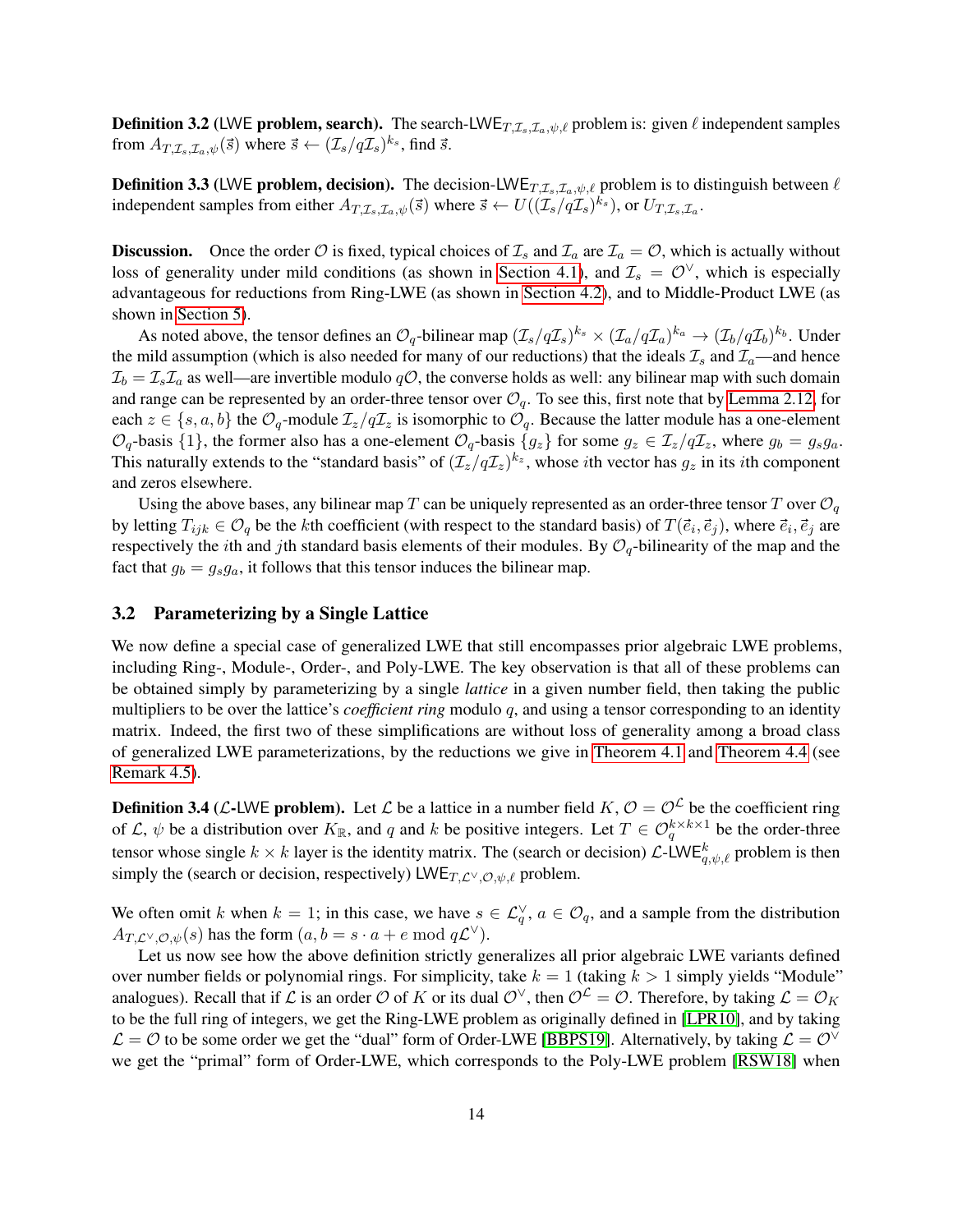$\mathcal{O} = \mathbb{Z}[\alpha]$  for some  $\alpha \in \mathcal{O}_K$ . As we will see, the "dual" formulations have advantages in terms of simplicity and tightness of reductions. Finally, by taking  $\mathcal L$  to be neither an order nor the dual of an order, we get other problems that are not covered by any of the prior ones.

## <span id="page-15-0"></span>4 Generalized LWE Reductions

In this section we give a modular collection of tight, "minimal" reductions between various instantiations of generalized LWE. Each reduction alters a subset of the parameters, changing:

- 1. the ideals  $\mathcal{I}_s$ ,  $\mathcal{I}_a$  [\(Section 4.1\)](#page-15-1);
- 2. the order O in the number field [\(Section 4.2\)](#page-17-0), including the special case of changing the lattice  $\mathcal L$  in  $\mathcal{L}$ -LWE [\(Section 4.3\)](#page-18-2);
- 3. the tensor  $T$  [\(Section 4.4\)](#page-19-0); or
- 4. the number field  $K$  over which all the other parameters are defined [\(Section 4.5\)](#page-20-0),

with no loss in hardness of the associated LWE problems. Moreover, almost all of the reductions establish tight *equivalences* between problems, i.e., reductions in both directions. In later sections, we will obtain our main results for Order-LWE, Middle-Product LWE, etc., by suitably composing these individual reductions as building blocks.

### <span id="page-15-1"></span>4.1 Changing the Ideals

In this section we give reductions that map from one choice of the ideals  $\mathcal{I}_s$ ,  $\mathcal{I}_a$  to another, while preserving the tensor T, error distribution  $\psi$ , and number of samples.

Our first theorem shows that without loss of generality, the entries of  $\vec{a}$  may be chosen from  $\mathcal{O}_q := \mathcal{O}/q\mathcal{O}$ instead of  $\mathcal{I}_a/q\mathcal{I}_a$  (with a corresponding change to the domain of the entries of  $\vec{s}$ ) when  $\mathcal{I}_a$  is invertible modulo  $qO$ ; recall that this is the case for *all* fractional ideals when  $qO$  is coprime to the conductor ideal  $C<sub>O</sub>$ . This transformation is tight in all respects and reversible, so in fact it yields an equivalence between (search or decision) LWE<sub>T, $\mathcal{I}_s$ , $\mathcal{I}_a$ , $\psi$ , $\ell$  and LWE<sub>T, $\mathcal{I}'_s$ , $\mathcal{I}'_a$ , $\psi$ , $\ell$  whenever  $\mathcal{I}_a$ ,  $\mathcal{I}'_a$  are invertible modulo  $q\mathcal{O}$ , and  $\mathcal{I}_a\mathcal{I}_s = \mathcal{I}'_a\mathcal{I}'_s$ .</sub></sub>

<span id="page-15-2"></span>**Theorem 4.1.** Let O be an order in a number field K;  $\mathcal{I}_s$  and  $\mathcal{I}_a$  be fractional O-ideals with  $\mathcal{I}_b = \mathcal{I}_s \mathcal{I}_a$ ;  $k_s$ ,  $k_a$ ,  $k_b$ , and  $q$  be positive integers;  $T \in \mathcal{O}_q^{k_s \times k_a \times k_b}$  be an order-three tensor; and  $\psi$  be a distribution over  $K^{k_b}_{\mathbb R}.$  If  $\mathcal I_a$  is invertible modulo qO, then there is an efficiently computable and invertible deterministic *transform which:*

- 1. maps distribution  $U_{T,\mathcal{I}_s,\mathcal{I}_a}$  to distribution  $U_{T,\mathcal{I}_b,\mathcal{O}}$ , and
- 2. *maps distribution*  $A_{T,\mathcal{I}_s,\mathcal{I}_a,\psi}(\vec{s})$  to distribution  $A_{T,\mathcal{I}_b,\mathcal{O},\psi}(\vec{s}')$ , where  $\vec{s}'=h(\vec{s})$  for some efficiently *computable and invertible*  $h: \mathcal{I}_s/q\mathcal{I}_s \to \mathcal{I}_b/q\mathcal{I}_b$ .

*In particular, (search or decision)* LWE $_{T,\mathcal{I}_s,\mathcal{I}_a,\psi,\ell}$  *is polynomial-time equivalent to (search or decision, respectively)* LWE $_{T,\mathcal{I}_b,\mathcal{O},\psi,\ell}$ .

*Proof.* Since  $\mathcal{I}_a$  is invertible modulo  $q\mathcal{O}$ , [Lemma 2.11](#page-10-1) says there exists a  $t \in \mathcal{I}_a$  such that  $t\widetilde{\mathcal{I}_a} + q\mathcal{O} = \mathcal{O}$ . Then by [Lemma 2.12,](#page-10-2) the function  $\theta_t(u) = t \cdot u$  induces efficiently computable and invertible  $\mathcal{O}$ -module isomorphisms  $g: \mathcal{O}/q\mathcal{O} \to \mathcal{I}_a/q\mathcal{I}_a$  and  $h: \mathcal{I}_s/q\mathcal{I}_s \to \mathcal{I}_b/q\mathcal{I}_b$ .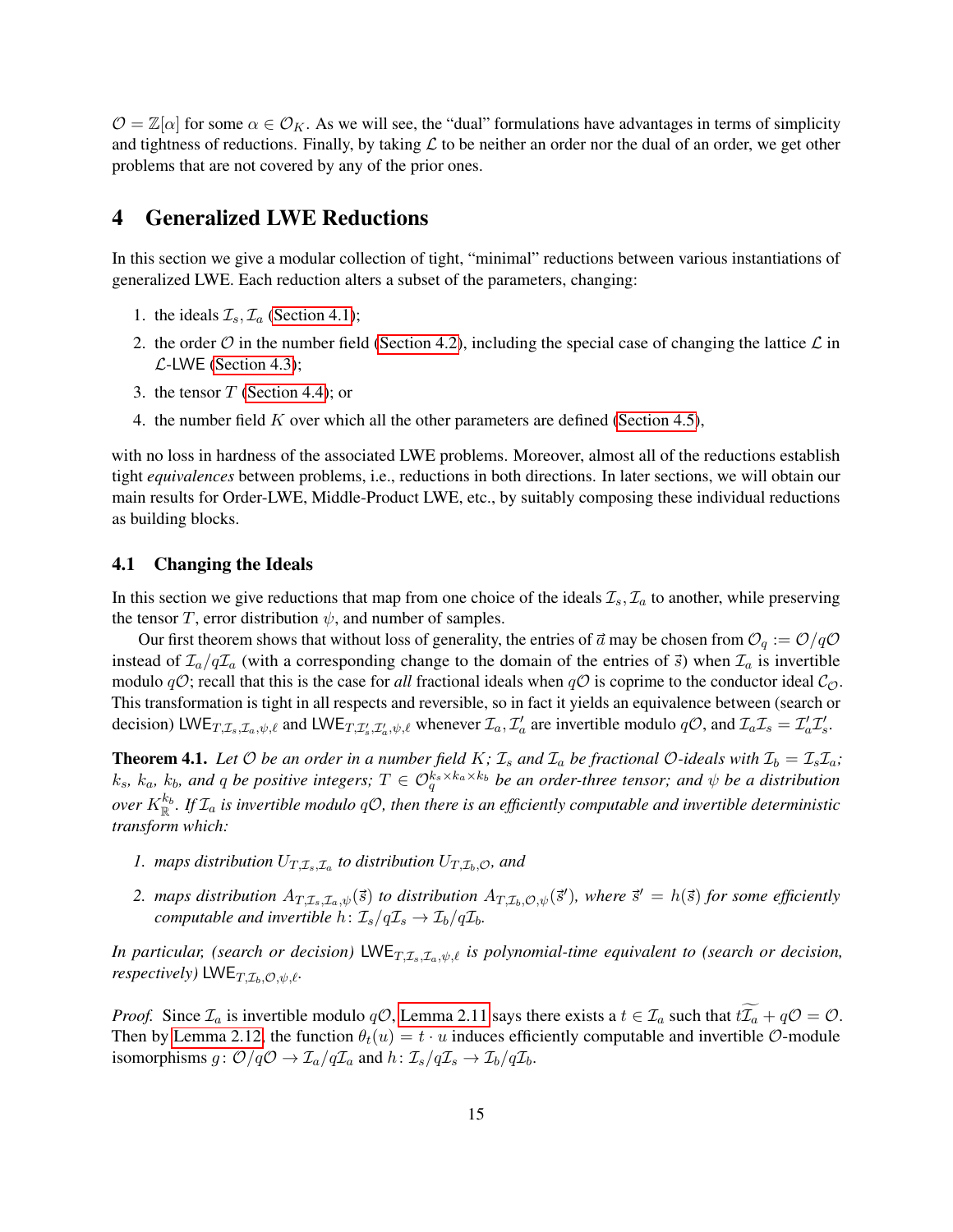The claimed transform is as follows: for each input sample  $(\vec{a}, \vec{b}) \in (\mathcal{I}_a/q\mathcal{I}_a)^{k_a} \times (K_{\mathbb{R}}/q\mathcal{I}_b)^{k_b}$ , we output

$$
(\vec{a}' = g^{-1}(\vec{a}), \vec{b}' = \vec{b}) \in (\mathcal{O}/q\mathcal{O})^{k_a} \times (K_{\mathbb{R}}/q\mathcal{I}_b)^{k_b}
$$

where  $g^{-1}$  is evaluated coordinate-wise on the vector  $\vec{a}$ . It is clear that this maps uniformly random  $\vec{a}$  to uniformly random  $\vec{a}'$ , because g is a bijection. And obviously, the distribution of  $\vec{b}'$  is identical to that of  $\vec{b}$ .

To complete the proof, it suffices to show that  $T(\vec{s}, \vec{a}) = T(\vec{s}', \vec{a}')$ , where  $\vec{s}' = h(\vec{s})$ . By linearity, it is enough to show that  $s \cdot a = h(s)g^{-1}(a)$  for all  $s \in \mathcal{I}_s/q\mathcal{I}_s$  and  $a \in \mathcal{I}_a/q\mathcal{I}_a$ . Note that  $a = t\cdot g^{-1}(a) + q\mathcal{I}_a$ and  $h(s) = t \cdot s + q\mathcal{I}_b$ . Therefore,

$$
s \cdot a + q\mathcal{I}_b = s \cdot (t \cdot g^{-1}(a) + q\mathcal{I}_a) + q\mathcal{I}_b
$$
  

$$
= t \cdot s \cdot g^{-1}(a) + q\mathcal{I}_b
$$
  

$$
= (t \cdot s + q\mathcal{I}_b) \cdot g^{-1}(a) + q\mathcal{I}_b
$$
  

$$
= h(s) \cdot g^{-1}(a) + q\mathcal{I}_b.
$$

For the claimed equivalences between LWE problems, simply apply the above transform or its inverse to each LWE sample. For the search problems, we may recover  $\vec{s}$  from  $\vec{s}'$ , and vice versa, via  $h^{-1}$  or h, respectively.  $\Box$ 

**Corollary 4.2.** Adopt the notation from [Theorem 4.1,](#page-15-2) and let  $\mathcal{I}'_s$ ,  $\mathcal{I}'_a$  be fractional O-ideals with  $\mathcal{I}'_s\mathcal{I}'_a=\mathcal{I}_b=$  $\mathcal{I}_s\mathcal{I}_a$ . If both  $\mathcal{I}_a$ ,  $\mathcal{I}'_a$  are invertible modulo  $q\mathcal{O}$ , then (search or decision)  $\mathsf{LWE}_{T,\mathcal{I}_s,\mathcal{I}_a,\psi,\ell}$  is polynomial-time *equivalent to (search or decision, respectively)*  $\mathsf{LWE}_{T, \mathcal{I}'_s, \mathcal{I}'_a, \psi, \ell}$ .

*Proof.* By [Theorem 4.1,](#page-15-2) both of the problems in question are polynomial-time equivalent to LWE<sub>T, $\mathcal{I}_b$ , $\mathcal{O}, \psi, \ell$ .</sub>

The next simple theorem shows that we can replace  $\mathcal{I}_s$  and  $\mathcal{I}_b$  with appropriately related super-ideals. However, because this transformation may discard information, it is typically not reversible.

<span id="page-16-0"></span>**Theorem 4.3.** Let  $O$  be an order of a number field  $K$ ;  $\mathcal{I}_s \subseteq \mathcal{I}'_s$ ,  $\mathcal{I}_a$ ,  $\mathcal{I}_b = \mathcal{I}_s \mathcal{I}_a \subseteq \mathcal{I}'_b = \mathcal{I}'_s \mathcal{I}_a$  be fractional  $O$ -ideals;  $k_s$ ,  $k_a$ ,  $k_b$ , and  $q$  be positive integers;  $T \in \mathcal{O}_q^{k_s \times k_a \times k_b}$  be an order-three tensor; and  $\psi$  be a distribution over  $K^{k_b}_{\mathbb R}.$  Then there is an efficiently computable deterministic transform which:

- 1. maps distribution  $U_{T,\mathcal{I}_s,\mathcal{I}_a}$  to distribution  $U_{T,\mathcal{I}'_s,\mathcal{I}_a}$ , and
- 2. *maps distribution*  $A_{T,\mathcal{I}_s,\mathcal{I}_a,\psi}(\vec{s})$  *to distribution*  $A_{T,\mathcal{I}'_s,\mathcal{I}_a,\psi}(\vec{s}')$ *, where*  $\vec{s}' = \vec{s} \mod q\mathcal{I}'_s$ *.*

*In particular, there is an efficient randomized reduction from decision-LWE<sub>T,I<sub>s</sub>,I<sub>a</sub>,* $\psi$ *, <i>to decision-*</sub>  $LWE_{T,\mathcal{I}'_s,\mathcal{I}_a,\psi,\ell}$ . Moreover, if the natural inclusion map  $\mathcal{I}_s/q\mathcal{I}_s$   $\to \mathcal{I}'_s/q\mathcal{I}'_s$  is a bijection, then there is *an efficient* deterministic *reduction from (search or decision of) the former problem to (search or decision, respectively of) the latter problem.*

*Proof.* The claimed transform is as follows: for each input sample  $(\vec{a}, \vec{b}) \in (\mathcal{I}_a/q\mathcal{I}_a)^{k_a} \times (K_{\mathbb{R}}/q\mathcal{I}_b)^{k_b}$ , we output

$$
(\vec{a}' = \vec{a}, \vec{b}' = \vec{b} \bmod (q\mathcal{I}'_b)^{k_b}) \in (\mathcal{I}_a/q\mathcal{I}_a)^{k_a} \times (K_{\mathbb{R}}/q\mathcal{I}'_b)^{k_b}.
$$

It is clear that this transform maps uniformly random  $\vec{a}$  to uniformly random  $\vec{a}'$ . Also, since  $q\mathcal{I}_b \subseteq q\mathcal{I}'_b$ , the transform sends uniformly random  $\vec{b}$  to uniformly random  $\vec{b}'$ .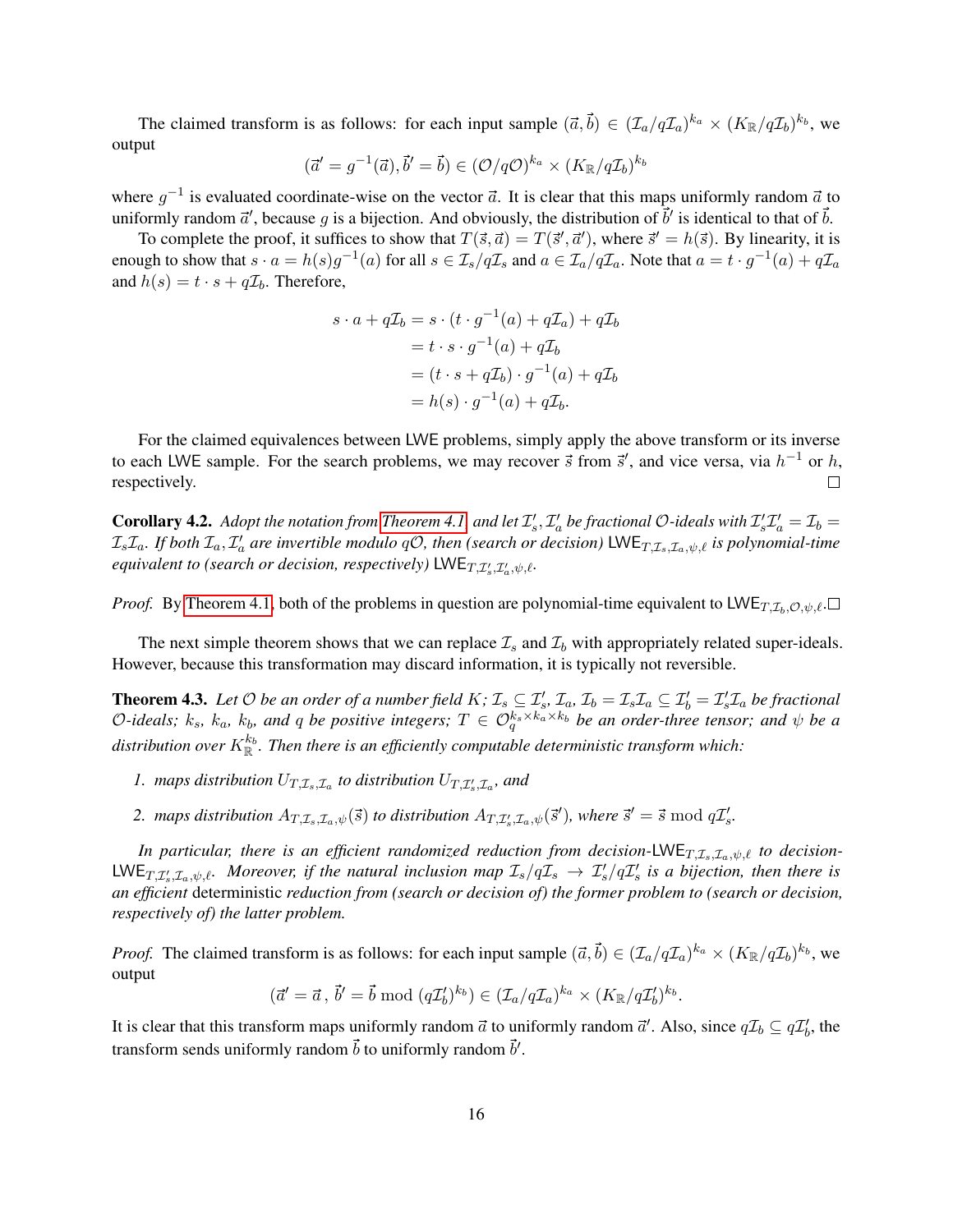To complete the proof, it suffices to show that  $T(\vec{s}, \vec{a}) = T(\vec{s}', \vec{a}) \pmod{q\mathcal{I}'_b}$ . By linearity, it is enough to show that for all  $s \in \mathcal{I}_s/q\mathcal{I}_s$  and  $a \in \mathcal{I}_a/q\mathcal{I}_a$ , we have  $s \cdot a = s' \cdot a \pmod{q\mathcal{I}'_b}$ , where  $s' = s + q\mathcal{I}'_s$ . Indeed,

$$
s \cdot a + q\mathcal{I}'_b = (s + q\mathcal{I}'_s) \cdot a + q\mathcal{I}'_b = s' \cdot a + q\mathcal{I}'_b.
$$

The claimed reductions follow immediately by applying the above transform to each LWE sample, and (if necessary for the decision-to-decision reduction) re-randomizing the secret  $\vec{s}'$  in the standard way, by choosing a uniformly random  $\vec{r}' \in (\mathcal{I}'_s/q\mathcal{I}'_s)^{k_s}$  and changing each sample  $(\vec{a}', \vec{b}')$  to  $(\vec{a}', \vec{b}' + T(\vec{r}', \vec{a}'))$ . Moreover, when the natural inclusion map  $\mathcal{I}_s/q\mathcal{I}_s \to \mathcal{I}'_s/q\mathcal{I}'_s$  is a bijection, note that  $\vec{s}'$  is uniform over  $(\mathcal{I}'_s/q\mathcal{I}'_s)^{k_s}$  because  $\vec{s}$  is uniform over  $(\mathcal{I}_s/q\mathcal{I}_s)^{k_s}$ , so re-randomization is not needed and the reduction is deterministic. Finally, for the search problems, we may recover  $\vec{s}$  from  $\vec{s}'$  simply by applying the inverse of the natural inclusion map.  $\Box$ 

### <span id="page-17-0"></span>4.2 Changing the Order

In this section we show an equivalence between generalized LWE problems defined over orders  $\mathcal{O} \subset \mathcal{O}'$  of the same number field, for appropriately related ideals and tensors  $T' = T \mod qO'$ ; the error distribution and the number of samples are preserved. We note that in particular, the theorem gives an equivalence between L-LWE and L'-LWE for lattices  $\mathcal{L}' = (\mathcal{L}^{\vee}\mathcal{O}')^{\vee} = (\mathcal{L} : \mathcal{O}') \subseteq \mathcal{L}$  in K, when  $\mathcal{O} := \mathcal{O}^{\mathcal{L}} \subseteq \mathcal{O}' := \mathcal{O}^{\mathcal{L}'}$ . When  $\mathcal{L} = \mathcal{O}$  is itself an order,  $\mathcal{L}' = (\mathcal{O} : \mathcal{O}') = \mathcal{C}_{\mathcal{O}}^{\mathcal{O}'}$  is the conductor ideal of the two orders.

<span id="page-17-1"></span>**Theorem 4.4.** Let  $\mathcal{O} \subseteq \mathcal{O}'$  be orders in a number field K;  $\mathcal{I}_s$  and  $\mathcal{I}_a$  be fractional  $\mathcal{O}$ -ideals with  $\mathcal{I}_b = \mathcal{I}_s \mathcal{I}_a$ ;  $\mathcal{I}'_s = \mathcal{I}_s \mathcal{O}'$ ,  $\mathcal{I}'_a = \mathcal{I}_a \mathcal{O}'$ , and  $\mathcal{I}'_b = \mathcal{I}'_s \mathcal{I}'_a = \mathcal{I}_b \mathcal{O}'$ ;  $T \in \mathcal{O}_q^{k_s \times k_a \times k_b}$  be an order-three tensor for positive integers  $k_s$ ,  $k_a$ ,  $k_b$ , and  $q$ ; and  $\psi$  be a distribution over  $K_{\R}^{k_b}$ . If  $\mathcal{C}_\mathcal{O}^\vee$  and  $q\mathcal{O}$  are coprime as  $\mathcal{O}$ -ideals, then *there is an efficiently computable deterministic transform which:*

- 1. maps distribution  $U_{T,\mathcal{I}_s,\mathcal{I}_a}$  to distribution  $U_{T',\mathcal{I}'_s,\mathcal{I}'_a}$ , and
- 2. *maps distribution*  $A_{T,\mathcal{I}_s,\mathcal{I}_a,\psi}(\vec{s})$  *to distribution*  $A_{T',\mathcal{I}'_s,\mathcal{I}'_a,\psi}(\vec{s}')$  where  $\vec{s}'=\vec{s} \bmod (q\mathcal{I}'_s)^{k_s}$ ,

where  $T'=T \bmod q\mathcal{O}'$  (which is in  $(\mathcal{O}'_q)^{k_s\times k_a\times k_b}$ ). Furthermore, if  $\mathcal{I}'_b=\mathcal{I}_b$ , or  $\psi$  is over  $\mathcal{I}_b^{k_b}\subset K^{k_b}_{\mathbb{R}}$ , then *the transform is also efficiently invertible.*

*In particular, there is an efficient deterministic reduction from (search or decision)* LWE $_{T,\mathcal{I}_s,\mathcal{I}_a,\psi,\ell}$  *to* (search or decision, respectively)  $\mathsf{LWE}_{T',\mathcal{I}'_s,\mathcal{I}'_a,\psi,\ell}$ , and when the above transform is efficiently invertible, the *problems are polynomial-time equivalent.*

*Proof.* First, observe that O' is a fractional O-ideal. By hypothesis,  $t = 1 \in \mathcal{O}'$  satisfies  $t\tilde{\mathcal{O}}' + q\mathcal{O} = \mathcal{O}$ . So by taking  $\mathcal{I} = \mathcal{O}'$  in [Lemma 2.12,](#page-10-2) the natural inclusion maps  $\mathcal{O}/q\mathcal{O} \to \mathcal{O}'/q\mathcal{O}', \mathcal{I}_a/q\mathcal{I}_a \to \mathcal{I}'_a/q\mathcal{I}'_a$ , and  $\mathcal{I}_s/q\mathcal{I}_s \to \mathcal{I}'_s/q\mathcal{I}'_s$  are efficiently invertible bijections.

The claimed transform is as follows: for each input sample  $(\vec{a}, \vec{b}) \in (\mathcal{I}_a/q\mathcal{I}_a)^{k_a} \times (K_{\mathbb{R}}/q\mathcal{I}_b)^{k_b}$ , we output

$$
(\vec{a}' = \vec{a} \bmod (q\mathcal{I}'_a)^{k_a}, \vec{b}' = \vec{b} \bmod (q\mathcal{I}'_b)^{k_b}) \in (\mathcal{I}'_a/q\mathcal{I}'_a)^{k_a} \times (K_{\mathbb{R}}/q\mathcal{I}'_b)^{k_b}.
$$

It is clear that this transform maps uniformly random  $\vec{a}$  to uniformly random  $\vec{a}'$ , since the natural inclusion map  $\mathcal{I}_a/q\mathcal{I}_a\to \mathcal{I}'_a/q\mathcal{I}'_a$  is a bijection. Also, since  $q\mathcal{I}_b\subseteq q\mathcal{I}'_b$ , the transform sends uniformly random  $\vec{b}$  to uniformly random  $\vec{b}'$ .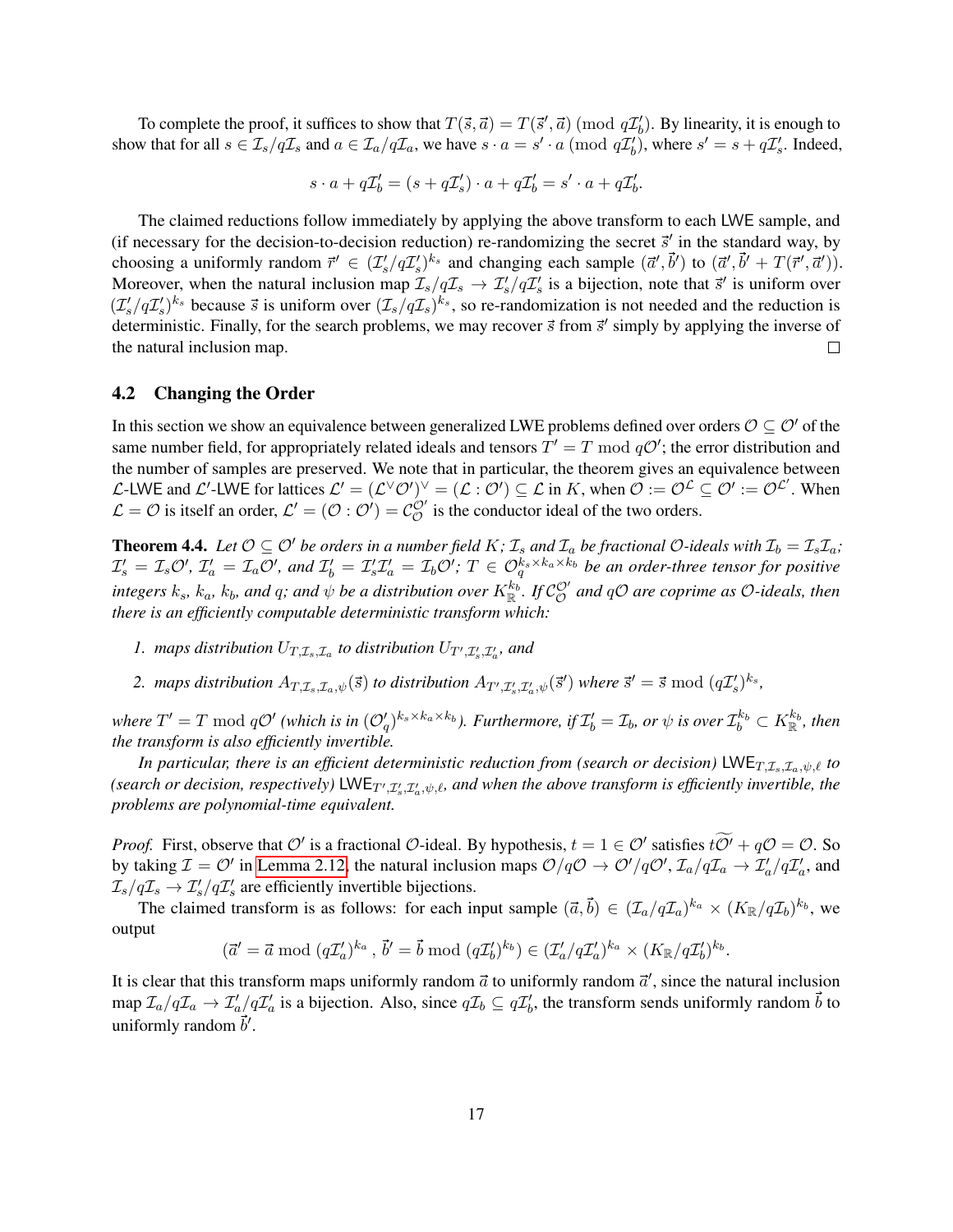To complete the proof, it suffices to show that  $T(\vec{s}, \vec{a}) = T'(\vec{s}', \vec{a}') \pmod{q\mathcal{I}'_b}$ . By linearity, it is enough to show that for all  $s \in \mathcal{I}_s/q\mathcal{I}_s$ ,  $r \in \mathcal{O}/q\mathcal{O}$  (representing an entry of T), and  $a \in \mathcal{I}_a/q\mathcal{I}_a$ , we have  $s \cdot r \cdot a = s' \cdot r' \cdot a' \pmod{q\mathcal{I}'_b}$  where  $s' = s + q\mathcal{I}'_s$ ,  $r' = r + q\mathcal{O}'$ , and  $a' = a + q\mathcal{I}'_a$ . Indeed,

 $s \cdot r \cdot a + q\mathcal{I}'_b = (s + q\mathcal{I}'_s) \cdot (r + q\mathcal{O}') \cdot (a + q\mathcal{I}'_a) + q\mathcal{I}'_b = s' \cdot r' \cdot a' + q\mathcal{I}'_b.$ 

To see that the transform is efficiently invertible (under one of the additional hypotheses), first recall that the natural inclusion map  $\mathcal{I}_a/q\mathcal{I}_a \to \mathcal{I}'_a/q\mathcal{I}'_a$  is efficiently invertible. Thus, it suffices to show that the transform  $\vec{b}' = \vec{b} \bmod (q\mathcal{I}'_b)^{k_b}$  is efficiently invertible. This is clearly the case if  $\mathcal{I}'_b = \mathcal{I}_b$ , because  $\vec{b}' = \vec{b}$ . Alternatively, if  $\psi$  is over  $\mathcal{I}_b^{k_b}$ , then the function mapping each entry of  $\vec{b}$  to the corresponding entry of  $\vec{b}'$  is the natural inclusion map  $\mathcal{I}_b/q\mathcal{I}_b \to \mathcal{I}'_b/q\mathcal{I}'_b$ , which is an efficiently invertible bijection by [Lemma 2.12.](#page-10-2)

The claimed reductions between LWE problems follow immediately from the above transform and its inverse (when applicable), simply by applying them to each LWE sample. For the search problems, we can recover  $\vec{s}$  from  $\vec{s}'$  (or vice versa) using the inverse (or the forward direction, respectively) of the natural inclusion map  $\mathcal{I}_s/q\mathcal{I}_s \to \mathcal{I}'_s/q\mathcal{I}'_s$ .  $\Box$ 

<span id="page-18-1"></span>*Remark 4.5.* [Theorem 4.4](#page-17-1) (together with [Theorem 4.1\)](#page-15-2) shows that the special choices of order and ideals we made in defining  $\mathcal{L}\text{-LWE}$  [\(Definition 3.4\)](#page-14-1) as an instantiation of generalized LWE are canonical ones, under mild conditions. Specifically, start from any generalized LWE instantiation over an order  $O$  where  $\mathcal{I}_a = \mathcal{O}$  (following [Theorem 4.1\)](#page-15-2), and let  $\mathcal{L} = \mathcal{I}_s^{\vee}$ . Then if  $\mathcal{C}_{\mathcal{O}}^{\mathcal{O}'}$  and  $q\mathcal{O}$  are coprime as  $\mathcal{O}\text{-ideals}$ , then by [Theorem 4.4](#page-17-1) we can change the order to the canonical choice  $\mathcal{O}' = \mathcal{O}^{\mathcal{I}_s} = \mathcal{O}^{\mathcal{L}}$ , and take  $\mathcal{I}'_a = \mathcal{I}_a \mathcal{O}' = \mathcal{O}'$ and  $\mathcal{I}'_s = \mathcal{I}_s O' = \mathcal{I}_s = \mathcal{L}^{\vee}$ , which are exactly the choices made in  $\mathcal{L}\text{-LWE}$ . Note that a sufficient condition for both [Theorem 4.1](#page-15-2) and [Theorem 4.4](#page-17-1) is  $C_{\mathcal{O}} + q\mathcal{O} = \mathcal{O}$ , by [Lemma 2.8](#page-9-0) and because  $C_{\mathcal{O}} \subseteq C_{\mathcal{O}}^{\mathcal{O}}$ .

### <span id="page-18-2"></span>4.3 Changing the Lattice in  $\mathcal{L}\text{-LWE}$

As a straightforward corollary to [Theorem 4.4](#page-17-1) we get the following efficient, deterministic reduction from L-LWE<sub>q, $\psi$ , $\ell$  to L'-LWE<sub>q, $\psi$ </sub>, $\ell$ , under suitable conditions on the lattices  $\mathcal{L}' \subseteq \mathcal{L}$ .</sub>

<span id="page-18-0"></span>**Theorem 4.6.** Let  $\mathcal{L}'\subseteq\mathcal{L}$  be lattices in a number field  $K$  with  $\mathcal{O}^{\mathcal{L}'}\subseteq\mathcal{O}^{\mathcal{L}}$ ,  $\psi$  be a distribution over  $K_{\mathbb{R}}$ , and  $q$ be a positive integer. If  $|\mathcal{L}/\mathcal{L}'|$  is coprime with q, and bases of  $\mathcal{L}',\mathcal{O}^{\mathcal{L}'}$  relative to bases of  $\mathcal{L},\mathcal{O}^{\mathcal{L}}$  (respectively) *are known, then there is an efficient deterministic reduction from (search or decision)* L*-*LWEq,ψ,` *to (search or decision, respectively)*  $\mathcal{L}'$ -LWE<sub>q, $\psi$ , $\ell$ .</sub>

*Proof.* First, the hypothesis that  $|\mathcal{L}/\mathcal{L}'|$  is coprime with q, combined with the lemmas from [Section 2.6,](#page-11-4) implies that the natural inclusion  $\mathcal{L}^{\vee}/q\mathcal{L}^{\vee} \to (\mathcal{L}')^{\vee}/q(\mathcal{L}')^{\vee}$  is a bijection and  $\mathcal{C}^{\mathcal{O}^{\mathcal{L}}}_{\mathcal{O}^{\mathcal{L}'}}$  is coprime with  $q\mathcal{O}^{\mathcal{L}'}$ .

Because  $\mathcal{L}^{\vee} \subseteq \mathcal{L}^{\vee}\mathcal{O}^{\mathcal{L}} \subseteq \mathcal{L}^{\vee}\mathcal{O}^{\mathcal{L}} = \mathcal{L}^{\vee}$  (and hence all the inclusions are equalities), [Theorem 4.4](#page-17-1) gives a deterministic polynomial-time equivalence between (search or decision)  $\mathcal{L}\text{-LWE}_{q,\psi,\ell} = \text{LWE}_{T,\mathcal{L}^{\vee},\mathcal{O}^{\mathcal{L}},\psi,\ell}$ and (search or decision, respectively) LWE<sub>T', C</sub> $\vee$ ,  $\mathcal{O}$  c'<sub>, $\psi$ </sub>, where T, T' correspond to identity matrices over  $\mathcal{O}_q^{\mathcal{L}}, \mathcal{O}_q^{\mathcal{L}'},$  respectively. Then because  $\mathcal{L}^{\vee} \subseteq (\mathcal{L}')^{\vee}$ , [Theorem 4.3](#page-16-0) gives a deterministic reduction from the latter problems to (search or decision, respectively) LWE<sub>T', $(\mathcal{L}')^\vee$ , $\varphi \mathcal{L}'$ , $\psi$ , $\ell = \mathcal{L}'$ -LWE<sub>q, $\psi$ </sub>, $\ell$ , as desired.</sub>  $\Box$ 

*Remark 4.7.* A main case of interest for [Theorem 4.6](#page-18-0) is when  $\mathcal{L} = \mathcal{O} = \mathcal{O}^{\mathcal{L}}$  and  $\mathcal{L}' = \mathcal{O}' = \mathcal{O}^{\mathcal{L}'}$  are themselves orders, in which case the coprimality hypothesis is equivalent (by [Lemma 2.14\)](#page-11-5) to  $\mathcal{C}_{\mathcal{O}'}^{\mathcal{O}} + q\mathcal{O}' = \mathcal{O}'$ . We remark that [\[RSW18,](#page-29-8) Theorem 4.2] proves a result similar to [Theorem 4.6](#page-18-0) for any order  $O'$  and  $O = O_K$ , under the hypothesis  $C_{\mathcal{O}'}^{\mathcal{O}_K} + q\mathcal{O}_K = O_K$  (among others). By [\[Con09,](#page-28-8) Theorem 3.8], this hypothesis is equivalent to ours (for this choice of orders), so our result applies at least as generally as the one of [\[RSW18\]](#page-29-8).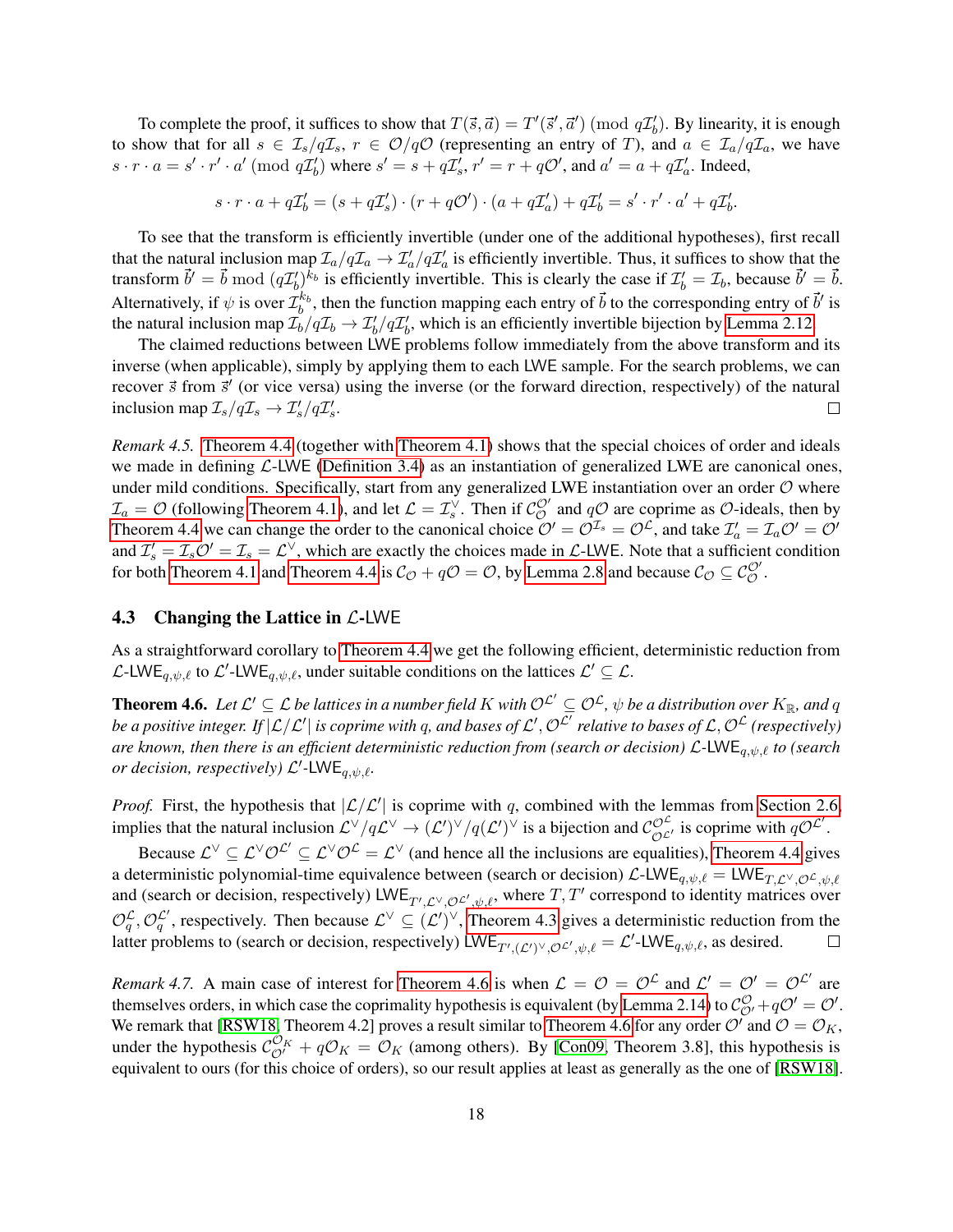### <span id="page-19-0"></span>4.4 Changing the Tensor

We now give a reduction from one generalized LWE problem to another, when their associated tensors are suitably related.

### <span id="page-19-1"></span>Theorem 4.8. *Let*

- O be an order in a number field K, and  $\mathcal{I}_s$  and  $\mathcal{I}_a$  be fractional O-ideals with  $\mathcal{I}_b = \mathcal{I}_s \mathcal{I}_a$ ;
- $T \in \mathcal{O}_q^{k_s \times k_a \times k_b}$  and  $T' \in \mathcal{O}_q^{k'_s \times k'_a \times k'_b}$  be tensors over  $\mathcal{O}_q$  for positive integers  $k_s, k_a, k_b, k'_s, k'_a, k'_b, q;$
- $\mathbf{S} \in \mathcal{O}_q^{k'_s \times k_s}$ ,  $\mathbf{A} \in \mathcal{O}_q^{k_a \times k'_a}$ , and  $\mathbf{B} \in \mathcal{O}^{k'_b \times k_b}$  be matrices where  $\mathbf{A}$  and  $\mathbf{B}$  are right invertible over  $\mathcal{O}_q$ and  $K$  (respectively) and  $\sum_{jk} T_{ijk} \mathbf{A}_{jj'} \mathbf{B}_{k'k} = \sum_{i'} T'_{i'j'k'} \mathbf{S}_{i'i}$  for all  $i, j', k'$ ; and
- $\psi$  *be a distribution over*  $K_{\mathbb{R}}^{k_b}$ .

*There is an efficient randomized transform which:*

- 1. maps distribution  $U_{T,\mathcal{I}_s,\mathcal{I}_a}$  to distribution  $U_{T',\mathcal{I}_s,\mathcal{I}_a}$ , and
- 2. *maps the distribution*  $A_{T,\mathcal{I}_s,\mathcal{I}_a,\psi}(\vec{s})$  *to*  $A_{T',\mathcal{I}_s,\mathcal{I}_a,\psi}(\vec{s}')$ *, where*  $\psi' = \mathbf{B}\psi$  *and*  $\vec{s}' = \mathbf{S}\vec{s}$ *.*

*Furthermore, if* A *is square (and hence invertible), the transform is deterministic.*

*In particular, there is an efficient randomized reduction from decision-LWE<sub>T,Is,Ia</sub>,* $\psi$ *, <i>to decision-* $LWE_{T',\mathcal{I}_s,\mathcal{I}_a,\psi,\ell}$ , and similarly for the search problems if S is left invertible (over  $\mathcal{O}_q$ ). Furthermore, when A *is square, there is a* deterministic *decision-to-decision reduction if* S *is right invertible, and similarly for search-to-search if* S *is invertible.*

*Proof.* First, let  $\nu: (\mathcal{I}_a/q\mathcal{I}_a)^{k'_a} \to (\mathcal{I}_a/q\mathcal{I}_a)^{k_a}$  be defined by  $\nu(\vec{a}') = \mathbf{A}\vec{a}'$ . This map is surjective because  $\mathbf{A}$ is right invertible, and a basis of its kernel (which is a finite group) can be efficiently computed using standard linear-algebraic techniques. Therefore, we can efficiently sample uniformly from  $\nu^{-1}(\vec{a})$ , and such a sample is uniformly random over  $(\mathcal{I}_a/q\mathcal{I}_a)^{k'_a}$  when  $\vec{a}$  is uniformly random over  $(\mathcal{I}_a/q\mathcal{I}_a)^{k_a}$ . Furthermore, notice that when **A** is square,  $\nu^{-1}(\vec{a})$  is unique, so we can deterministically sample from it.

The claimed transform is as follows: for each input sample  $(\vec{a}, \vec{b}) \in (\mathcal{I}_a/q\mathcal{I}_a)^{k_a} \times (K_{\mathbb{R}}/q\mathcal{I}_b)^{k_b}$ , we output

$$
(\vec{a}' \leftarrow \nu^{-1}(\vec{a}), \ \vec{b}' = \mathbf{B}\vec{b}) \in (\mathcal{I}_a/q\mathcal{I}_a)^{k'_a} \times (K_{\mathbb{R}}/q\mathcal{I}_b)^{k'_b}.
$$

As already observed, this maps uniformly random  $\vec{a}$  to uniformly random  $\vec{a}'$ . It also maps uniformly random  $\vec{b} \in (K_{\mathbb{R}}/q\mathcal{I}_b)^{k_b}$  to uniformly random  $\vec{b}' \in (K_{\mathbb{R}}/q\mathcal{I}_b)^{k'_b}$ , because multiplication by  $\vec{B}$  is a surjective map from  $K_{\mathbb{R}}^{k_b}$  to  $K_{\mathbb{R}}^{k'_b}$  (since **B** is right invertible over K), and  $\mathbf{B}(q\mathcal{I}_b)^{k_b} \subseteq (q\mathcal{I}_b)^{k'_b}$ .

It remains to show that if  $\vec{b} = T(\vec{s}, \vec{a}) + \vec{e} \bmod (q\mathcal{I}_b)^{k_b}$  for some  $\vec{e} \leftarrow \psi$ , then  $\vec{b}' = T'(\vec{s}', \vec{a}') +$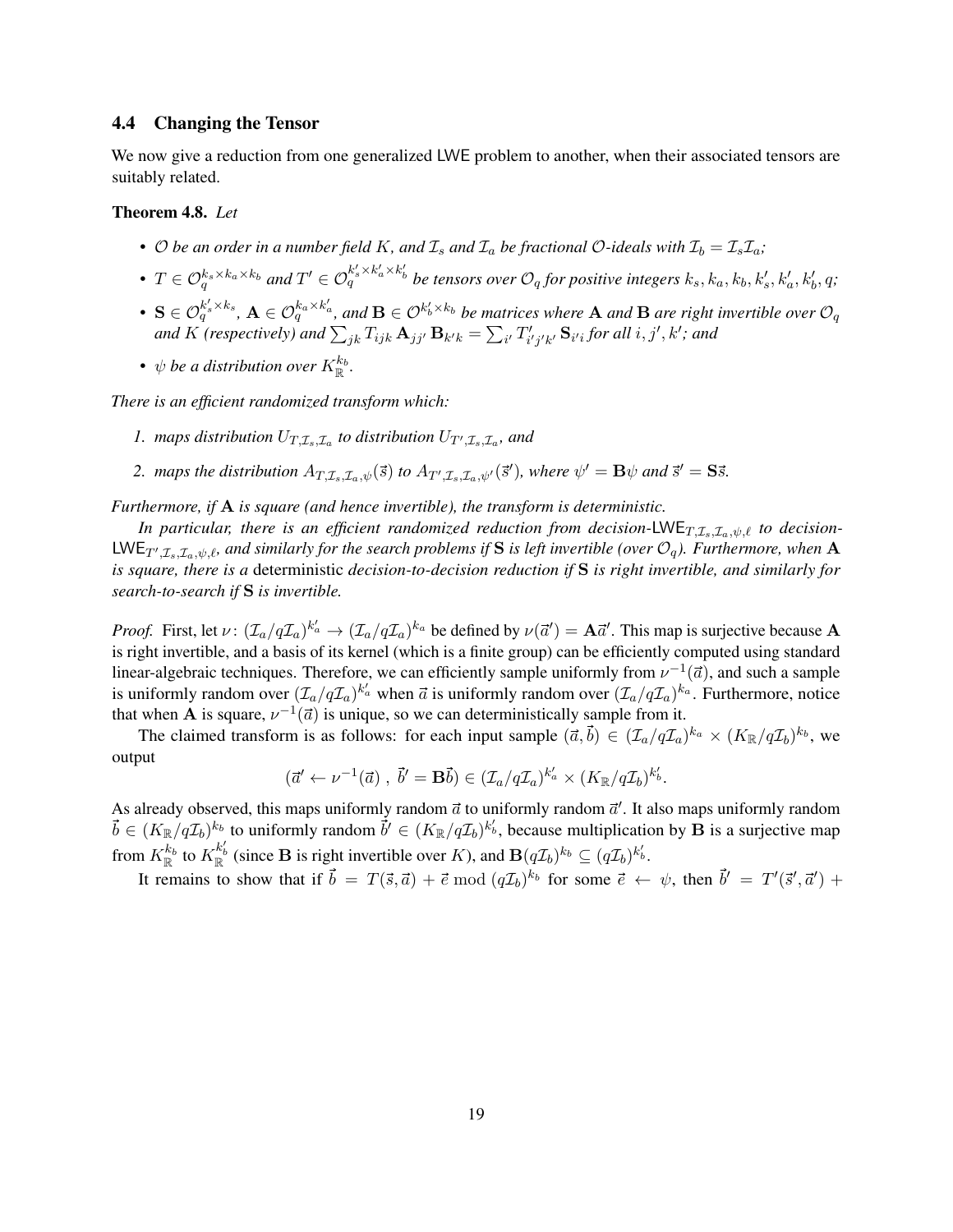$\vec{e}'$  mod  $(q\mathcal{I}_b)^{k_b'}$  where  $\vec{e}' \leftarrow \psi'$ . To see this, let  $\vec{e}' = \mathbf{B}\vec{e}$  (which has distribution  $\psi'$ ), and observe that

$$
b'_{k'} = \sum_{k} \mathbf{B}_{k'k} b_{k} = \sum_{i,j,k} \mathbf{B}_{k'k} (T_{ijk} s_{i} a_{j} + e_{k})
$$
  

$$
= \sum_{i,j,j',k} \mathbf{B}_{k'k} T_{ijk} s_{i} \mathbf{A}_{jj'} a'_{j'} + e'_{k'}
$$
  

$$
= \sum_{i,i',j'} T'_{i'j'k'} \mathbf{S}_{i'i} s_{i} a'_{j'} + e'_{k'}
$$
  

$$
= \sum_{i',j'} T'_{i'j'k'} s'_{i'} + e'_{k'}
$$
  

$$
= T'(\vec{s}', \vec{a}')_{k'} + \vec{e}'_{k'},
$$

as desired.

For the claimed reductions, note that it may not suffice to simply apply the claimed transformation to each input sample: while  $\vec{s}'$  is uniformly distributed when S is right invertible, it may not be otherwise. This is easily addressed by the standard technique of re-randomizing the secret, choosing a uniformly random  $\vec{r}' \in (\mathcal{I}_s/q\mathcal{I}_s)^{k'_s}$  and transforming each sample  $(\vec{a}', \vec{b}')$  to  $(\vec{a}', \vec{b}' + T'(\vec{r}', \vec{a}'))$ . This preserves the uniform distribution, and for LWE samples it maps any secret  $\vec{s}'$  to a uniformly random secret  $\vec{s}' + \vec{r}'$ .

The above establishes the claimed reductions between the decision problems. For the claimed reductions between the search problems, apply the above transform, and given the secret  $\vec{s}'$  for the resulting samples, simply compute the original secret as  $\vec{s} = S^+ \vec{s}'$ .  $\Box$ 

*Remark 4.9.* [Theorem 4.8](#page-19-1) can be used to reshape the error distribution in a generalized LWE problem by a factor of any  $t \in \mathcal{O}$  that is invertible modulo q, i.e., for which there exists some  $u \in \mathcal{O}$  such that  $t \cdot u = 1 \text{ mod } q\mathcal{O}$ . This is equivalent to the condition that t and q are coprime in  $\mathcal{O}$ , i.e.,  $t\mathcal{O} + q\mathcal{O} = \mathcal{O}$ . In this case, we can set  $B = tI$ ,  $A = uI$ , and  $S = I$  to obtain a reduction between generalized LWE problems in which the error distribution is multiplied by  $t$ , and all the other parameters are unchanged.

### <span id="page-20-0"></span>4.5 Changing the Number Field

In this section we show an equivalence between generalized LWE problems defined over number fields  $K \subseteq K'$  of different degrees, for appropriately related orders, ideals, and tensors. Despite the rather technical nature of the theorem statement, the core idea is relatively straightforward: essentially, the tensor  $T'$  over an order  $\mathcal{O}'$  (modulo q) of K' is expanded into a tensor T over an order  $\mathcal{O}$  (modulo q) of K by replacing each entry with a block representing multiplication by that entry, relative to suitable bases. Formally, this is done by letting T be the entry-wise trace of the Kronecker product  $T' \otimes C$ , where C is the Kronecker product of the bases.

### <span id="page-20-1"></span>Theorem 4.10. *Let*

- $K'/K$  be a k-dimensional number field extension with  $\text{Tr} = \text{Tr}_{K'_{\mathbb{R}}/K_{\mathbb{R}}}$  (which, to recall, coincides with  $\text{Tr}_{K'/K}$  on  $K'$ ), with  $\mathcal O$  an order of  $K$  and  $\mathcal O'$  an order of  $K'$ ;
- $M'_s, M'_a, M'_b = M'_s M'_a$  be fractional  $O'$ -ideals that are also rank-k free  $O$ -modules with respective known O-bases  $\vec{b}_s, \vec{b}_a, \vec{b}_b$  (which are hence  $K$ -bases of  $K'$ );
- $\mathcal{I}_s, \mathcal{I}_a, \mathcal{I}_b = \mathcal{I}_s \mathcal{I}_a$  be fractional O-ideals and  $\mathcal{I}'_s = \mathcal{I}_s \mathcal{M}'_s$ ,  $\mathcal{I}'_a = \mathcal{I}_a \mathcal{M}'_a$ ,  $\mathcal{I}'_b = \mathcal{I}_b \mathcal{M}'_b = \mathcal{I}'_s \mathcal{I}'_a$  be the corresponding fractional O'-ideals;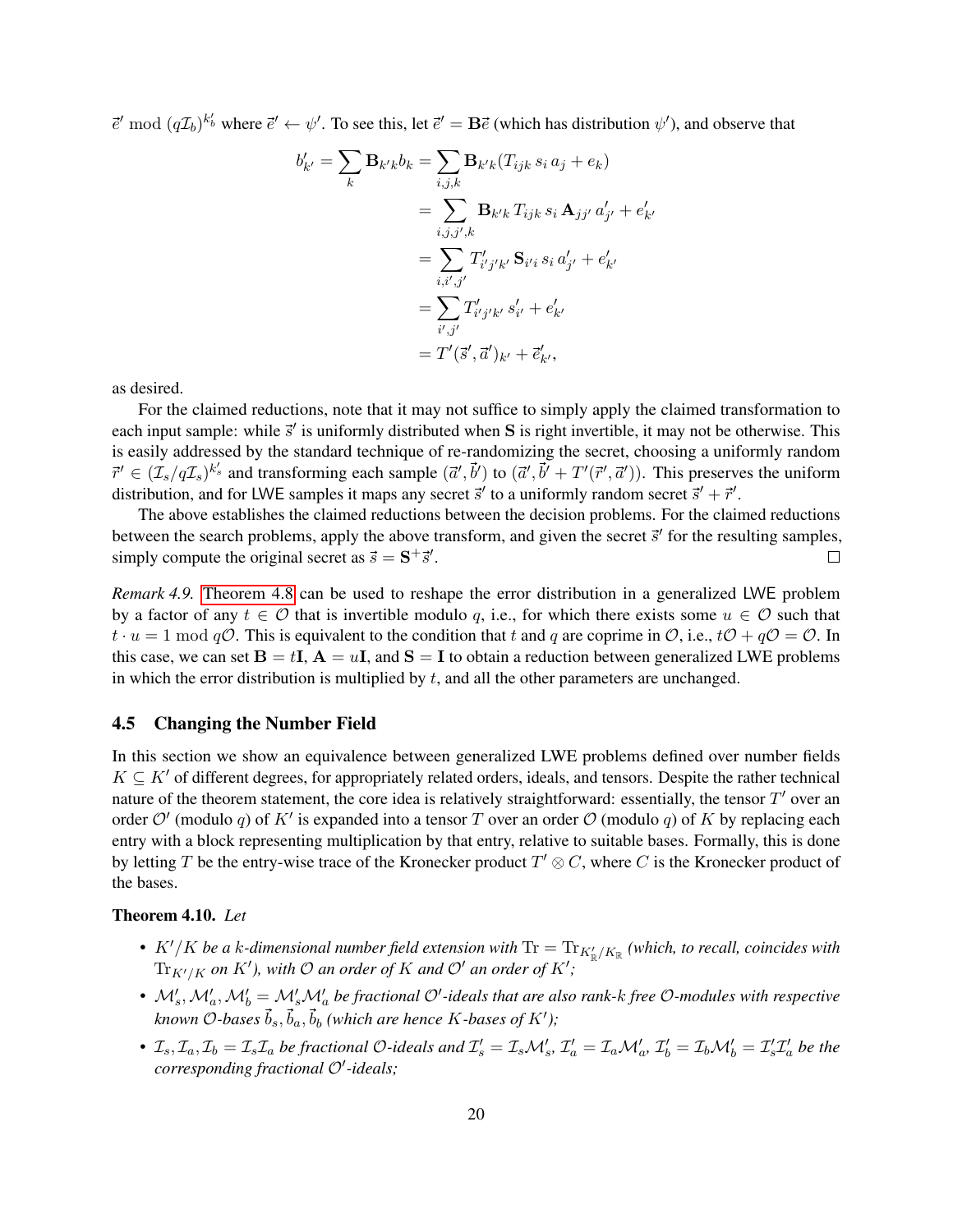- *q, k'<sub>s</sub>, k'<sub>a</sub>, k'<sub>b</sub> be positive integers, with*  $k_s = k \cdot k'_s$ *,*  $k_a = k \cdot k'_a$ *, and*  $k_b = k \cdot k'_b$ *;*
- $T' \in (\mathcal{O}'_q)^{k'_s \times k'_a \times k'_b}$  be an order-three tensor over  $\mathcal{O}'_q$ , and  $T = \text{Tr}(T' \otimes C) \in \mathcal{O}_q^{k_s \times k_a \times k_b}$  for the *order-three tensor*  $C = \vec{b}_s \otimes \vec{b}_a \otimes \vec{b}_b^{\vee,6}$  $C = \vec{b}_s \otimes \vec{b}_a \otimes \vec{b}_b^{\vee,6}$  $C = \vec{b}_s \otimes \vec{b}_a \otimes \vec{b}_b^{\vee,6}$  and
- $\psi'$  be a distribution over  $K'_\mathbb{R}$ .

*Then there is an efficiently computable and invertible transform which:*

- *1.* maps distribution  $U_{T',\mathcal{I}'_s,\mathcal{I}'_a}$  to  $U_{T,\mathcal{I}_s,\mathcal{I}_a}$ , and
- 2. maps distribution  $A_{T',\mathcal{I}'_s,\mathcal{I}'_a,\psi'}(\vec{s}')$  to  $A_{T,\mathcal{I}_s,\mathcal{I}_a,\psi}(\vec{s})$ , for  $\vec{s} = \text{Tr}(\vec{s}' \otimes \vec{b}_s^{\vee})$  and  $\psi = \text{Tr}(\psi' \otimes \vec{b}_b^{\vee})$ .

In particular, (search or decision)  $\mathsf{LWE}_{T',\mathcal{I}'_s,\mathcal{I}'_a,\psi',\ell}$  is polynomial-time equivalent to (search or decision, *respectively*) LWE $_{T,\mathcal{I}_s,\mathcal{I}_a,\psi,\ell}$ .

*Proof.* We begin by showing that the bases  $\vec{b}_s$ ,  $\vec{b}_a$ ,  $\vec{b}_b$  yield a number of efficiently computable bijections, which we will utilize throughout the proof. We show this in detail for basis  $\vec{b}_s$ ; the reasoning for the other bases  $\vec{b}_a, \vec{b}_b$  is similar. Observe that since  $\vec{b}_s$  is an  $\mathcal{O}$ -basis of a (full-rank) lattice in  $K'$ , it is also a  $K$ -basis of K' and a  $K_{\mathbb{R}}$ -basis of  $K'_{\mathbb{R}}$ . In particular, the function  $\varphi: K'_{\mathbb{R}} \to K'_{\mathbb{R}}$  defined by  $\varphi(x) = \text{Tr}(x \cdot \vec{b}_s^{\vee})$  is a bijection with inverse  $\vec{x} \mapsto \langle \vec{x}, \vec{b}_s \rangle$ , and these also induce bijections between  $K'$  and  $K^k$ . Furthermore, since  $\mathcal{I}'_s = \mathcal{I}_s \mathcal{M}'_s$ , it follows that  $\varphi$  induces a bijection from  $\mathcal{I}'_s$  to  $(\mathcal{I}_s)^k$ : for if  $x \in \mathcal{I}'_s$ , then  $\text{Tr}(x \cdot \vec{b}_s^{\vee}) \in$  $\mathcal{I}_s \cdot \text{Tr}(\mathcal{M}'_s \vec{b}_s) = \mathcal{I}_s \cdot \mathcal{O}^k = (\mathcal{I}_s)^k$ , and if  $\vec{x} \in (\mathcal{I}_s)^k$ , then  $\langle \vec{x}, \vec{b}_s \rangle \in \mathcal{I}_s \mathcal{M}'_s = \mathcal{I}'_s$ .

The claimed transform is as follows: given a sample  $(\vec{a}', \vec{b}') \in (\mathcal{I}'_a/q\mathcal{I}'_a)^{k'_a} \times (K'_{\mathbb{R}}/q\mathcal{I}'_b)^{k'_b}$ , we output

$$
(\vec{a}=\mathrm{Tr}(\vec{a}'\otimes\vec{b}_a^{\vee}),\,\vec{b}=\mathrm{Tr}(\vec{b}'\otimes\vec{b}_b^{\vee})\bmod{(q\mathcal{I}_b)^{k_b}}\in(\mathcal{I}_a/q\mathcal{I}_a)^{k_a}\times(K_{\mathbb{R}}/q\mathcal{I}_b)^{k_b}.
$$

By what we showed above,  $\text{Tr}(\vec{a}' \otimes \vec{b}_\alpha^\vee)$  simply extracts the unique coordinate vector (relative to  $\vec{b}_a$ ) of each entry of  $\vec{a}'$ , and similarly for  $\text{Tr}(\vec{b}' \otimes \vec{b}_b^{\vee})$ . Therefore, the maps from  $\vec{a}'$  to  $\vec{a}$ , and from  $\vec{b}'$  to  $\vec{b}$ , are bijections between their respective domains, and hence preserve the corresponding uniform distributions.

To establish the second part of the claim, it suffices to show that  $\text{Tr}(T'(\vec{s}', \vec{a}') \otimes \vec{b}_b^{\vee}) = T(\vec{s}, \vec{a})$ , where recall that  $\vec{s} = \text{Tr}(\vec{s}' \otimes \vec{b}_s')$ . Also recall that  $T = \text{Tr}(T' \otimes C)$  where  $C = \vec{b}_s \otimes \vec{b}_a \otimes \vec{b}_b'$ , and that we index  $T$ by  $(i', i)$ ,  $(j', j)$ , and  $(\ell', \ell)$  where  $i', j', \ell'$  are the indices of T', and i, j,  $\ell$  are respectively the indices of  $\vec{b}_s$ ,  $\vec{b}_a, \vec{b}_b^{\vee}$ . By definition, we have

$$
T_{(i',i)(j',j)(\ell',\ell)} = \text{Tr}(T'_{i'j'\ell'} \cdot (\vec{b}_s)_i (\vec{b}_a)_j (\vec{b}_b^{\vee})_{\ell}).
$$

Also,  $\vec{s}$  and  $\vec{a}$  are indexed in a similar way, where

$$
\vec{s}_{(i',i)} = \text{Tr}(\vec{s}_{i'}' \cdot (\vec{b}_s^{\vee})_i) \quad \text{and} \quad \vec{a}_{(j',j)} = \text{Tr}(\vec{a}_{j'}' \cdot (\vec{b}_a^{\vee})_j).
$$

<span id="page-21-0"></span>Where that  $T \in \mathcal{O}_q^{k_s \times k_a \times k_b}$  because  $\vec{b}_b^{\vee}$  is an  $\mathcal{O}$ -basis of  $(\mathcal{M}'_b)^{\vee \circ}$ , and hence each element of  $T = \text{Tr}(T' \otimes C)$  is in  $\text{Tr}(\mathcal{O}_q'\mathcal{M}'_s\mathcal{M}'_a(\mathcal{M}'_b)^{\vee\varnothing})\subseteq \text{Tr}(\mathcal{J}_q)\subseteq \mathcal{O}_q$ , where  $\mathcal{J}=\mathcal{M}'_b(\mathcal{M}'_b)^{\vee\varnothing}$ .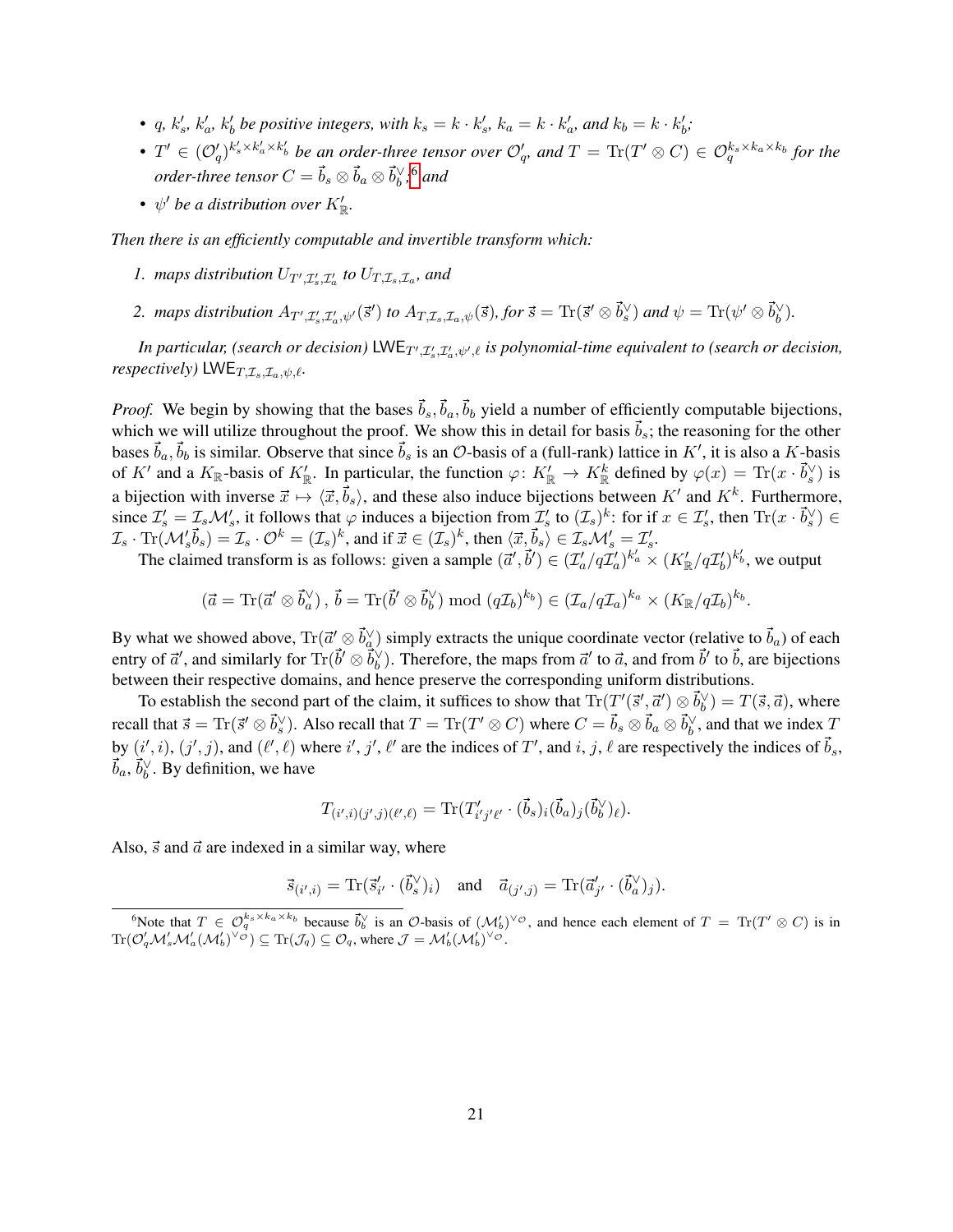Therefore, by K-linearity of Tr and the definition of the dual basis, for any index  $(\ell', \ell)$  we have

$$
T(\vec{s},\vec{a})_{(\ell',\ell)} = \sum_{i',i,j',j} T_{(i',i)(j',j)(\ell',\ell)} \cdot \vec{s}_{(i',i)} \cdot \vec{a}_{(j',j)}
$$
  
\n
$$
= \sum_{i',i,j',j} \text{Tr}\Big(T'_{i'j'\ell'} \cdot (\vec{b}_s)_i(\vec{b}_a)_j(\vec{b}_b')_{\ell} \cdot \vec{s}_{(i',i)} \cdot \vec{a}_{(j',j)}\Big)
$$
  
\n
$$
= \sum_{i'j'} \text{Tr}\Big(T'_{i'j'\ell'} \Big(\sum_i (\vec{b}_s)_i \text{Tr}\big(\vec{s}'_{i'} \cdot (\vec{b}_s')_i\big)\Big) \Big(\sum_j (\vec{b}_a)_j \text{Tr}\big(\vec{a}'_{j'} \cdot (\vec{b}'_a)_j\big)\Big) (\vec{b}_b')_{\ell}\Big)
$$
  
\n
$$
= \sum_{i'j'} \text{Tr}\big(T'_{i'j'\ell'} \cdot \vec{s}'_{i'} \cdot \vec{a}'_{j'} \cdot (\vec{b}_b')_{\ell}\big)
$$
  
\n
$$
= \text{Tr}\big(T'(\vec{s}',\vec{a}')_{\ell'} \cdot (\vec{b}_b')_{\ell}\big) = \text{Tr}\big(T'(\vec{s}',\vec{a}') \otimes \vec{b}_b' \big)_{(\ell',\ell)},
$$

as desired. Finally, the transform is efficiently invertible because the maps applied to  $\vec{a}'$  and  $\vec{b}'$  are both efficiently invertible (by taking linear combinations with  $\vec{b}_a$  and  $\vec{b}_b$ , respectively).

For the claimed equivalences between LWE problems, simply apply the above transform or its inverse to each sample. For the search problems, we may recover  $\vec{s}$  from  $\vec{s}'$ , or vice versa, via the bijection  $\varphi$  or its inverse (from the first paragraph of the proof).  $\Box$ 

### <span id="page-22-0"></span>5 Hardness of Middle-Product LWE

Rosca *et al.* [\[RSSS17\]](#page-29-9) introduced the Middle-Product LWE (MP-LWE) problem and gave a hardness theorem for it, by showing a reduction from a wide class of Poly-LWE instantiations—and by extension, Ring-LWE instantiations [\[RSW18\]](#page-29-8)—over various polynomial rings of the form  $\mathbb{Z}[\alpha] \cong \mathbb{Z}[x]/f(x)$  for  $f(x)$  satisfying mild conditions.

In this section we give a reduction that, when combined with our reduction from [Theorem 4.6,](#page-18-0) subsumes the prior Ring/MP-LWE connection in the simplicity of its descriptions and analysis, and in its error expansion and distortion (see [Figure 1\)](#page-4-0). These advantages arise from our use of  $O$ -LWE as an intermediate problem, and in particular its use of dual lattices, in contrast to the entirely "primal" definition of Poly-LWE.

### <span id="page-22-1"></span>5.1 Middle-Product LWE

Middle-Product LWE can be seen as an instance of generalized LWE, as follows. The d-middle-product operation takes two polynomials of certain degree bounds, multiplies them together, and outputs only the "middle"  $d$  coefficients of the product. More specifically, the product of two polynomials respectively having degrees  $\lt n + d - 1$  and  $\lt n$  has degree  $\lt 2n + d - 2$ ; the middle-product discards the lowest and highest  $n-1$  coefficients, and outputs the remaining d coefficients. Middle-Product LWE is concerned with random noisy middle products with a secret polynomial over  $\mathbb{Z}_q$ .

To see this as an instantiation of generalized LWE, take the trivial number field  $K = \mathbb{Q}$  with its unique order  $\mathcal{O} = \mathbb{Z}$ , and take ideals  $\mathcal{I}_s = \mathcal{I}_a = \mathcal{I}_b = \mathbb{Z}$ . Let  $k_s = n + d - 1$  and  $k_a = n$ , and respectively identify  $(\mathcal{I}_s/q\mathcal{I}_s)^{k_s} = \mathbb{Z}_q^{n+d-1}$  and  $(\mathcal{I}_a/q\mathcal{I}_a)^n = \mathbb{Z}_q^n$  with  $\mathbb{Z}_q^{< n+d-1}[x]$  and  $\mathbb{Z}_q^{< n}[x]$  (the  $\mathbb{Z}_q$ modules of polynomials of degrees  $\lt n+d-1$  and  $\lt n$ , respectively), via the bases  $\vec{s} = (1, x, \ldots, x^{n+d-2})$ and  $\vec{a} = (x^{n-1}, x^{n-2}, \dots, 1)$ . (Basis  $\vec{a}$  is in decreasing order by degree for reasons that will become clear shortly.) Finally, let  $k_b = d$  and identify  $(\mathcal{I}_b/q\mathcal{I}_b)^{k_b} = \mathbb{Z}_q^d$  with  $x^{n-1} \cdot \mathbb{Z}_q^{\lt d}[x]$  via the basis  $\vec{b} =$  $(x^{n-1}, x^n, \ldots, x^{n+d-2}).$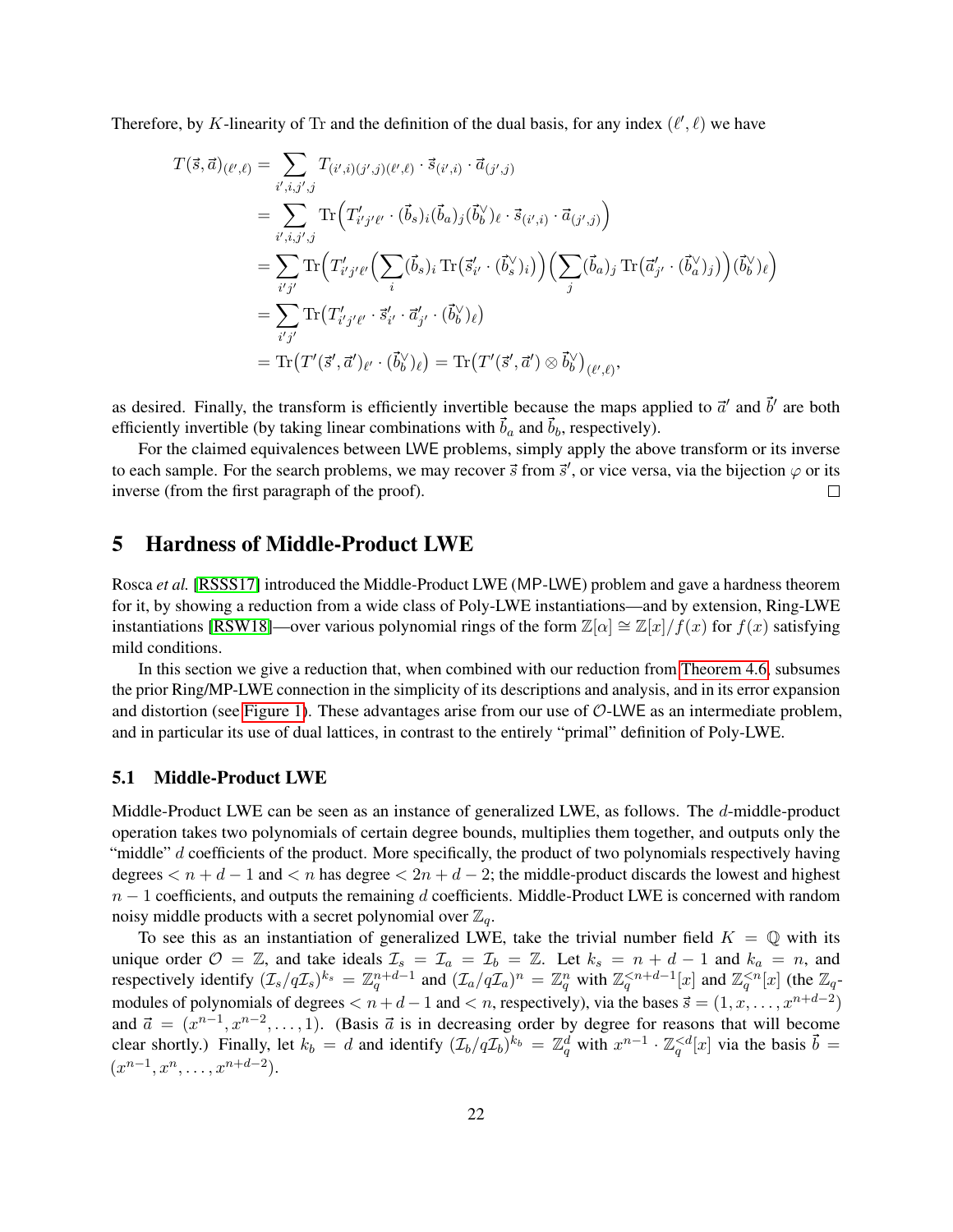The middle product is a  $\mathbb{Z}_q$ -bilinear form  $M: \mathbb{Z}_q^{k_s} \times \mathbb{Z}_q^{k_a} \to \mathbb{Z}_q^{k_b}$  that is represented by the order-three tensor  $M$  (which is indexed from zero in all dimensions) defined by

$$
M_{ijk} = \begin{cases} 1 & \text{if } i = j + k \\ 0 & \text{otherwise.} \end{cases}
$$

This is because  $s_i \cdot a_j = x^i \cdot x^{n-1-j} = x^{(n-1)+(i-j)}$ , which equals  $b_{i-j}$  if  $0 \le i - j < d$ , and vanishes under the middle product otherwise. Therefore, the "slice" matrix  $M_i$ . (obtained by fixing the i coordinate) is the  $n \times d$  rectangular Hankel matrix defined by the standard basis vector  $e_i \in \mathbb{Z}^{n+d-1}$ , which is 1 in the *i*th coordinate and zero elsewhere (again indexing from zero).<sup>[7](#page-23-0)</sup> Importantly, these  $M_i$ . slices form the standard basis of all  $n \times d$  Hankel matrices, so we refer to M as the "Hankel tensor." With these observations, Middle-Product LWE is simply the following instantiation of generalized LWE.

**Definition 5.1** (MP-LWE problem). Let  $n, d, q$  be positive integers and  $\psi$  be a distribution over  $\mathbb{R}^d$ . The (search or decision) MP-LWE<sub>n,d,q, $\psi$ , $\ell$  problem is simply the (search or decision, respectively) LWE<sub>M,Z,Z, $\psi$ , $\ell$ </sub></sub> problem, where M is the order-three tensor from [Section 5.1.](#page-22-1)

We remark that MP-LWE becomes no easier as  $d$  decreases (and the corresponding final coordinate(s) of the error distribution are truncated), because the degree- $(n + d - 2)$  monomial of the secret can affect only the monomial of the same degree in the middle product. Therefore, dropping the latter just has the effect of dropping the former. In the tensor M, this corresponds to removing the "slices"  $M_{(n+d-2)}$  and  $M_{\cdot (d-1)}$ , which yields the tensor for parameters n and  $d - 1$ .

### 5.2 Reduction

We start by recalling the notion of a power basis.

**Definition 5.2.** For an order  $\mathcal O$  of a number field, a *power basis* of  $\mathcal L$  is a  $\mathbb Z$ -basis  $\vec p$  of  $\mathcal O$  of the form  $\vec{p} = (1, x, x^2, \dots, x^{d-1})$  for some  $x \in \mathcal{O}$ .

<span id="page-23-2"></span>**Theorem 5.3.** Let  $d \leq n$  be positive integers;  $\mathcal O$  be an order of a degree-d number field K having a known  $power$  basis  $\vec{p} = (x^j)_{j=0,\dots,d-1}$ ;  $\psi$  be a distribution over  $K_{\mathbb{R}}$ ; and q be a positive integer. There is an *efficient randomized reduction from (search or decision)*  $O$ -LWE<sub>q, $\psi$ , *to (search or decision, respectively)*</sub>  $\mathsf{MP\text{-}LWE}_{n,d,q,\psi',\ell}$ *, where*  $\psi' = \mathrm{Tr}_{K_{\mathbb{R}}/\mathbb{R}}(\psi \cdot \vec{p}).$ 

<span id="page-23-1"></span>*Proof.* The reader may wish to focus first on the special case  $d = n$ , in which case the matrix **A** constructed below is the identity matrix, and can be ignored.

First, because  $\vec{p}$  is a Z-basis of  $\mathcal{O}$  and  $\vec{p}^\vee$  is a Z-basis of  $\mathcal{O}^\vee = \mathcal{O} \cdot \mathcal{O}^\vee$ , by [Theorem 4.10](#page-20-1) we have an efficient deterministic reduction from (search or decision)  $\mathcal{O}\text{-LWE}_{q,\psi,\ell} = \text{LWE}_{1,\mathcal{O}(\vee,\mathcal{O},q,\psi,\ell)}$  to (search or decision, respectively) LWE<sub>T,Z,Z, $\psi'$ , where  $T_{ijk} = \text{Tr}(p_i^{\vee} p_j p_k) \in \mathbb{Z}_q^{d \times d \times d}$  for  $\text{Tr} = \text{Tr}_{K/\mathbb{Q}}$ . Observe that</sub> each "slice"  $T_i$ . is a  $d \times d$  Hankel matrix, because  $p_j p_k = x^{j+k}$  depends only on  $j+k$ . As we show next, this is the key property allowing us to relate  $T$  to  $M$ .

To complete the reduction to MP-LWE, we use [Theorem 4.8](#page-19-1) by exhibiting a suitable relationship between the  $d \times d \times d$  tensor T and the  $(n + d - 1) \times n \times d$  middle-product tensor M. Specifically, we will show

<span id="page-23-0"></span><sup>&</sup>lt;sup>7</sup>Recall that a matrix H is Hankel if each entry  $H_{jk}$  is determined by  $j + k$  (equivalently, it is an "upside down" Toeplitz matrix). So, an  $n \times d$  Hankel matrix is defined by an  $(n + d - 1)$ -dimensional vector whose *i*th entry defines the entries  $H_{ik}$  for  $i = j + k$ .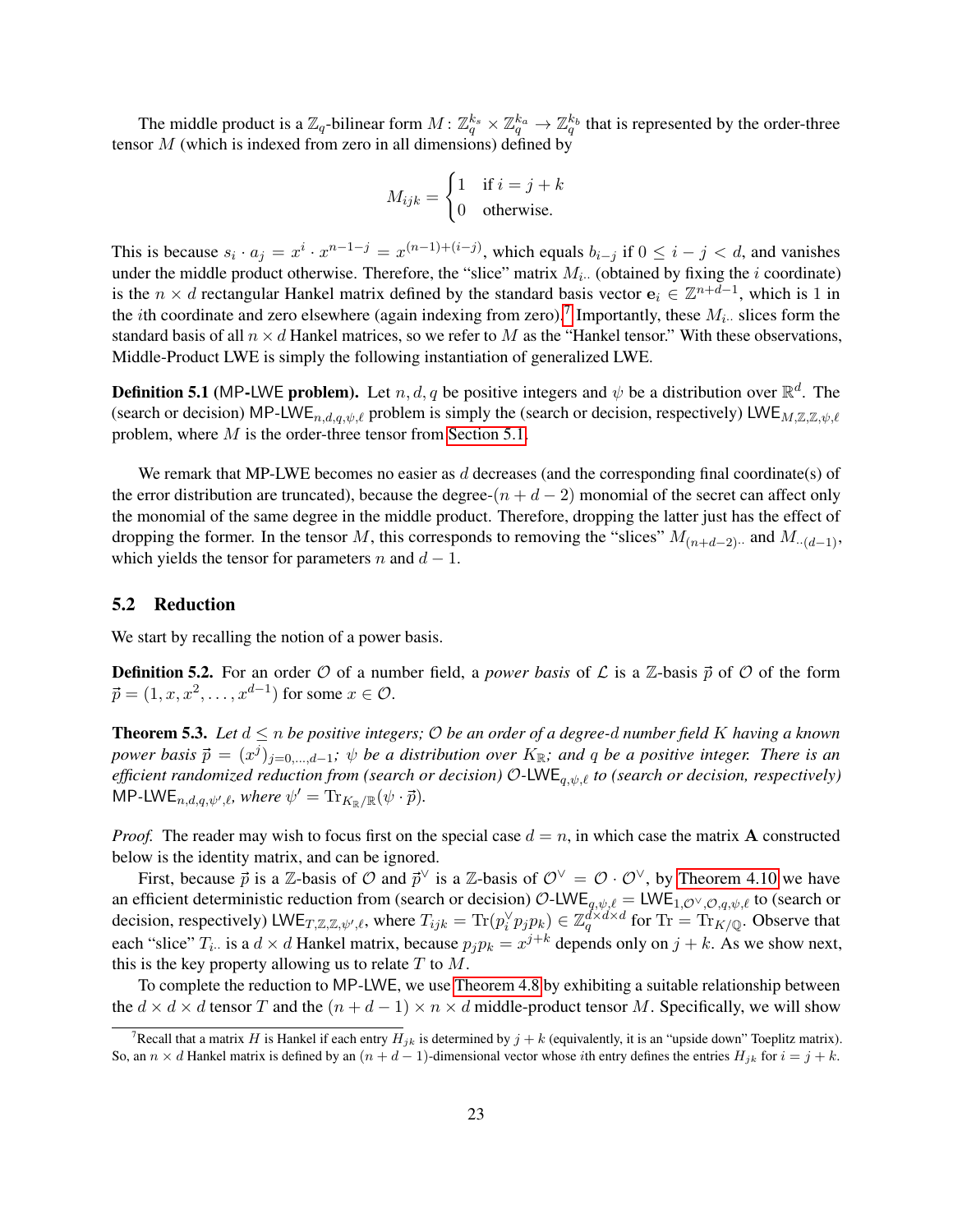that for suitable matrices  $\mathbf{A} \in \mathbb{Z}_q^{d \times n}, \mathbf{S} \in \mathbb{Z}_q^{(n+d-1) \times d}$  (and  $\mathbf{B} \in \mathbb{Z}^{d \times d}$  being the identity matrix),

$$
\sum_j T_{ijk'} \mathbf{A}_{jj'} = \sum_{i'} M_{i'j'k'} \mathbf{S}_{i'i}.
$$

First, extend the power basis  $\vec{p} = (x^j)_{j=0,\dots,d-1}$  of  $\mathcal O$  to  $\vec{p}' = (x^{j'})_{j'=0,\dots,n+d-2}$ , by including more powers of x. Define the matrix  $\mathbf{A}_{jj'} = \text{Tr}(p_j^{\vee} \cdot p_{j'}') \in \mathbb{Z}_q^{d \times n}$ , which is right-invertible because its left-most d columns form the  $d \times d$  identity matrix. Now, by linearity of the trace and the properties of dual bases, the left-hand side of [Proof 18](#page-23-1) is

$$
T'_{ij'k'} := \sum_j T_{ijk'} \mathbf{A}_{jj'}
$$
  
= 
$$
\sum_j \text{Tr}(p_i^{\vee} p_j p_{k'}) \cdot \text{Tr}(p_j^{\vee} \cdot p_{j'}')
$$
  
= 
$$
\text{Tr}(p_i^{\vee} \cdot \sum_j p_j \text{Tr}(p_j^{\vee} \cdot p_{j'}') \cdot p_{k'})
$$
  
= 
$$
\text{Tr}(p_i^{\vee} \cdot p_{j'}' \cdot p_{k'}) = \text{Tr}(p_i^{\vee} \cdot x^{j' + k'}).
$$

Observe that each "slice"  $T'_{i\cdot}$  is an  $n \times d$  Hankel matrix. So, we can factor  $T'$  as the middle-product tensor M times a suitable matrix S: each slice  $T'_{i\cdot}$  can be written as an (efficiently computable)  $\mathbb{Z}_q$ -linear combination of the slices  $M_{i\cdots}$ , because these latter slices form the standard basis for the  $n \times d$  Hankel matrices over  $\mathbb{Z}_q$ . More formally, defining  $\mathbf{S} \in \mathbb{Z}_q^{(n+d-1)\times d}$  by  $\mathbf{S}_{i'i} = \text{Tr}(p'_{i'} \cdot p_i^{\vee})$ , by definition of  $M$  we have  $T'_{ij'k'} = \sum_{i'} M_{i'j'k'}$  S<sub>i'i</sub> for all i. Furthermore, S is left-invertible, since its first d rows form the  $d \times d$ identity matrix.

To conclude, we have satisfied [Proof 18](#page-23-1) with suitable A, S, and hence [Theorem 4.8](#page-19-1) yields an efficient randomized reduction from (search or decision)  $LWE_{T,\mathbb{Z},\mathbb{Z},\psi',\ell}$  to (search or decision, respectively) LWE<sub>M,Z,Z, $\psi'$ , $\ell$  = MP-LWE<sub>n,d,q, $\psi'$ , $\ell$ , as claimed.</sub></sub> П

**Corollary 5.4.** *Adopt the notation from [Theorem 5.3,](#page-23-2) and let*  $\mathcal{O}' \subseteq \mathcal{O}$  *be a suborder which has a known* power basis  $\vec{p}$  and for which  $|O/O'|$  is coprime with q. There is an efficient randomized reduction from  $\mathcal{O}\text{-LWE}_{q,\psi,\ell}$  to MP-LWE<sub>n,d,q, $\psi',\ell$ , where  $\psi' = \text{Tr}_{K_{\mathbb{R}}/\mathbb{R}}(\psi \cdot \vec{p}).$ </sub>

*Proof.* We reduce O-LWE<sub>q, $\psi$ , $\ell$  to O'-LWE<sub>q, $\psi$ </sub>, $\ell$  by [Theorem 4.6,](#page-18-0) then to MP-LWE<sub>n,d,q, $\psi'$ , $\ell$  by [Theorem 5.3.](#page-23-2)</sub></sub>

*Remark 5.5.* Our definition of MP-LWE as an instantiation of generalized LWE, along with [Theorem 5.3,](#page-23-2) naturally generalize to orders  $\mathcal{O} \neq \mathbb{Z}$  of number fields  $K \neq \mathbb{Q}$ . Specifically, we can define MP-LWE $_{\mathcal{O},n,d,q,\psi,\ell}$ as LWE<sub>M,O</sub> $\vee$ ,O, $\psi$ , $\ell$ , where  $M \in \mathcal{O}_q^{(n+d-1)\times n \times d}$  is the order-three Hankel tensor whose entries are given by [Section 5.1.](#page-22-1) Then for any degree-d extension ring  $O'/O$  having a power  $O$ -basis  $\vec{p}$ , [Theorem 5.3](#page-23-2) easily extends to give a reduction from  $\mathcal{O}'$ -LWE<sub>q, $\psi$ </sub>, $\ell$  to MP-LWE<sub> $\mathcal{O},n,d,q,\psi',\ell$ , where  $\psi' = \text{Tr}(\psi \cdot \vec{p})$ .</sub>

### <span id="page-24-0"></span>5.3 Managing the Error Distribution

The reduction described in [Theorem 5.3](#page-23-2) reduces  $\mathcal{O}\text{-LWE}$  with error distribution  $\psi$  to MP-LWE with error distribution  $\psi' = \text{Tr}_{K_\mathbb{R}/\mathbb{R}}(\psi \cdot \vec{p})$  over  $\mathbb{R}^d$ , where  $\vec{p}$  is some power basis of  $\mathcal{O}$ . However, we ultimately want a reduction from *many* O-LWE problems to a *single* MP-LWE problem, so we need to further control the resulting error distribution. To this end, we consider the usual case where  $\psi$  is a Gaussian distribution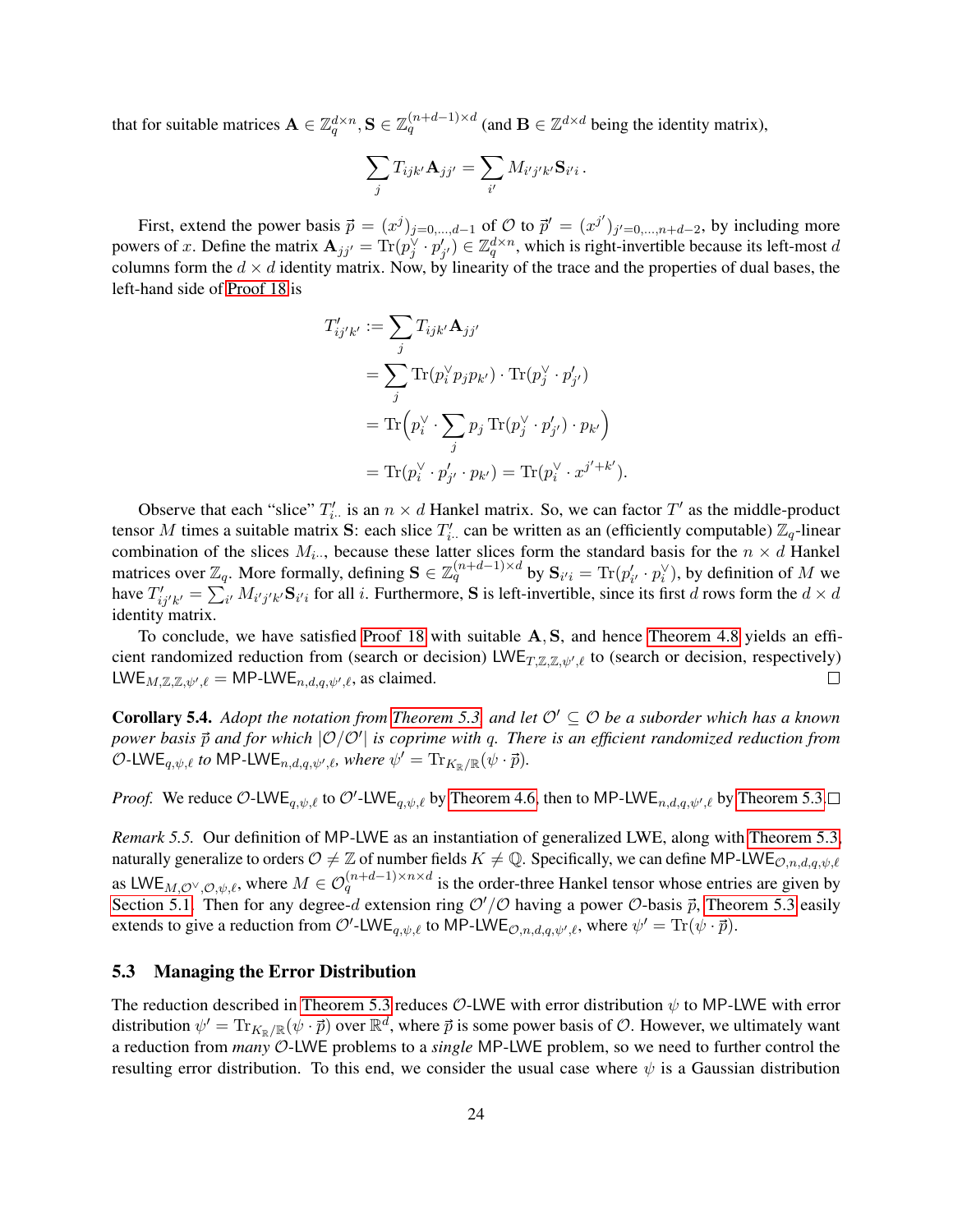over  $K_{\mathbb{R}}$ , in which case it turns out that  $\psi'$  is a Gaussian whose covariance is related to the Gram matrix of  $\vec{p}$ . Moreover, by a standard technique we can add some independent Gaussian error having a compensating covariance to arrive at any desired target covariance that is sufficiently large.

Throughout this section, we use the following notation. Let  $Tr = Tr_{K_R/\mathbb{R}}$ , and given a basis  $\vec{p}$  of  $\mathcal{O}$ , let  $\mathbf{P} = \text{Tr}(\vec{p} \cdot \tau(\vec{p})^t)$  denote the (positive definite) Gram matrix of  $\vec{p}$ , whose  $(i, j)$ th entry is  $\langle p_i, p_j \rangle =$  $\text{Tr}(p_i \cdot \tau(p_j))$ . Fix some orthonormal R-basis  $\vec{b} = \tau(\vec{b}^{\vee})$  of  $K_{\mathbb{R}}$ , and let  $\mathbf{P}_b = \text{Tr}(\vec{b} \cdot \vec{p}^t)$ . Then by R-linearity of  $\tau$  and trace, we have

$$
\mathbf{P} = \text{Tr}(\vec{p} \cdot \tau(\vec{p})^t) = \text{Tr}\Big(\vec{p} \cdot \tau((\vec{b}^{\vee})^t \cdot \text{Tr}(\vec{b} \cdot \vec{p}^t))\Big) = \text{Tr}(\vec{p} \cdot \vec{b}^t) \cdot \text{Tr}(\vec{b} \cdot \vec{p}^t) = \mathbf{P}_b^t \cdot \mathbf{P}_b.
$$

For a real matrix A, let

$$
\|\mathbf{A}\|=\max_{\|\mathbf{u}\|_2=1}\|\mathbf{A}\mathbf{u}\|_2
$$

denote the spectral (or operator) norm of **A**; observe that by the above, we have  $\|\mathbf{P}\| = \|\mathbf{P}_b\|^2$ .

<span id="page-25-0"></span>**Corollary 5.6.** Let  $d \le n$  be positive integers,  $\mathcal O$  be an order of a degree-d number field K with a power *basis*  $\vec{p}$ ,  $\Sigma \in \mathbb{R}^{d \times d}$  *be a positive semidefinite matrix, and q be a positive integer. For any*  $\Sigma' \succeq \mathbf{P}_b^t \cdot \Sigma \cdot \mathbf{P}_b$ , *there is an efficient randomized reduction from (search or decision)* O*-*LWEq,D<sup>√</sup> Σ ,` *to (search or decision, respectively)* MP-LWE $_{n,d,q,D_{\sqrt{\Sigma'}}},\ell$ .

In particular, for any  $r'\geq r\sqrt{\|{\bf P}\|}$ , there is an efficient randomized reduction from (search or decision)  $O$ -LWE<sub>q,Dr,</sub> *to* (search or decision, respectively) MP-LWE<sub>n,d,q,D<sub>r</sub>, *i*.</sub>

*Proof.* By applying [Theorem 5.3](#page-23-2) we obtain an efficient randomized reduction from  $\mathcal{O}\text{-LWE}_{q,D_{\sqrt{\Sigma}}},\ell$  to MP-LWE<sub>n,d,q, $\psi'$ , $\ell$ , where  $\psi' = \text{Tr}_{K_{\mathbb{R}}/\mathbb{R}}(\vec{p} \cdot D_{\sqrt{\Sigma}})$  is a distribution over  $\mathbb{R}^d$  and is analyzed as follows.</sub> Because  $\vec{b}$  is an orthonormal basis of  $K_{\mathbb{R}}$ , the original error distribution  $D_{\sqrt{\Sigma}}$  over  $K_{\mathbb{R}}$  has the form  $\vec{b}^t \cdot D_{\sqrt{\Sigma}}$ where  $D_{\sqrt{\Sigma}}$  is a Gaussian over  $\mathbb{R}^d$ . Then by  $\mathbb{R}$ -linearity of the trace,

$$
\psi' = \text{Tr}_{K_{\mathbb{R}}/\mathbb{R}}(\vec{p} \cdot \vec{b}^t \cdot D_{\sqrt{\Sigma}}) = \text{Tr}_{K_{\mathbb{R}}/\mathbb{R}}(\vec{p} \cdot \vec{b}^t) \cdot D_{\sqrt{\Sigma}} = \mathbf{P}_b^t \cdot D_{\sqrt{\Sigma}} = D_{\sqrt{\Sigma_1}},
$$

where  $\Sigma_1 = \mathbf{P}_b^t \cdot \Sigma \cdot \mathbf{P}_b$ .

Since  $\Sigma' \succeq \Sigma_1$  by assumption, we may transform the error distribution  $D_{\sqrt{\Sigma_1}}$  to  $D_{\sqrt{\Sigma'}}$  by adding (to the b-part of each MP-LWE sample) a fresh error term from the compensating Gaussian distribution of covariance  $\Sigma' - \Sigma_1 \succeq 0$ . This yields the desired error distribution and completes the proof of the first claim.

For the second claim, notice that if  $\Sigma = r^2 \cdot I$ , then  $\Sigma' = (r')^2 \cdot I \succeq P_b^t \cdot \Sigma \cdot P_b = r^2 \cdot I$ , because  $(r')^2 \mathbf{I} - r^2 \mathbf{P}$  is positive semidefinite, since  $\mathbf{x}^t \mathbf{P} \mathbf{x} \le ||\mathbf{P}|| \cdot ||\mathbf{x}||_2^2$  for any x.  $\Box$ 

#### 5.4 Example Instantiations

[Corollary 5.6](#page-25-0) bounds the expansion of the error distribution by the square root of the spectral norm of the Gram matrix **P** of a power basis  $\vec{p}$  of  $\mathcal{O}$ . Here we show that there are large families of orders with well-behaved power bases.

Let  $\alpha$  be an algebraic integer with minimal polynomial  $f(x) \in \mathbb{Z}[x]$  of degree d, and consider the order  $\mathcal{O} = \mathbb{Z}[\alpha] \subset K = \mathbb{Q}(\alpha)$ , which has power basis  $\vec{p} = (1, \alpha, \dots, \alpha^{d-1})$ . Consider the Vandermonde matrix

$$
\mathbf{V} = \begin{pmatrix} 1 & \alpha_1 & \alpha_1^2 & \alpha_1^{d-1} \\ 1 & \alpha_2 & \alpha_2^2 & \cdots & \alpha_2^{d-1} \\ 1 & \alpha_3 & \alpha_3^2 & \alpha_3^{d-1} \\ \vdots & \vdots & \ddots & \vdots \\ 1 & \alpha_d & \alpha_d^2 & \cdots & \alpha_d^{d-1} \end{pmatrix}
$$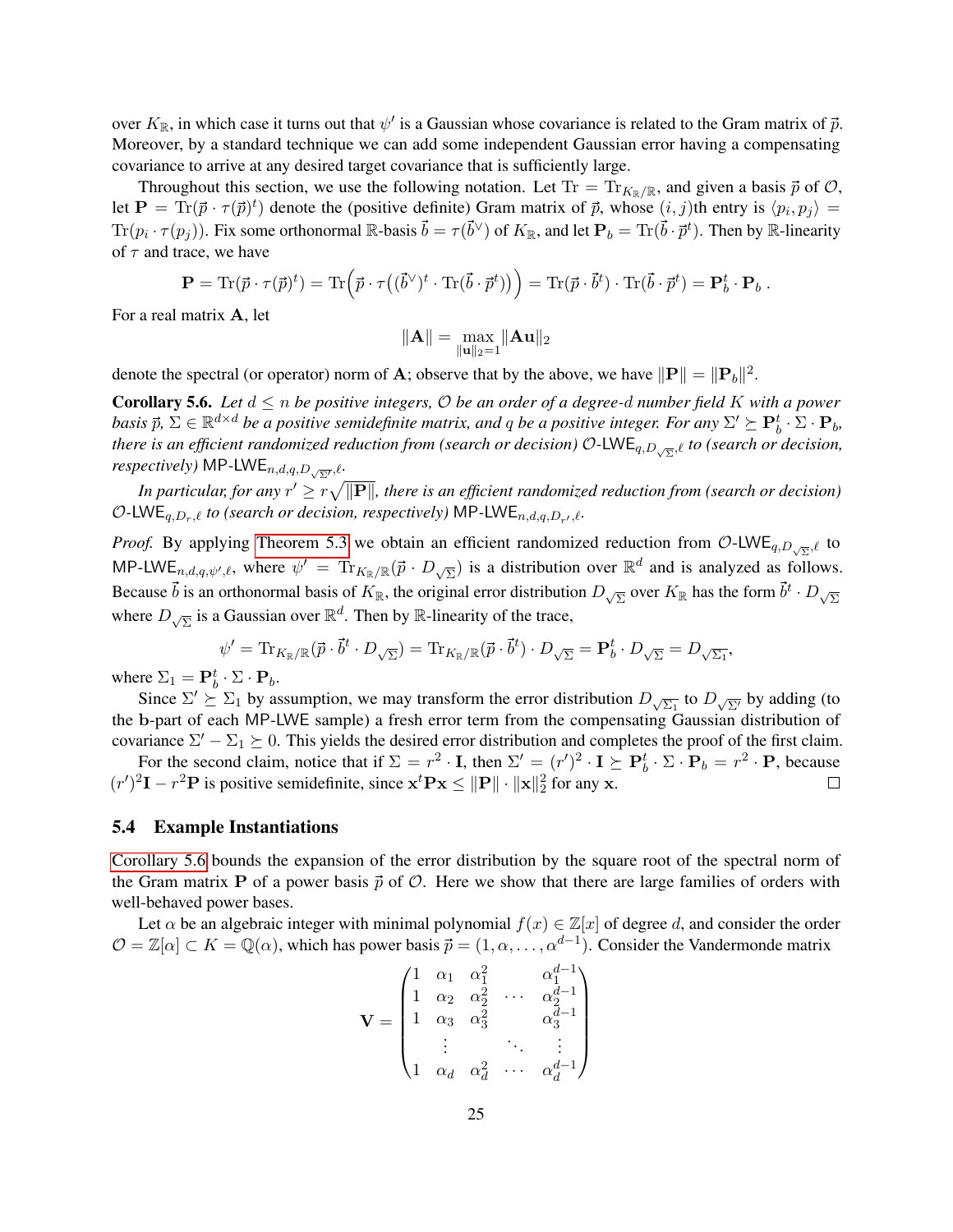where the  $\alpha_i$  are the d distinct roots of f, i.e., the conjugates of  $\alpha$ . This V represents the linear transform  $\sigma$ that maps coefficient vectors with respect to  $\vec{p}$  to the canonical (or Minkowski) embedding.

It is easy to see that the Gram matrix of  $\vec{p}$  is  $\mathbf{P} = \mathbf{V}^* \mathbf{V}$ , where  $\mathbf{V}^*$  denotes the conjugate transpose of  ${\bf V}$ , so  $\sqrt{\|{\bf P}\|}=\|{\bf V}\|$ . Therefore, we immediately have the bound  $\sqrt{\|{\bf P}\|}\leq \|{\bf V}\|_2\leq \sqrt{d}\cdot\max_i\|\sigma(\alpha^i)\|,$ where the maximum is taken over  $i \in \{0, 1, \ldots, d-1\}$ . That is, the Frobenius and Euclidean norms of the power-basis elements (in the canonical embedding) yield bounds on the error expansion. The following lemma gives an alternative bound directly in terms of the minimal polynomial  $f(x)$ .

**Lemma 5.7.** Adopt the above notation, and assume that the minimal polynomial  $f(x) = x^d - g(x) \in \mathbb{Z}[x]$ , where  $g(x) = a_k x^k + \cdots + a_1 x + a_0$  has degree at most  $k < d$ . Then  $\sqrt{\Vert \mathbf{P} \Vert} \leq d \cdot A^{d/(d-k)}$  where  $A = \sum_{i=0}^{k} |a_i|$ . In particular, if  $k = (1 - c)d$  for some  $c \in (0, 1)$ , then  $\sqrt{\|\mathbf{P}\|} \leq d \cdot A^{1/c}$ .

For example, if all the  $|a_i| = poly(d)$  and  $c < 1$  is any positive constant, then  $\sqrt{\|\mathbf{P}\|} = poly(d)$ . This enlarges the set of moduli  $f(x)$  yielding polynomial error expansion from those considered in [\[RSSS17\]](#page-29-9).

*Proof.* We bound  $||V||$  as follows. Let  $\alpha_* = \max_i |\alpha_i| \geq 1$  be the maximum magnitude of any root of f. Then  $||V|| \le d$  max $|V_{i,j}| \le d \cdot \alpha_*^d$ . Now, because the  $\alpha_i$  satisfy  $\alpha_i^d = g(\alpha_i)$ , by the triangle inequality we have  $\alpha_*^d \le \alpha_*^k \cdot A$  and hence  $\alpha_*^{d-k} \le A$ . The claim follows by raising to the  $d/(d-k)$  power.  $\Box$ 

## <span id="page-26-0"></span>6 Hardness of Module-LWE

In this section we obtain a simple reduction from  $O'$ -LWE for a *wide class* of orders  $O'$  to a *single*  $O$ -LWE problem of higher rank (i.e., Module-LWE) over a suborder  $\mathcal{O} \subset \mathcal{O}'$  of lower rank. The reduction preserves the "total rank" of the problems, i.e., the product of the ranks of the LWE problem and the order over which it is defined.

<span id="page-26-1"></span>**Theorem 6.1.** Let  $K'/K$  be a degree-r number field extension, O be an order of K, O' be an order of  $K'$ that is a (rank-r) free O-module with known basis  $\vec{b}$ ,  $\psi'$  be a distribution over  $K'_{\mathbb{R}}$ , and  $q$  be a positive integer. Then for any positive integer d<sup>'</sup>, there is an efficient deterministic reduction from (search or decision)  $\mathcal{O}'$ -LWE $_{q,\psi',\ell}^{d'}$  to (search or decision, respectively)  $\mathcal{O}$ -LWE $_{q,\psi,\ell}^{d}$ , where  $d = rd'$  and  $\psi = \text{Tr}_{K'_{\mathbb{R}}/K_{\mathbb{R}}}(\psi').$ 

*Proof.* First note that by [Lemma 2.17,](#page-12-0) we have  $(O')^{\vee} = O^{\vee}(O')^{\vee} \circ$ . Furthermore,  $\vec{b}^{\vee}$  (where the dual is taken relative to K) is an  $\mathcal{O}\text{-basis of } (\mathcal{O}')^{\vee}\mathcal{O}$ , because  $\vec{b}$  is an  $\mathcal{O}\text{-basis of } \mathcal{O}'$ . We invoke [Theorem 4.10](#page-20-1) with fractional O'-ideals (and free O-modules)  $\mathcal{M}'_a = \mathcal{O}'$ ,  $\mathcal{M}'_s = \mathcal{M}'_b = (\mathcal{O}')^{\vee \circ}$  having respective bases  $\vec{b}_a = \vec{b}, \vec{b}_s = \vec{b}^\vee$ , and ideals  $\mathcal{I}_a = \mathcal{O}, \mathcal{I}_s = \mathcal{I}_b = \mathcal{O}^\vee$ , which yield  $\mathcal{I}'_a = \mathcal{O}', \mathcal{I}'_s = \mathcal{I}'_b = (\mathcal{O}')^\vee$ . This gives an efficient deterministic reduction from (search or decision)  $\mathcal{O}'$ -LWE $_{q,\psi',\ell}^d = LWE_{T',(\mathcal{O}')^\vee,\mathcal{O}',q,\psi',\ell}$ , where  $T'_{i'j'1} = \delta_{i'j'}$  is the  $d' \times d' \times 1$  identity-matrix tensor over  $\mathcal{O}'_q$ , to (search or decision, respectively) LWE<sub>T,O</sub> $\sqrt{Q}$ , $\tilde{\psi}, \ell$ , where  $\tilde{T}_{(i',i)(j',j)(1,k)} = \delta_{i'j'} \cdot \text{Tr}_{K'/K}(b_i^{\vee} b_j b_k) \in \mathcal{O}_q^{d \times d \times r}$  and  $\tilde{\psi} = \text{Tr}_{K'_{\mathbb{R}}/K_{\mathbb{R}}}(\psi' \cdot \vec{b})$ .

To complete the reduction to O-LWE $_{q,\psi,\ell}^d$ , we will use [Theorem 4.8](#page-19-1) with an appropriate linear combination of the layers of  $\hat{T}$  to obtain the  $d \times d \times 1$  identity-matrix tensor. Specifically, consider the  $1 \times r$  matrix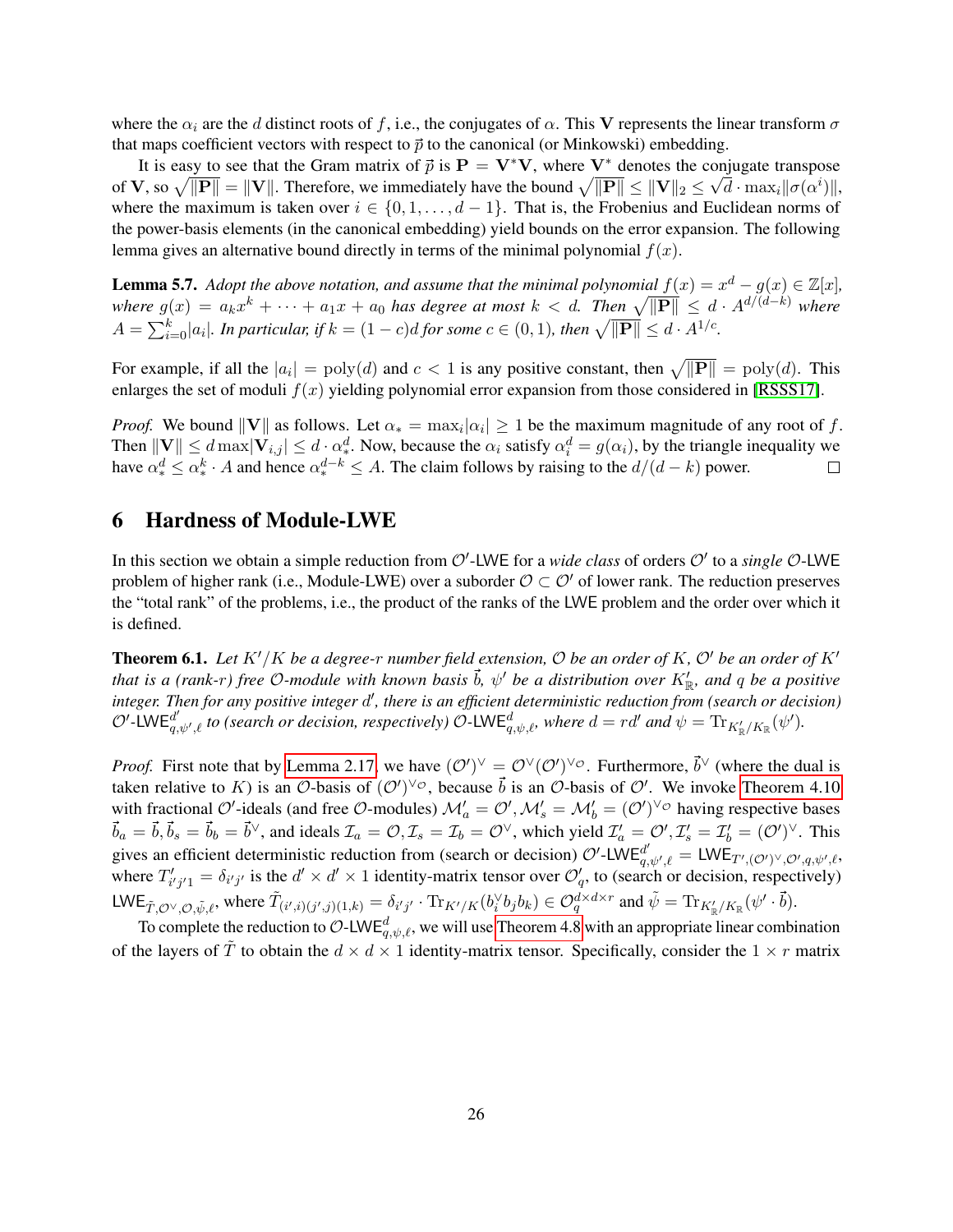$\mathbf{B} = \text{Tr}_{K'/K}(\vec{b}^{\vee})^t$ , which has right inverse  $r^{-1} \cdot \text{Tr}_{K'/K}(\vec{b}) \in K^{r \times 1}$ , and define

$$
T_{(i',i)(j',j)1} = \sum_{k} \tilde{T}_{(i',i)(j',j)k} \mathbf{B}_{1k}
$$
  
=  $\delta_{i'j'} \operatorname{Tr}_{K'/K} (b_i b_j \sum_{k} b_k \operatorname{Tr}_{K'/K} (1 \cdot b_k^{\vee}) )$   
=  $\delta_{i'j'} \cdot \operatorname{Tr}_{K'/K} (b_i^{\vee} b_j \cdot 1 )$   
=  $\delta_{i'j'} \cdot \delta_{ij} = \delta_{(i',i)(j',j)},$ 

so T is the identity-matrix tensor, as desired. Similarly,  $\mathbf{B}\tilde{\psi} = \psi$ . Then, taking A and S to be identity matrices and invoking [Theorem 4.8,](#page-19-1) we get an efficient deterministic reduction from (search or decision) LWE $_{\tilde{T},\mathcal{O}^{\vee},\mathcal{O},\tilde{\psi},\ell}$  to (search or decision, respectively) LWE $_{T,\mathcal{O}^{\vee},\mathcal{O},\psi,\ell}=\mathcal{O}$ -LWE $_{q,\psi,\ell}^{d}$ .  $\Box$ 

### 6.1 Managing the Error Distribution

Similarly to our reduction from  $O$ -LWE to MP-LWE in [Section 5,](#page-22-0) we want a reduction from many  $O'$ -LWE problems to a single  $\mathcal{O}\text{-LWE}^d$  problem. To control the resulting error distribution, we consider the usual case where the original error distribution  $\psi'$  is a Gaussian, in which case it turns out that the resulting error distribution  $\psi$  is also a Gaussian. As in [Section 5.3,](#page-24-0) we can add some independent Gaussian error with a compensating covariance to obtain any large enough desired target covariance. Alternatively, when  $\psi'$  is a *spherical* Gaussian, then  $\psi$  is one as well, with a covariance that is an r factor larger, so no compensating error is needed. (Also note that  $(O')^{\vee}$  is typically denser than  $O^{\vee}$  in their respective canonical embeddings—or seen another way,  $\mathcal O$  can have shorter vectors than  $\mathcal O'$ —so the increase in covariance does not necessarily represent an actual increase in the relative error.)

In what follows, let  $K'/K$  be a degree-r number field extension, fix some orthonormal R-bases  $\vec{c}'$  =  $\tau((\vec{c}')^{\vee})$  and  $\vec{c} = \tau(\vec{c}^{\vee})$  of  $K'_{\mathbb{R}}$  and  $K_{\mathbb{R}}$  (respectively) for defining Gaussian distributions, and let  $\mathbf{A} =$  $\text{Tr}_{K_{\mathbb{R}}^{\prime}/\mathbb{R}}(\vec{c}' \cdot \tau(\vec{c})^t)$  be the real matrix whose  $(i, j)$ th entry is  $\langle c'_i, c_j \rangle$ .

<span id="page-27-0"></span>**Corollary 6.2.** Adopt the notation and hypotheses of [Theorem 6.1,](#page-26-1) with  $\psi' = D_{\sqrt{\Sigma'}}$  over  $K'_\mathbb{R}$  for some *positive semidefinite matrix*  $\Sigma'$ *. For any*  $\Sigma \succeq \mathbf{A}^t \cdot \Sigma' \cdot \mathbf{A}$  with  $\psi = D_{\sqrt{\Sigma}}$  over  $K_{\mathbb{R}}$ *, there is an efficient*  $r$ andomized reduction from (search or decision)  $\mathcal{O}'$ -LWE $_{q,\psi',\ell}^{d'}$  to (search or decision, respectively)  $\mathcal{O}$ -LWE $_{q,\psi,\ell}^d.$ 

*+q.*ψ.ℓ·<br>Moreover, for s = s'√r, there is an efficient deterministic reduction from (search or decision) Ø'- $LWE_{q,D_{s'},\ell}^{d'}$  to (search or decision, respectively)  $\mathcal{O}\text{-}LWE_{q,D_s,\ell}^d$ .

*Proof.* By [Theorem 6.1,](#page-26-1) there exists an efficient deterministic reduction from  $\mathcal{O}'$ -LWE $_{q,\psi',\ell}^d$  to  $\mathcal{O}$ -LWE $_{q,\psi_1,\ell}^d$ where  $\psi_1 = \text{Tr}_{K'_\mathbb{R}/K_\mathbb{R}}(\psi')$  is analyzed as follows. The original error distribution  $\psi'$  over  $K'_\mathbb{R}$  has the form  $\psi' = \vec{c}^{t} \cdot D_{\sqrt{\Sigma'}}$  where here  $D_{\sqrt{\Sigma'}}$  is a Gaussian over  $\mathbb{R}^{\deg(K'(\mathbb{Q})})$ . Then by linearity,

$$
\psi_1 = \text{Tr}_{K'_{\mathbb{R}}/K_{\mathbb{R}}}(\psi') = \vec{c}^t \cdot \text{Tr}_{K'_{\mathbb{R}}/\mathbb{R}}(\tau(\vec{c}) \cdot \vec{c}'^t \cdot D_{\sqrt{\Sigma'}}) = \vec{c}^t \cdot \mathbf{A}^t \cdot D_{\sqrt{\Sigma'}} = \vec{c}^t \cdot D_{\sqrt{\Sigma_1}}
$$

is the distribution  $D_{\sqrt{\Sigma_1}}$  over  $K_{\mathbb{R}}$ , where  $\Sigma_1 = \mathbf{A}^t \cdot \Sigma' \cdot \mathbf{A}$ . Since  $\Sigma \succeq \Sigma_1$  by assumption, we can transform the error distribution  $D_{\sqrt{\Sigma_1}}$  to  $D_{\sqrt{\Sigma}}$  by adding (to the b-part of each  $O$ -LWE sample) a fresh error term from the compensating Gaussian distribution of covariance  $\Sigma - \Sigma_1 \succeq 0$ . This yields the desired error distribution and completes the proof of the first claim.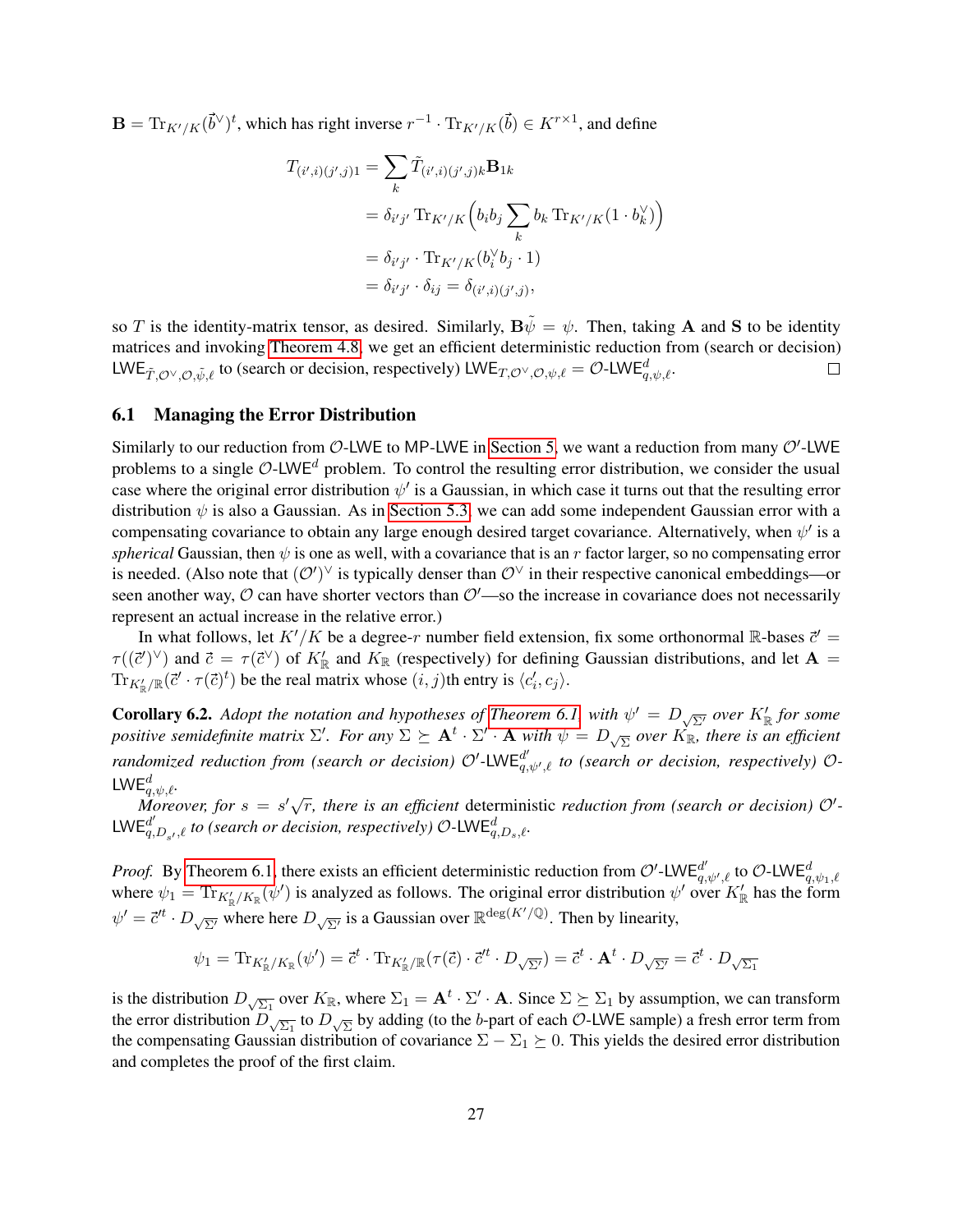For the second claim, observe that because  $\vec{c}'$  and  $\vec{c}$  are orthonormal,

$$
\mathbf{A}^t \cdot \mathbf{A} = \text{Tr}_{K'_{\mathbb{R}}/\mathbb{R}}(\vec{c} \cdot \tau(\vec{c}))^t = \text{Tr}_{K_{\mathbb{R}}/\mathbb{R}}(\text{Tr}_{K'_{\mathbb{R}}/K_{\mathbb{R}}}(1) \cdot \vec{c} \cdot \tau(\vec{c})^t) = \text{Tr}_{K_{\mathbb{R}}/\mathbb{R}}(r \cdot \vec{c} \cdot \tau(\vec{c})^t) = r \cdot \mathbf{I}.
$$

Therefore, if  $\Sigma' = (s')^2 \cdot I$  and  $\Sigma = s^2 \cdot I$ , then  $\Sigma_1 = A^t \cdot \Sigma' \cdot A = r(s')^2 \cdot I = s^2 \cdot I = \Sigma$ , so no compensating error is needed, yielding a deterministic reduction.  $\Box$ 

### 6.2 Instantiations

It is straightforward to instantiate [Corollary 6.2](#page-27-0) to get reductions from a huge class of  $O'$ -LWE problems over various orders  $\mathcal{O}'$  to a single  $\mathcal{O}\text{-LWE}$  problem. Let  $\mathcal O$  be an arbitrary order of a number field K, and let  $\alpha$  denote some root of an arbitrary monic irreducible degree-r polynomial  $f(X) \in \mathcal{O}[X]$ . Then we can satisfy the hypotheses of [Theorem 6.1](#page-26-1) by letting  $K' = K(\alpha)$  and  $\mathcal{O}' = \mathcal{O}[\alpha]$ , so that  $(1, \alpha, \dots, \alpha^{r-1})$  is an O-basis of O'. (We emphasize that there are no restrictions on the choice of the algebraic integer  $\alpha$ , other than its degree over O.) Letting, e.g.,  $\psi' = D_{s'}$  be a spherical Gaussian over  $K'_{\mathbb{R}}$  and  $\psi = D_{s'\sqrt{r}}$  be the corresponding spherical Gaussian over  $K_{\mathbb{R}}$ , we obtain an efficient deterministic reduction from  $\mathcal{O}'$ -LWE $_{q,\psi',\ell}^{d'}$ to  $\mathcal{O}\text{-LWE}_{q,\psi,\ell}^d$ , where  $d = rd'$ .

# References

- <span id="page-28-4"></span>[AD17] M. R. Albrecht and A. Deo. Large modulus Ring-LWE ≥ Module-LWE. In *ASIACRYPT*, pages 267–296. 2017.
- <span id="page-28-5"></span>[BBPS19] M. Bolboceanu, Z. Brakerski, R. Perlman, and D. Sharma. Order-LWE and the hardness of Ring-LWE with entropic secrets. In *ASIACRYPT*, pages 91–120. 2019. Full version at <https://eprint.iacr.org/2018/494>.
- <span id="page-28-3"></span>[BGV12] Z. Brakerski, C. Gentry, and V. Vaikuntanathan. (Leveled) fully homomorphic encryption without bootstrapping. *TOCT*, 6(3):13, 2014. Preliminary version in ITCS 2012.
- <span id="page-28-0"></span>[BLP+13] Z. Brakerski, A. Langlois, C. Peikert, O. Regev, and D. Stehlé. Classical hardness of learning with errors. In *STOC*, pages 575–584. 2013.
- <span id="page-28-6"></span>[CIV16] W. Castryck, I. Iliashenko, and F. Vercauteren. Provably weak instances of Ring-LWE revisited. In *EUROCRYPT*, pages 147–167. 2016.
- <span id="page-28-8"></span>[Con09] K. Conrad. The conductor ideal, 2009. Available at [http://www.math.uconn.edu/](http://www.math.uconn.edu/~kconrad/blurbs/) [~kconrad/blurbs/](http://www.math.uconn.edu/~kconrad/blurbs/), last accessed 14 May 2019.
- <span id="page-28-7"></span>[DD12] L. Ducas and A. Durmus. Ring-LWE in polynomial rings. In *Public Key Cryptography*, pages 34–51. 2012.
- <span id="page-28-1"></span>[HPS98] J. Hoffstein, J. Pipher, and J. H. Silverman. NTRU: A ring-based public key cryptosystem. In *ANTS*, pages 267–288. 1998.
- <span id="page-28-2"></span>[LPR10] V. Lyubashevsky, C. Peikert, and O. Regev. On ideal lattices and learning with errors over rings. *Journal of the ACM*, 60(6):43:1–43:35, November 2013. Preliminary version in Eurocrypt 2010.